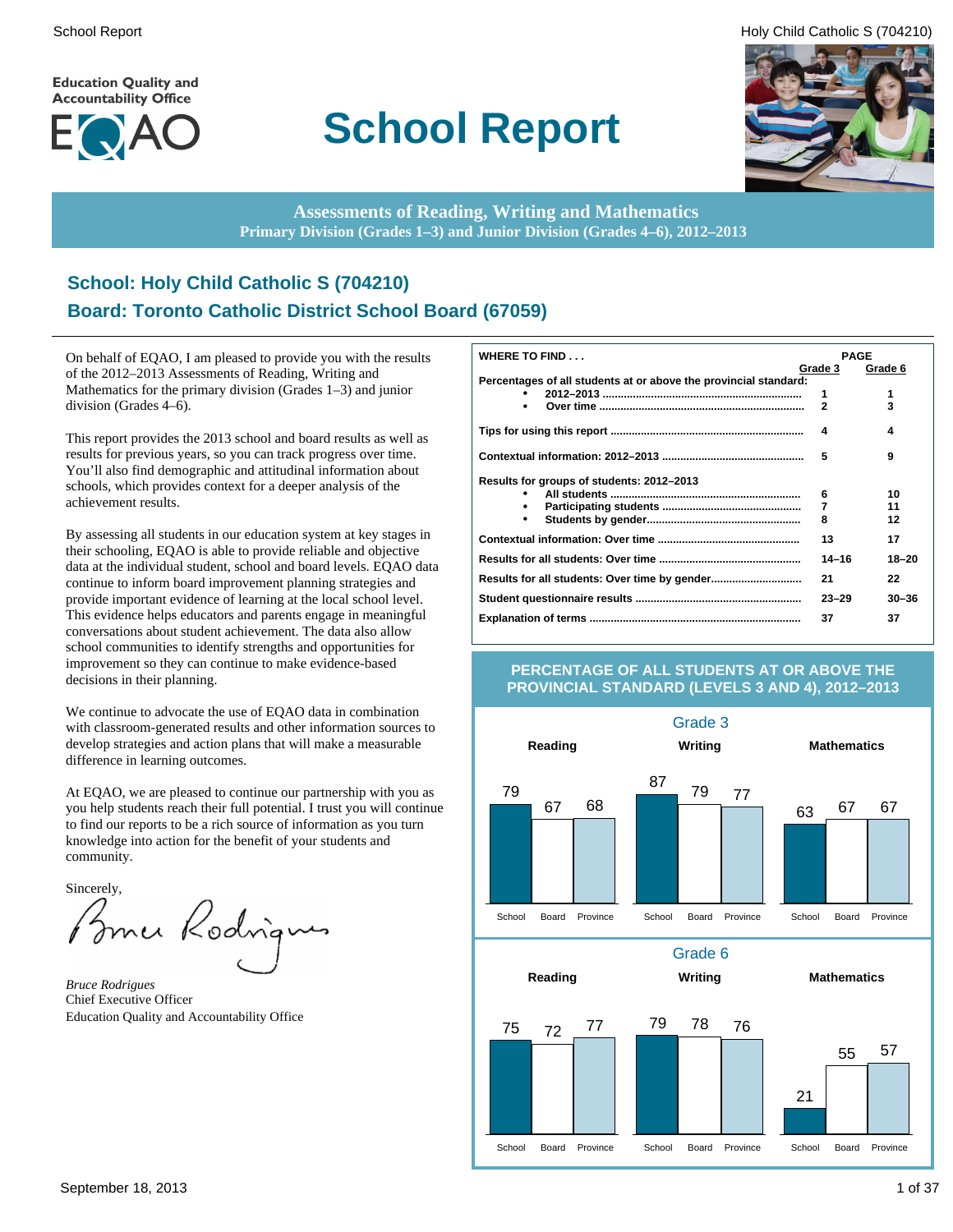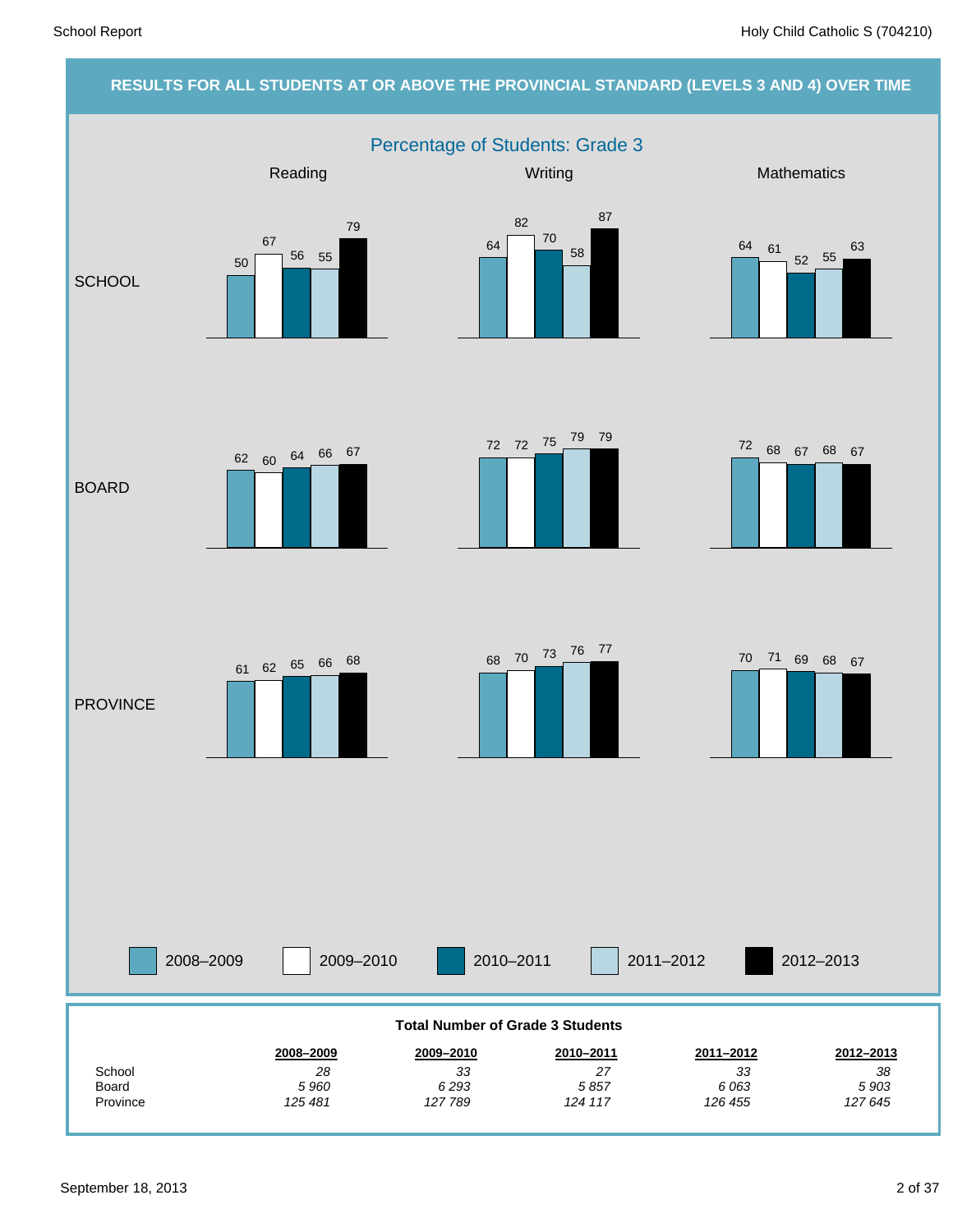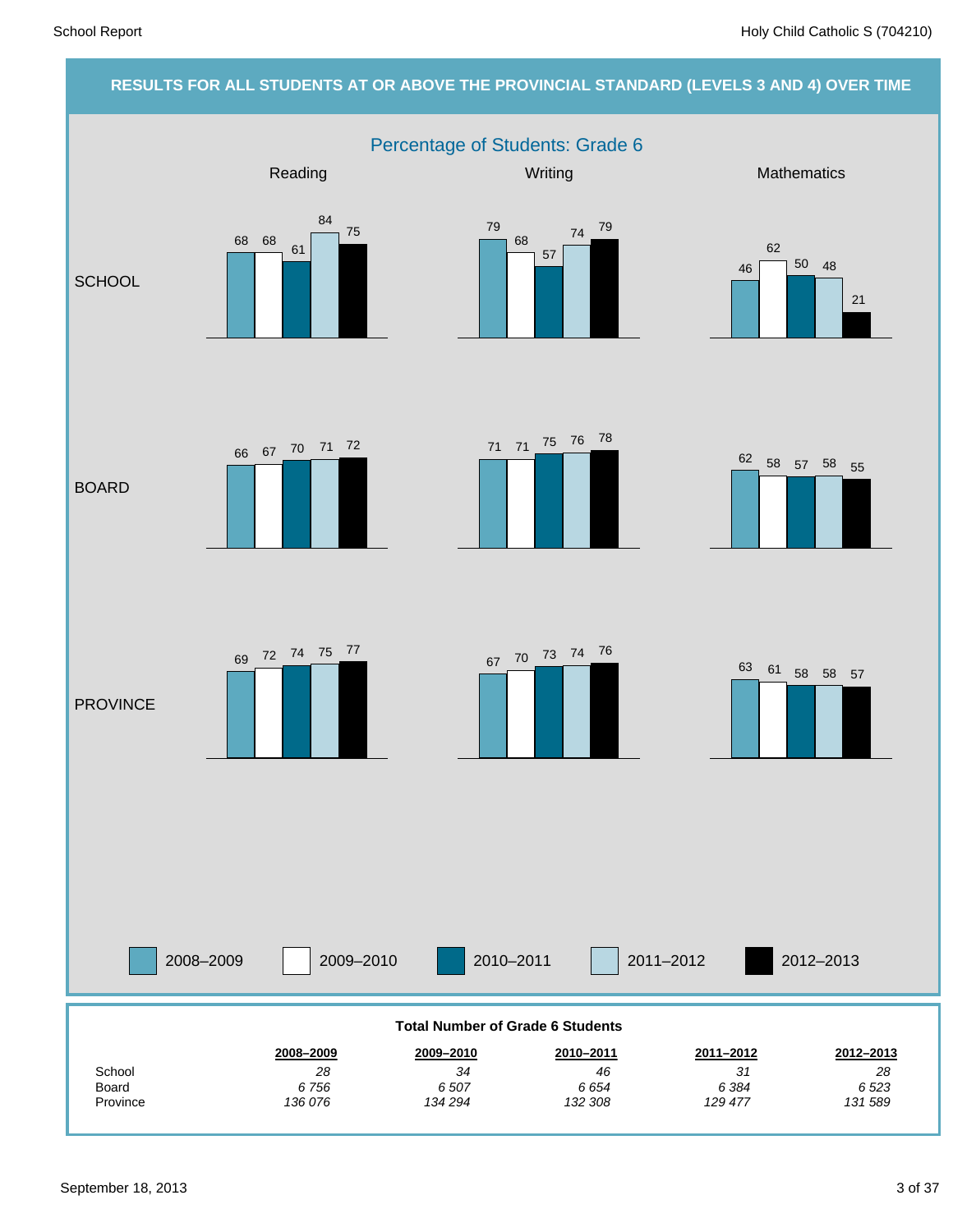Each school or board is unique. To appreciate the distinctive character of a school or board, look at the contextual information to understand the features and characteristics of the community it serves.

 $CZ$ 

Every assessment captures the performance of students at one point in time each year. Consider the results along with other information about students' achievement in reading, writing and mathematics.

#### $\alpha$

Exercise caution when interpreting results for small schools or boards. Results may vary considerably from year to year, and differences may look exaggerated. For example, in a school of 20 students, a difference of 10% represents only two students.

#### $C<sub>3</sub>$

Trends may be difficult to identify or to interpret. This is especially true in small schools or boards, or in schools where there is a high turnover in the student population.

#### $\alpha$

EQAO values students' privacy. Results are not reported publicly for schools where fewer than 10 students fully participated in 2012-2013, or fewer than 15 students fully participated prior to 2012-2013 because it might be possible to identify individual students.

# **TIPS ABOUT THIS SCHOOL OR BOARD REPORT**

This report shows how well students have met curriculum expectations to the end of the Primary Division and the end of the Junior Division. Students complete a set of test booklets that allow them to show what they have learned in reading, writing and mathematics. The assessments are based on *The Ontario Curriculum.*

#### **This report includes**

- $\bullet$  results for this year
- a comparison of results of the current and previous administrations to aid in monitoring improvement
- $\bullet$  information about the characteristics of the students who participated
- summary graphs showing the percentage of students achieving the provincial standard in reading, writing and mathematics
- detailed tables and graphs showing results for all levels of achievement, results for gender and participation information
- student questionnaire results
- an explanation of all terms used in this report.

### **HOW TO USE THIS REPORT**

- ¨ Examine the contextual information to understand the similarities and differences between the school, the board and the province; the board and the province. Consider the challenges that any differences might present.
- Examine the results for reading, writing and mathematics.
	- Are these results consistent with what you would expect?
	- · How do the school results compare to the board and the province; the board results compare to the province?
	- How do these results compare over time?
	- What influence might students' attitudes have on student performance (refer to the questionnaire results)?
- Speak to school or board staff about the goals for school improvement related to reading, writing and mathematics.

Learn more about us at www.eqao.com.

The Education Quality and Accountability Office is an independent agency that gathers information about student achievement through province-wide assessments. Each year, all Grade 3 and Grade 6 students across Ontario take part in these assessments of reading, writing and mathematics. Individual results are reported to students and to parents and guardians. School, board and provincial results are released publicly.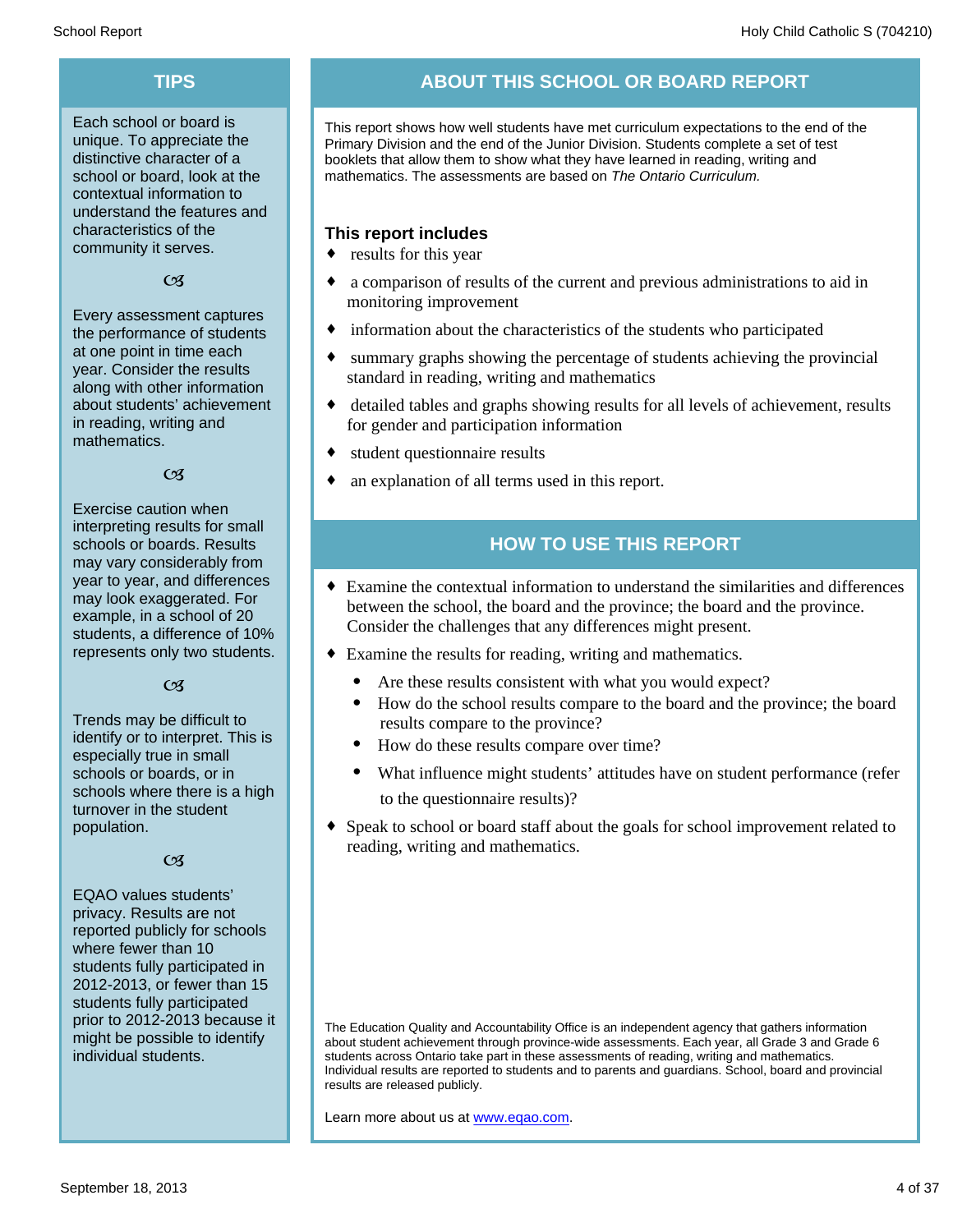# **Contextual Information: Grade 3\***

This information provides a context for interpreting the school's results.

| <b>Demographic Information</b>                             | <b>School</b>  |                | <b>Board</b>   |           | <b>Province</b>                              |         |
|------------------------------------------------------------|----------------|----------------|----------------|-----------|----------------------------------------------|---------|
| <b>Enrolment</b>                                           |                |                |                |           |                                              |         |
| Number of Grade 3 students                                 |                | 38             |                | 5 903     |                                              | 127 645 |
| Number of classes with Grade 3 students                    |                | 3              |                | 459       |                                              | 9 5 5 6 |
| Number of schools with Grade 3 classes                     |                | Not applicable |                | 168       |                                              | 3 3 4 0 |
|                                                            |                |                |                |           | Number Percent Number Percent Number Percent |         |
| <b>Gender</b>                                              |                |                |                |           |                                              |         |
| Female                                                     | 20             | 53%            | 2845           | 48%       | 61888                                        | 48%     |
| Male                                                       | 18             | 47%            | 3058           | 52%       | 65 757                                       | 52%     |
| Gender not specified                                       | 0              | 0%             | 0              | 0%        | 0                                            | 0%      |
| <b>Student Status</b>                                      |                |                |                |           |                                              |         |
| English language learners**                                | 2              | 5%             | 584            | 10%       | 16 093                                       | 13%     |
| Students with special education needs (excluding gifted)** | 5              | 13%            | 1042           | 18%       | 21 452                                       | 17%     |
| <b>Place of Birth</b>                                      |                |                |                |           |                                              |         |
| Born in Canada                                             | 32             | 84%            | 4874           | 83%       | 114 431                                      | 90%     |
| Born outside Canada                                        | 6              | 16%            | 1022           | 17%       | 13 081                                       | 10%     |
| In Canada less than one year                               | 0              | 0%             | 35             | 1%        | 786                                          | 1%      |
| In Canada one year or more but less than three years       | 1              | 3%             | 281            | 5%        | 2941                                         | 2%      |
| In Canada three years or more                              | 5              | 13%            | 705            | 12%       | 8 601                                        | 7%      |
| Language                                                   |                |                |                |           |                                              |         |
| First language learned at home was other than English      | $\overline{4}$ | 11%            | 1813           | 31%       | 28 5 95                                      | 22%     |
| <b>Year Student Entered Current School</b>                 |                |                |                |           |                                              |         |
| Year of the assessment                                     | $\mathfrak{Z}$ | 8%             | 590            | 10%       | 17 108                                       | 13%     |
| Year prior to the assessment                               | 1              | 3%             | 549            | 9%        | 13749                                        | 11%     |
| 2 years prior to the assessment                            | 1              | 3%             | 730            | 12%       | 18818                                        | 15%     |
| 3 or more years prior to the assessment                    | 33             | 87%            | 4031           | 68%       | 77892                                        | 61%     |
| Data not available                                         | 0              | 0%             | $\mathfrak{Z}$ | $<$ 1%    | 78                                           | $<$ l%  |
| <b>Year Student Entered Current Board</b>                  |                |                |                |           |                                              |         |
| Year of the assessment                                     | $\overline{c}$ | 5%             | 321            | 5%        | 8038                                         | 6%      |
| Year prior to the assessment                               | $\theta$       | 0%             | 348            | 6%        | 7422                                         | 6%      |
| 2 years prior to the assessment                            | $\theta$       | 0%             | 516            | 9%        | 11 069                                       | 9%      |
| 3 or more years prior to the assessment                    | 36             | 95%            | 4703           | 80%       | 98 569                                       | 77%     |
| Data not available                                         | $\mathcal O$   | 0%             | 15             | $<$ l $%$ | 2 5 4 7                                      | $2\%$   |

\* Contextual data pertaining to gender, student status, place of birth, language learned at home and year entered school and board are provided by schools and/or boards through the Student Data Collection process. Some data may be missing because they were not provided by the school or the board.

\*\* See the Explanation of Terms.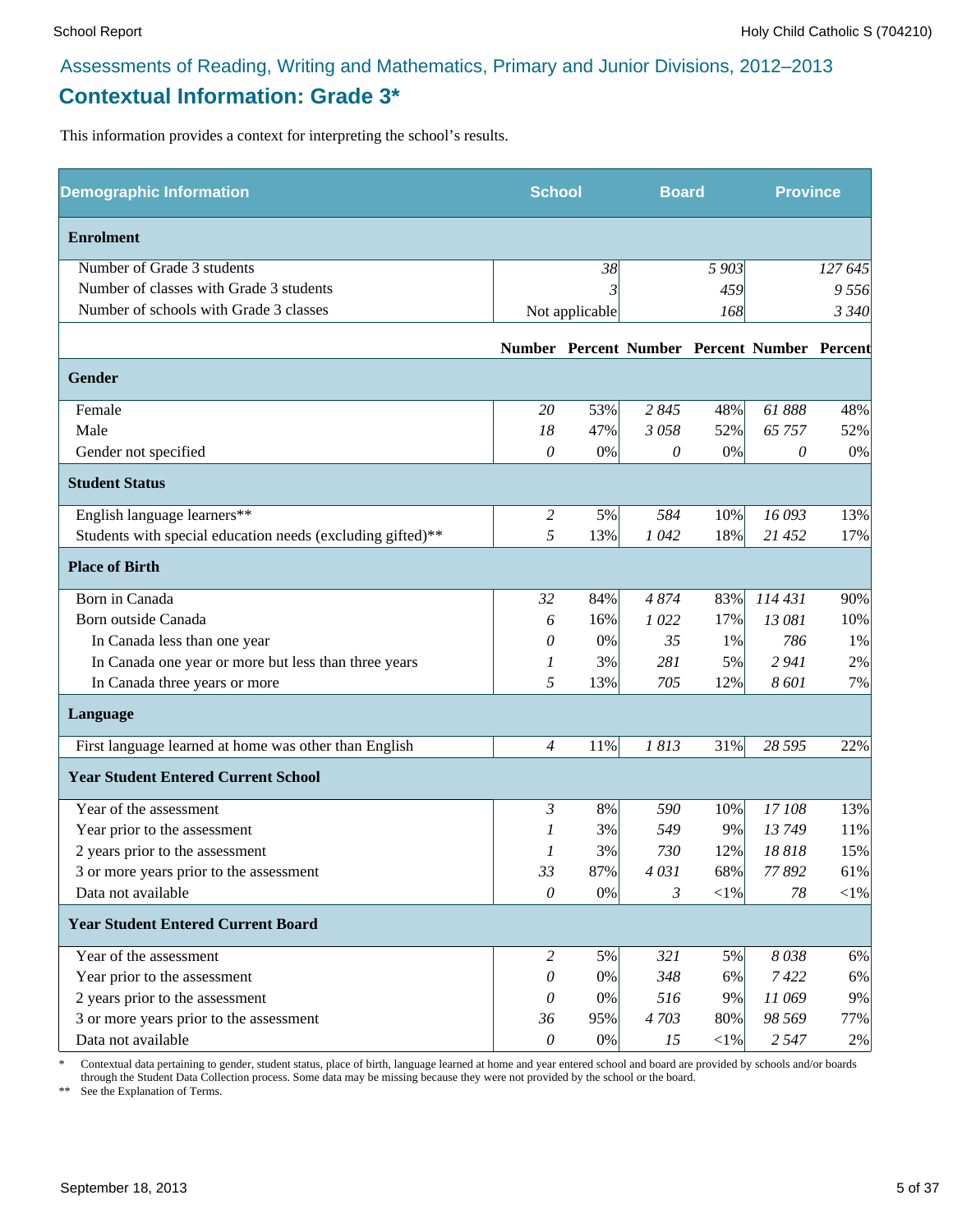#### Results in Reading, Writing and Mathematics, 2012–2013 **Grade 3: All Students††**

| <b>Grade 3: Reading*</b>                                                       |                |                     |                      |                            |  |  |  |  |
|--------------------------------------------------------------------------------|----------------|---------------------|----------------------|----------------------------|--|--|--|--|
| Number of Students                                                             |                | <b>School</b><br>38 | <b>Board</b><br>5692 | <b>Province</b><br>122 450 |  |  |  |  |
|                                                                                | #              | $\%$                | $\frac{0}{0}$        | $\%$                       |  |  |  |  |
| Level 4                                                                        | $\overline{4}$ | 11%                 | 12%                  | 12%                        |  |  |  |  |
| Level 3                                                                        | 26             | 68%                 | 55%                  | 55%                        |  |  |  |  |
| Level 2                                                                        | 6              | 16%                 | 24%                  | 23%                        |  |  |  |  |
| <b>Level 1</b>                                                                 |                | 3%                  | 5%                   | 5%                         |  |  |  |  |
| $NE1**$                                                                        | 0              | 0%                  | 1%                   | 1%                         |  |  |  |  |
| Participating<br><b>Students</b>                                               | 37             | 97%                 | 96%                  | 97%                        |  |  |  |  |
| No Data                                                                        | 0              | 0%                  | $<$ 1%               | 1%                         |  |  |  |  |
| <b>Exempt</b>                                                                  |                | 3%                  | 3%                   | 3%                         |  |  |  |  |
| <b>At or Above</b><br><b>Provincial Standard</b><br>(Levels 3 and 4) $\dagger$ | 79%            | 67%                 | 68%                  |                            |  |  |  |  |

| <b>Grade 3: Writing*</b>                                                                             |                |                     |                      |                            |  |  |  |
|------------------------------------------------------------------------------------------------------|----------------|---------------------|----------------------|----------------------------|--|--|--|
| Number of Students                                                                                   |                | <b>School</b><br>38 | <b>Board</b><br>5693 | <b>Province</b><br>122 447 |  |  |  |
|                                                                                                      | #              | $\frac{0}{0}$       | $\frac{0}{0}$        | $\%$                       |  |  |  |
| Level 4                                                                                              | $\overline{2}$ | 5%                  | 8%                   | 7%                         |  |  |  |
| Level 3                                                                                              | 31             | 82%                 | 72%                  | 70%                        |  |  |  |
| Level 2                                                                                              | 3              | 8%                  | 16%                  | 19%                        |  |  |  |
| Level 1                                                                                              |                | 3%                  | 1%                   | 1%                         |  |  |  |
| $NE1**$                                                                                              | 0              | 0%                  | $<$ 1%               | $<$ 1%                     |  |  |  |
| Participating<br><b>Students</b>                                                                     | 37             | 97%                 | 97%                  | 97%                        |  |  |  |
| No Data                                                                                              | O              | 0%                  | 1%                   | 1%                         |  |  |  |
| <b>Exempt</b>                                                                                        |                | 3%                  | 3%                   | 2%                         |  |  |  |
| <b>At or Above</b><br><b>Provincial Standard</b><br>(Levels 3 and 4) <sup><math>\dagger</math></sup> |                | 79%                 | <b>77%</b>           |                            |  |  |  |

#### *#* % % % **Province** *127 633* **Board** *5 903* **School**  $Number of Students$ **67%** 2% 1% 97%  $<$ 1% 3% 27% 55% 12% **67%** 3% 1% 97%  $<$ 1% 2% 28% 54% 13% **63%** 3% 0% 97% 0% 0% 34% 58% 5% *0 37 0 0 13 22 2* **Exempt** *1*  **No Data** *Participating Students*  **NE1\*\* Level 1 Level 2 Level 3 Level 4 At or Above Provincial Standard (Levels 3 and 4) † Grade 3: Mathematics\***







\* Because percentages in tables and graphs are rounded, and because graphs do not show all reporting categories, percentages may not add to 100.

See the Explanation of Terms.

† These percentages are based on the actual number of students and cannot be calculated simply by adding the rounded percentages of students at Levels 3 and 4.

†† Some French Immersion students do not write all components of the assessment in Grade 3; the numbers shown reflect those students who were expected to write each component as determined by the French Immersion participation option selected by boards.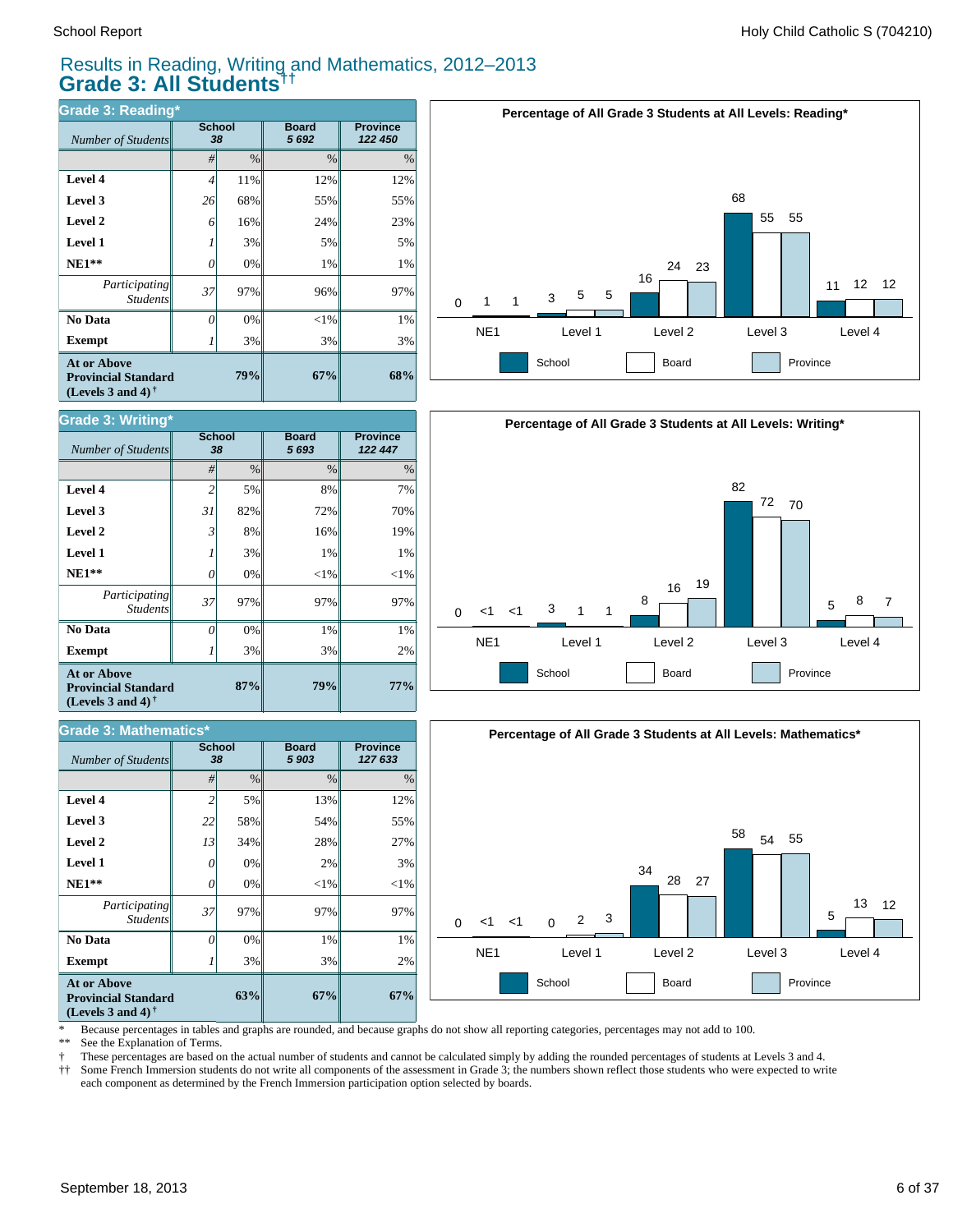**Level 1 Level 2 Level 3**

#### Results in Reading, Writing and Mathematics, 2012–2013

# **Grade 3: Participating Students (excludes "no data" and "exempt" categories)**

| Grade 3: Reading*                                                                 |                     |      |                         |                            |  |  |  |  |
|-----------------------------------------------------------------------------------|---------------------|------|-------------------------|----------------------------|--|--|--|--|
| Number of Students                                                                | <b>School</b><br>37 |      | <b>Board</b><br>5 4 8 8 | <b>Province</b><br>118 539 |  |  |  |  |
|                                                                                   | #                   | $\%$ | $\%$                    | $\%$                       |  |  |  |  |
| Level 4                                                                           | 4                   | 11%  | 12%                     | 13%                        |  |  |  |  |
| Level 3                                                                           | 26                  | 70%  | 58%                     | 57%                        |  |  |  |  |
| Level 2                                                                           | 6                   | 16%  | 25%                     | 24%                        |  |  |  |  |
| Level 1                                                                           |                     | 3%   | 5%                      | 5%                         |  |  |  |  |
| $NE1**$                                                                           |                     | 0%   | 1%                      | 1%                         |  |  |  |  |
| <b>At or Above</b><br><b>Provincial Standard</b><br>(Levels 3 and 4) $^{\dagger}$ |                     | 81%  | 70%                     | 70%                        |  |  |  |  |





| <b>Grade 3: Mathematics*</b>                                      |                |               |               |               |                      |                            |  |
|-------------------------------------------------------------------|----------------|---------------|---------------|---------------|----------------------|----------------------------|--|
| Number of Students                                                | School<br>37   |               |               |               | <b>Board</b><br>5713 | <b>Province</b><br>123 907 |  |
|                                                                   | #              | $\frac{0}{0}$ | $\frac{0}{0}$ | $\frac{0}{0}$ |                      |                            |  |
| Level 4                                                           | $\overline{c}$ | 5%            | 13%           | 12%           |                      |                            |  |
| Level 3                                                           | 22             | 59%           | 56%           | 56%           |                      |                            |  |
| Level 2                                                           | 13             | 35%           | 29%           | 28%           |                      |                            |  |
| Level 1                                                           | 0              | 0%            | 2%            | 3%            |                      |                            |  |
| $NE1**$                                                           | 0              | 0%            | $<$ 1%        | ${<}1\%$      |                      |                            |  |
| At or Above<br><b>Provincial Standard</b><br>(Levels 3 and 4) $†$ |                | 69%           | 69%           |               |                      |                            |  |



\* Because percentages in tables and graphs are rounded, percentages may not add to 100.<br>\*\* See the Explanation of Terms

See the Explanation of Terms.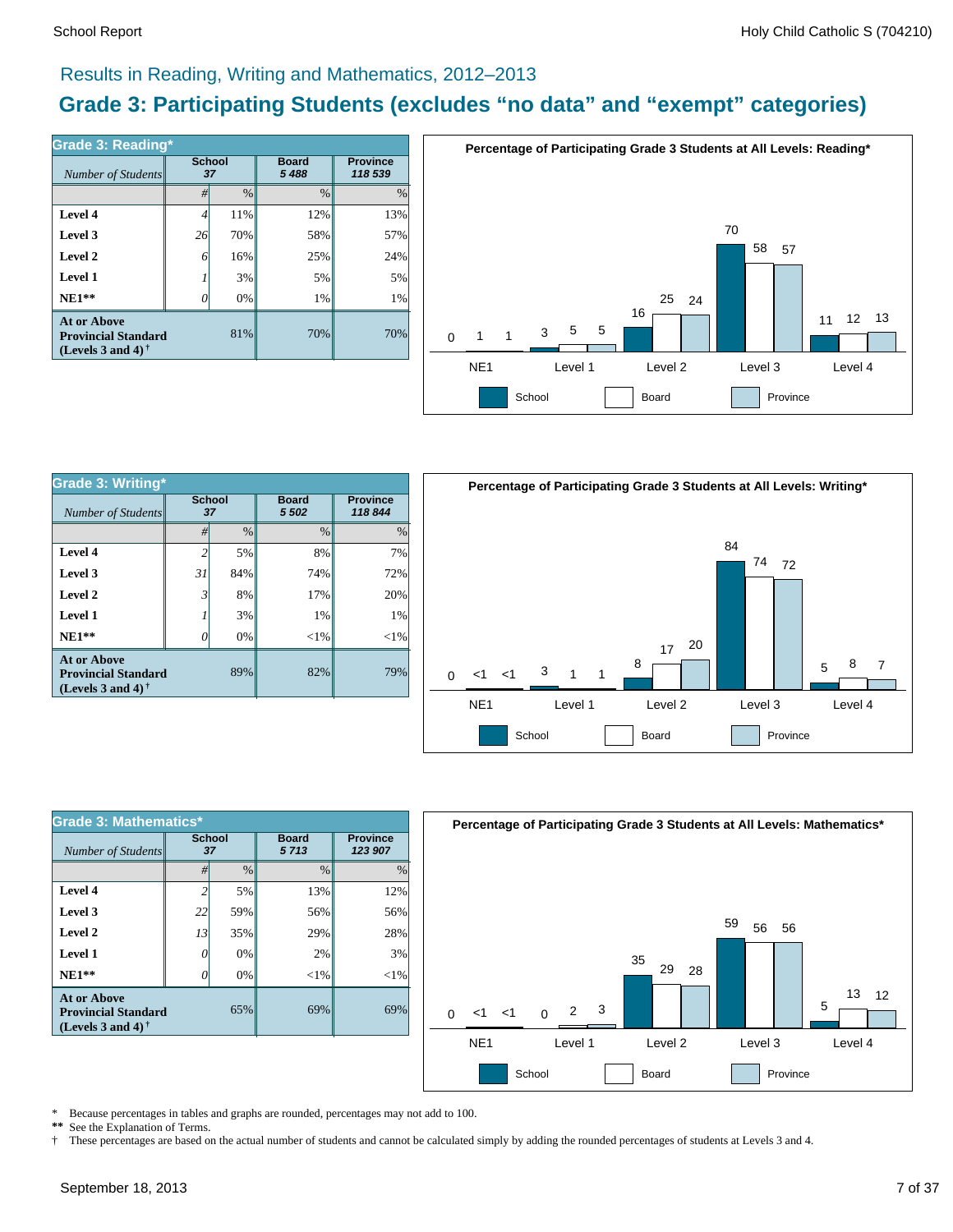# Results in Reading, Writing and Mathematics, 2012–2013

# **Grade 3: Gender††**

| Grade 3: School*                                                                                     |              |            |                |                   |                     |            |  |
|------------------------------------------------------------------------------------------------------|--------------|------------|----------------|-------------------|---------------------|------------|--|
|                                                                                                      | Reading      |            | <b>Writing</b> |                   | <b>Mathematics</b>  |            |  |
| Number of Students                                                                                   | Female<br>20 | Male<br>18 | Female<br>20   | <b>Male</b><br>18 | <b>Female</b><br>20 | Male<br>18 |  |
| Level 4                                                                                              | 15%          | 6%         | 10%            | 0%                | 10%                 | 0%         |  |
| Level 3                                                                                              | 70%          | 67%        | 85%            | 78%               | 60%                 | 56%        |  |
| Level 2                                                                                              | 15%          | 17%        | 5%             | 11%               | 30%                 | 39%        |  |
| Level 1                                                                                              | 0%           | 6%         | 0%             | 6%                | 0%                  | 0%         |  |
| $NE1**$                                                                                              | 0%           | 0%         | 0%             | 0%                | 0%                  | 0%         |  |
| Participating<br><i>Students</i>                                                                     | 100%         | 94%        | 100%           | 94%               | 100%                | 94%        |  |
| No Data                                                                                              | 0%           | 0%         | 0%             | 0%                | 0%                  | 0%         |  |
| Exempt                                                                                               | 0%           | 6%         | 0%             | 6%                | 0%                  | 6%         |  |
| <b>At or Above</b><br><b>Provincial Standard</b><br>(Levels 3 and 4) <sup><math>\dagger</math></sup> | 85%          | 72%        | 95%            | 78%               | 70%                 | 56%        |  |

| Grade 3: Board*                                                                                      |                          |                                                 |                          |              |                |              |  |
|------------------------------------------------------------------------------------------------------|--------------------------|-------------------------------------------------|--------------------------|--------------|----------------|--------------|--|
|                                                                                                      |                          | <b>Writing</b><br><b>Mathematics</b><br>Reading |                          |              |                |              |  |
| Number of Students                                                                                   | <b>Female</b><br>2 7 3 5 | Male<br>2957                                    | <b>Female</b><br>2 7 3 5 | Male<br>2958 | Female<br>2845 | Male<br>3058 |  |
| Level 4                                                                                              | 15%                      | 9%                                              | 11%                      | 5%           | 12%            | 13%          |  |
| Level 3                                                                                              | 57%                      | 54%                                             | 73%                      | 71%          | 55%            | 53%          |  |
| Level 2                                                                                              | 21%                      | 27%                                             | 13%                      | 20%          | 28%            | 28%          |  |
| <b>Level 1</b>                                                                                       | 4%                       | 5%                                              | ${<}1\%$                 | 1%           | 2%             | 2%           |  |
| $NE1**$                                                                                              | ${<}1\%$                 | 1%                                              | ${<}1\%$                 | ${<}1\%$     | ${<}1\%$       | ${<}1\%$     |  |
| Participating<br><b>Students</b>                                                                     | 97%                      | 96%                                             | 97%                      | 96%          | 97%            | 96%          |  |
| No Data                                                                                              | 1%                       | ${<}1\%$                                        | 1%                       | ${<}1\%$     | 1%             | $<$ 1%       |  |
| <b>Exempt</b>                                                                                        | 2%                       | 4%                                              | 2%                       | 3%           | 2%             | 3%           |  |
| <b>At or Above</b><br><b>Provincial Standard</b><br>(Levels 3 and 4) <sup><math>\dagger</math></sup> | 72%                      | 63%                                             | 84%                      | 75%          | 67%            | 66%          |  |

| <b>Grade 3: Province*</b>                                                                            |                        |                |                         |                |                         |                |  |
|------------------------------------------------------------------------------------------------------|------------------------|----------------|-------------------------|----------------|-------------------------|----------------|--|
|                                                                                                      | Reading                |                | <b>Writing</b>          |                | <b>Mathematics</b>      |                |  |
| Number of Students                                                                                   | <b>Female</b><br>58950 | Male<br>63 500 | <b>Female</b><br>58 949 | Male<br>63 498 | <b>Female</b><br>61 884 | Male<br>65 749 |  |
| Level 4                                                                                              | 16%                    | 9%             | 9%                      | 4%             | 12%                     | 12%            |  |
| Level 3                                                                                              | 57%                    | 54%            | 73%                     | 67%            | 55%                     | 54%            |  |
| Level 2                                                                                              | 20%                    | 26%            | 15%                     | 24%            | 27%                     | 26%            |  |
| Level 1                                                                                              | 4%                     | 6%             | 1%                      | 1%             | 3%                      | 3%             |  |
| $NE1**$                                                                                              | 1%                     | 1%             | ${<}1\%$                | ${<}1\%$       | ${<}1\%$                | ${<}1\%$       |  |
| Participating<br><b>Students</b>                                                                     | 98%                    | 96%            | 98%                     | 96%            | 98%                     | 96%            |  |
| No Data                                                                                              | 1%                     | 1%             | 1%                      | 1%             | 1%                      | 1%             |  |
| Exempt                                                                                               | 2%                     | 3%             | 2%                      | 3%             | 2%                      | 3%             |  |
| <b>At or Above</b><br><b>Provincial Standard</b><br>(Levels 3 and 4) <sup><math>\dagger</math></sup> | 73%                    | 63%            | 82%                     | 71%            | 67%                     | 66%            |  |

\* Because percentages in tables are rounded, percentages may not add to 100.<br>\*\* See the Explanation of Terms.

See the Explanation of Terms.

† These percentages are based on the actual number of students and cannot be calculated simply by adding the rounded percentages of students at Levels 3 and 4.<br>†† Results include only students for whom gender data were ava

†† Results include only students for whom gender data were available.





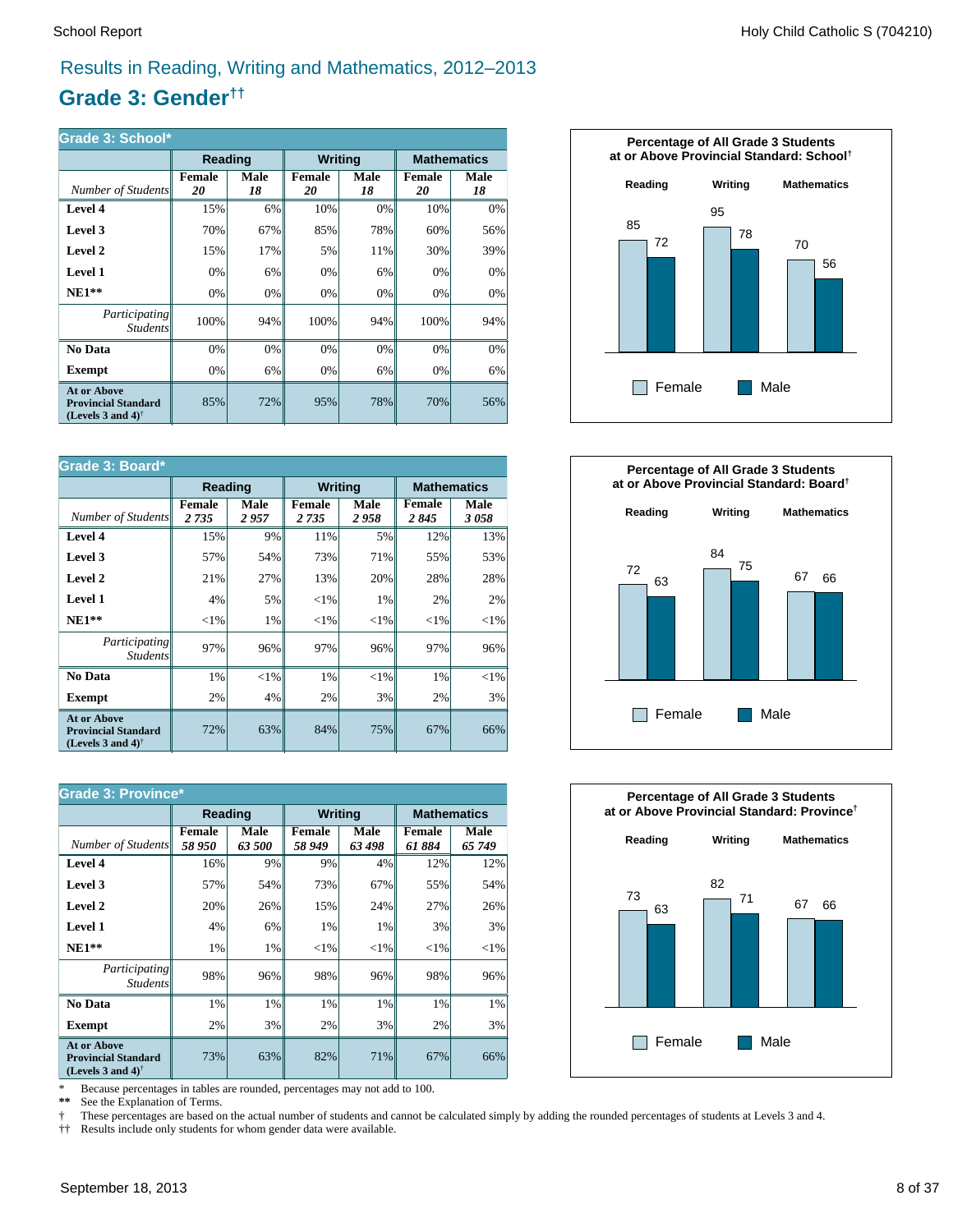# Assessments of Reading, Writing and Mathematics, Primary and Junior Divisions, 2012–2013 **Contextual Information: Grade 6\***

This information provides a context for interpreting the school's results.

| <b>Demographic Information</b>                             | <b>School</b>  |                | <b>Board</b> |        | <b>Province</b>                              |            |
|------------------------------------------------------------|----------------|----------------|--------------|--------|----------------------------------------------|------------|
| <b>Enrolment</b>                                           |                |                |              |        |                                              |            |
| Number of Grade 6 students                                 |                | 28             |              | 6 5 23 |                                              | 131 589    |
| Number of classes with Grade 6 students                    |                |                |              | 429    |                                              | 8 3 6 9    |
| Number of schools with Grade 6 classes                     |                | Not applicable |              | 168    |                                              | 3 170      |
|                                                            |                |                |              |        | Number Percent Number Percent Number Percent |            |
| <b>Gender</b>                                              |                |                |              |        |                                              |            |
| Female                                                     | 13             | 46%            | 3 190        | 49%    | 64 062                                       | 49%        |
| Male                                                       | 15             | 54%            | 3 3 3 2      | 51%    | 67518                                        | 51%        |
| Gender not specified                                       | 0              | 0%             | 1            | $<$ 1% | 9                                            | $<\!\!1\%$ |
| <b>Student Status</b>                                      |                |                |              |        |                                              |            |
| English language learners**                                | 1              | 4%             | 747          | 11%    | 12 398                                       | 9%         |
| Students with special education needs (excluding gifted)** | 5              | 18%            | 1 3 4 7      | 21%    | 26 858                                       | 20%        |
| <b>Place of Birth</b>                                      |                |                |              |        |                                              |            |
| Born in Canada                                             | 23             | 82%            | 5076         | 78%    | 115 276                                      | 88%        |
| Born outside Canada                                        | 5              | 18%            | 1440         | 22%    | 16 211                                       | 12%        |
| In Canada less than one year                               | 0              | $0\%$          | 57           | 1%     | 680                                          | 1%         |
| In Canada one year or more but less than three years       | 1              | 4%             | 345          | 5%     | 2672                                         | 2%         |
| In Canada three years or more                              | $\overline{4}$ | 14%            | 1037         | 16%    | 12083                                        | 9%         |
| Language                                                   |                |                |              |        |                                              |            |
| First language learned at home was other than English      | 6              | 21%            | 2312         | 35%    | 28 985                                       | 22%        |
| <b>Year Student Entered Current School</b>                 |                |                |              |        |                                              |            |
| Year of the assessment                                     | 0              | 0%             | 606          | 9%     | 29 049                                       | 22%        |
| Year prior to the assessment                               | 1              | 4%             | 549          | 8%     | 12 770                                       | 10%        |
| 2 years prior to the assessment                            | 2              | 7%             | 506          | 8%     | 12 004                                       | 9%         |
| 3 or more years prior to the assessment                    | 25             | 89%            | 4853         | 74%    | 77 673                                       | 59%        |
| Data not available                                         | $\mathcal O$   | 0%             | 9            | $<$ 1% | 93                                           | $<\!\!1\%$ |
| <b>Year Student Entered Current Board</b>                  |                |                |              |        |                                              |            |
| Year of the assessment                                     | 0              | 0%             | 335          | 5%     | 7016                                         | 5%         |
| Year prior to the assessment                               | 1              | 4%             | 292          | 4%     | 6612                                         | 5%         |
| 2 years prior to the assessment                            | 1              | 4%             | 320          | 5%     | 6188                                         | 5%         |
| 3 or more years prior to the assessment                    | 26             | 93%            | 5 5 5 4      | 85%    | 107 666                                      | 82%        |
| Data not available                                         | $\mathcal O$   | 0%             | 22           | $<$ 1% | 4 107                                        | 3%         |

\* Contextual data pertaining to gender, student status, place of birth, language learned at home and year entered school and board are provided by schools and/or boards through the Student Data Collection process. Some data may be missing because they were not provided by the school or the board.

\*\* See the Explanation of Terms.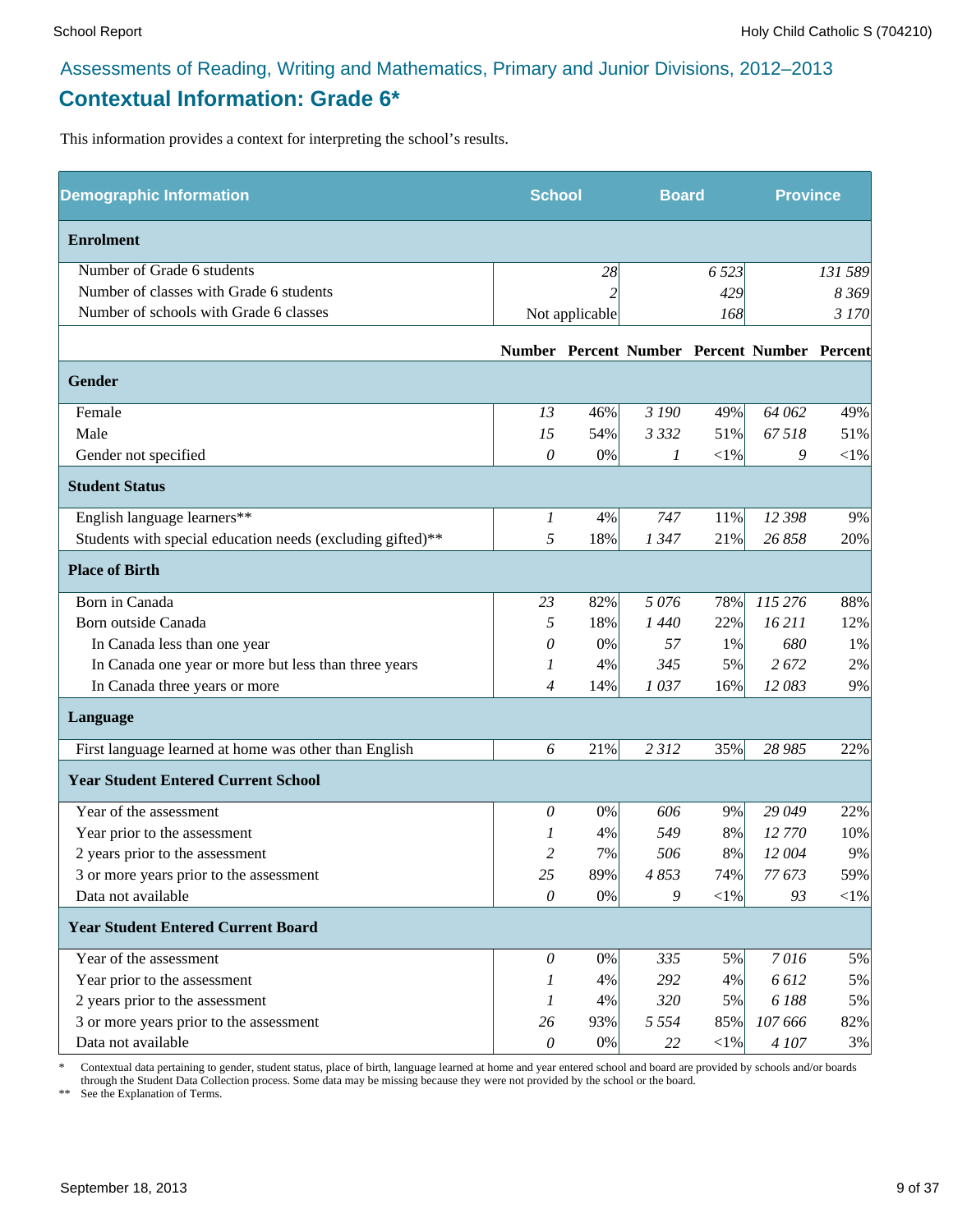#### Results in Reading, Writing and Mathematics, 2012–2013 **Grade 6: All Students**

| Grade 6: Reading*                                                              |                |                     |                      |                            |  |  |  |  |
|--------------------------------------------------------------------------------|----------------|---------------------|----------------------|----------------------------|--|--|--|--|
| Number of Students                                                             |                | <b>School</b><br>28 | <b>Board</b><br>6519 | <b>Province</b><br>131 514 |  |  |  |  |
|                                                                                | #              | $\%$                | $\frac{0}{0}$        | $\frac{0}{0}$              |  |  |  |  |
| Level 4                                                                        | 1              | 4%                  | 12%                  | 13%                        |  |  |  |  |
| Level 3                                                                        | 20             | 71%                 | 61%                  | 64%                        |  |  |  |  |
| Level 2                                                                        | $5^{\circ}$    | 18%                 | 22%                  | 18%                        |  |  |  |  |
| Level 1                                                                        | 0              | 0%                  | 3%                   | 2%                         |  |  |  |  |
| $NE1**$                                                                        | 0              | 0%                  | $<$ 1%               | ${<}1\%$                   |  |  |  |  |
| Participating<br><b>Students</b>                                               | 26             | 93%                 | 97%                  | 98%                        |  |  |  |  |
| No Data                                                                        | 0              | 0%                  | $<$ 1%               | $<$ 1%                     |  |  |  |  |
| <b>Exempt</b>                                                                  | $\overline{c}$ | 7%                  | 2%                   | 2%                         |  |  |  |  |
| <b>At or Above</b><br><b>Provincial Standard</b><br>(Levels 3 and 4) $\dagger$ | 75%            | 72%                 | 77%                  |                            |  |  |  |  |



# **Grade 6: Mathematics\***

| Number of Students                                                             | <b>School</b><br>28 |               | <b>Board</b><br>6521 | <b>Province</b><br>131 543 |
|--------------------------------------------------------------------------------|---------------------|---------------|----------------------|----------------------------|
|                                                                                | #                   | $\frac{0}{0}$ | $\frac{0}{0}$        | $\frac{0}{0}$              |
| Level 4                                                                        | 0                   | 0%            | 13%                  | 13%                        |
| Level 3                                                                        | 6                   | 21%           | 42%                  | 43%                        |
| Level 2                                                                        | 15                  | 54%           | 30%                  | 30%                        |
| <b>Level 1</b>                                                                 | 5                   | 18%           | 12%                  | 11%                        |
| $NE1**$                                                                        | 0                   | 0%            | $<$ 1%               | ${<}1\%$                   |
| Participating<br><b>Students</b>                                               | 26                  | 93%           | 97%                  | 97%                        |
| No Data                                                                        | 0                   | 0%            | 1%                   | 1%                         |
| <b>Exempt</b>                                                                  | 2                   | 7%            | 2%                   | 2%                         |
| <b>At or Above</b><br><b>Provincial Standard</b><br>(Levels 3 and 4) $\dagger$ |                     | 21%           | 55%                  | 57%                        |







\* Because percentages in tables and graphs are rounded, and because graphs do not show all reporting categories, percentages may not add to 100.

See the Explanation of Terms.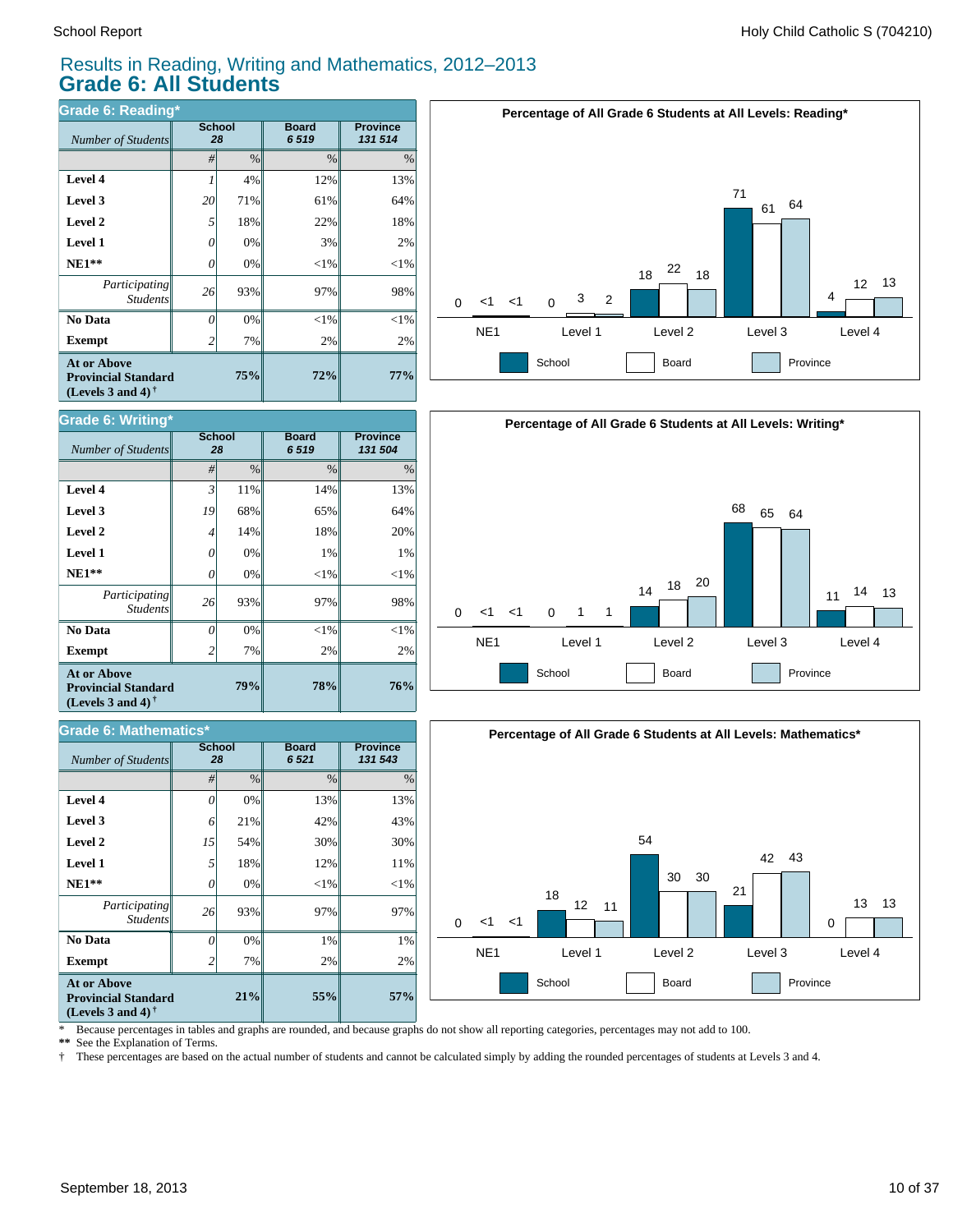#### Results in Reading, Writing and Mathematics, 2012–2013

# **Grade 6: Participating Students (excludes "no data" and "exempt" categories)**

| <b>Grade 6: Reading*</b>                                                          |                     |               |                         |                            |  |  |  |  |
|-----------------------------------------------------------------------------------|---------------------|---------------|-------------------------|----------------------------|--|--|--|--|
| Number of Students                                                                | <b>School</b><br>26 |               | <b>Board</b><br>6 3 5 0 | <b>Province</b><br>128 393 |  |  |  |  |
|                                                                                   | #                   | $\frac{0}{0}$ | $\%$                    | $\frac{0}{0}$              |  |  |  |  |
| Level 4                                                                           |                     | 4%            | 12%                     | 13%                        |  |  |  |  |
| Level 3                                                                           | 20                  | 77%           | 62%                     | 65%                        |  |  |  |  |
| Level 2                                                                           | .5                  | 19%           | 23%                     | 19%                        |  |  |  |  |
| Level 1                                                                           | Ω                   | 0%            | 3%                      | 2%                         |  |  |  |  |
| $NE1**$                                                                           |                     | 0%            | ${<}1\%$                | $<$ 1%                     |  |  |  |  |
| <b>At or Above</b><br><b>Provincial Standard</b><br>(Levels 3 and 4) $^{\dagger}$ |                     | 81%           | 74%                     | 79%                        |  |  |  |  |



| <b>Grade 6: Writing*</b>                                                       |    |                     |                         |                            |  |          | Per         |
|--------------------------------------------------------------------------------|----|---------------------|-------------------------|----------------------------|--|----------|-------------|
| Number of Students                                                             |    | <b>School</b><br>26 | <b>Board</b><br>6 3 4 8 | <b>Province</b><br>128 452 |  |          |             |
|                                                                                | #  | $\frac{0}{0}$       | $\frac{0}{0}$           | $\frac{0}{0}$              |  |          |             |
| Level 4                                                                        | 3  | 12%                 | 14%                     | 13%                        |  |          |             |
| Level 3                                                                        | 19 | 73%                 | 66%                     | 65%                        |  |          |             |
| Level 2                                                                        | 4  | 15%                 | 19%                     | 20%                        |  |          |             |
| Level 1                                                                        | 0  | $0\%$               | 1%                      | 1%                         |  |          |             |
| $NE1**$                                                                        | 0  | 0%                  | ${<}1\%$                | ${<}1\%$                   |  |          |             |
| <b>At or Above</b><br><b>Provincial Standard</b><br>(Levels 3 and 4) $\dagger$ |    | 85%                 | 80%                     | 78%                        |  | $\Omega$ | $<$ 1       |
|                                                                                |    |                     |                         |                            |  |          | <b>NIE:</b> |



| <b>Grade 6: Mathematics*</b>                                            |                     |               |                       |        |  |  |  |
|-------------------------------------------------------------------------|---------------------|---------------|-----------------------|--------|--|--|--|
| Number of Students                                                      | <b>School</b><br>26 |               | <b>Board</b><br>6 347 |        |  |  |  |
|                                                                         | #                   | $\frac{0}{0}$ | $\frac{0}{0}$         | $\%$   |  |  |  |
| Level 4                                                                 | 0                   | 0%            | 13%                   | 14%    |  |  |  |
| Level 3                                                                 | 6                   | 23%           | 43%                   | 45%    |  |  |  |
| Level 2                                                                 | 15                  | 58%           | 31%                   | 30%    |  |  |  |
| Level 1                                                                 | 5 <sup>1</sup>      | 19%           | 13%                   | 11%    |  |  |  |
| $NE1**$                                                                 | 0                   | 0%            | $<$ 1%                | $<$ 1% |  |  |  |
| At or Above<br><b>Provincial Standard</b><br>(Levels 3 and 4) $\dagger$ |                     | 23%           | 56%                   | 58%    |  |  |  |



Because percentages in tables and graphs are rounded, percentages may not add to 100.

\*\* See the Explanation of Terms.<br>† These percentages are based of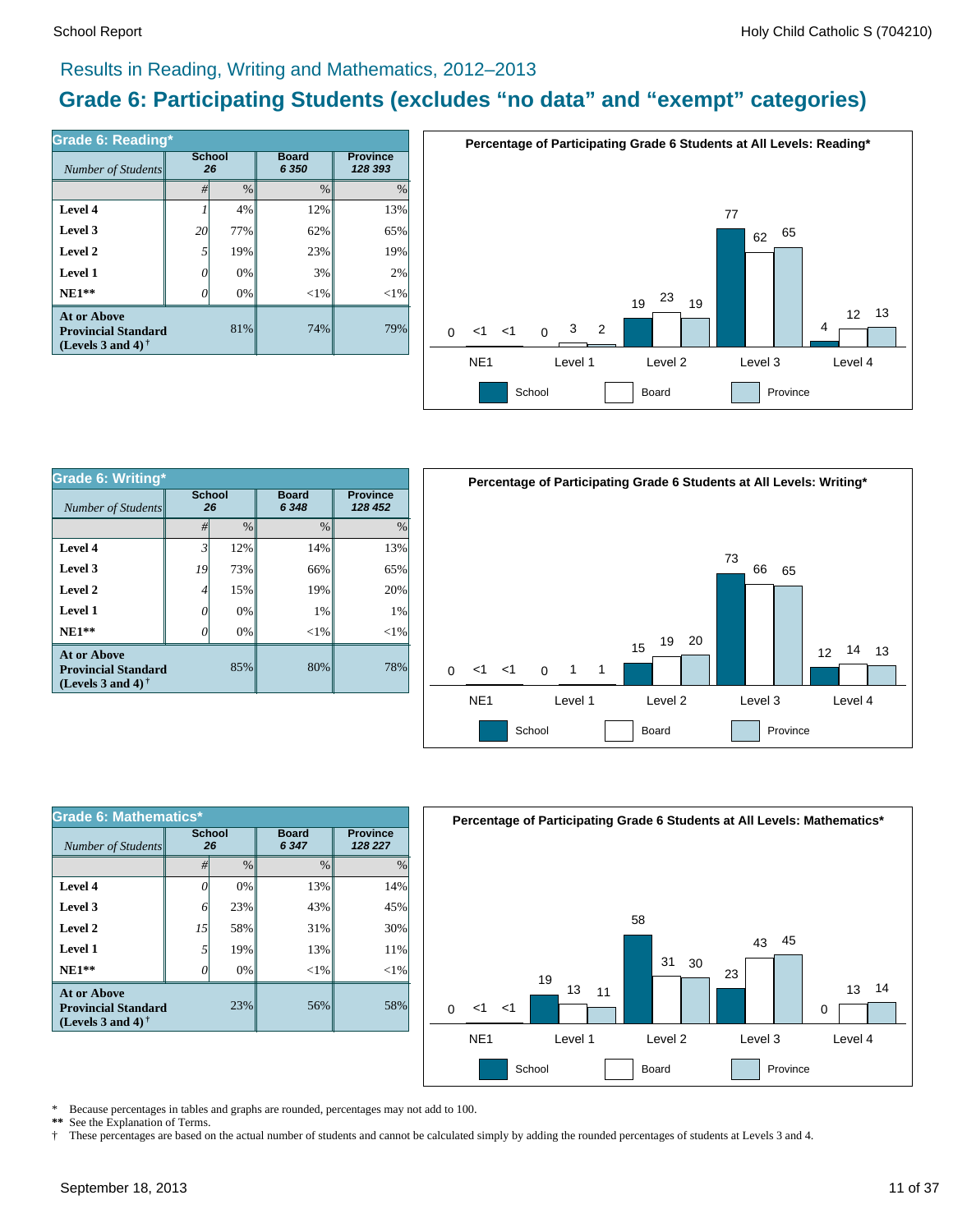### Results in Reading, Writing and Mathematics, 2012–2013

# **Grade 6: Gender††**

| Grade 6: School*                                                                  |              |            |              |                |                     |                    |  |  |
|-----------------------------------------------------------------------------------|--------------|------------|--------------|----------------|---------------------|--------------------|--|--|
|                                                                                   | Reading      |            |              | <b>Writing</b> |                     | <b>Mathematics</b> |  |  |
| Number of Students                                                                | Female<br>13 | Male<br>15 | Female<br>13 | Male<br>15     | <b>Female</b><br>13 | Male<br>15         |  |  |
| Level 4                                                                           | 0%           | 7%         | 15%          | 7%             | 0%                  | 0%                 |  |  |
| Level 3                                                                           | 69%          | 73%        | 77%          | 60%            | 15%                 | 27%                |  |  |
| Level 2                                                                           | 23%          | 13%        | 0%           | 27%            | 62%                 | 47%                |  |  |
| <b>Level 1</b>                                                                    | 0%           | 0%         | 0%           | $0\%$          | 15%                 | 20%                |  |  |
| $NE1**$                                                                           | 0%           | 0%         | 0%           | 0%             | 0%                  | 0%                 |  |  |
| <i>Participating</i><br><i>Students</i>                                           | 92%          | 93%        | 92%          | 93%            | 92%                 | 93%                |  |  |
| No Data                                                                           | 0%           | 0%         | 0%           | 0%             | $0\%$               | 0%                 |  |  |
| Exempt                                                                            | 8%           | 7%         | 8%           | 7%             | 8%                  | 7%                 |  |  |
| <b>At or Above</b><br><b>Provincial Standard</b><br>(Levels 3 and 4) <sup>†</sup> | 69%          | 80%        | 92%          | 67%            | 15%                 | 27%                |  |  |

| Grade 6: Board*                                                                                      |                       |              |                        |              |                |                    |  |
|------------------------------------------------------------------------------------------------------|-----------------------|--------------|------------------------|--------------|----------------|--------------------|--|
|                                                                                                      | Reading               |              | <b>Writing</b>         |              |                | <b>Mathematics</b> |  |
| Number of Students                                                                                   | <b>Female</b><br>3189 | Male<br>3329 | <b>Female</b><br>3 189 | Male<br>3329 | Female<br>3188 | Male<br>3 3 3 2    |  |
| Level 4                                                                                              | 14%                   | 9%           | 19%                    | 8%           | 13%            | 13%                |  |
| Level 3                                                                                              | 62%                   | 59%          | 67%                    | 63%          | 42%            | 42%                |  |
| Level 2                                                                                              | 19%                   | 24%          | 11%                    | 25%          | 31%            | 29%                |  |
| Level 1                                                                                              | 2%                    | 4%           | ${<}1\%$               | 1%           | 11%            | 13%                |  |
| $NE1**$                                                                                              | ${<}1\%$              | ${<}1\%$     | ${<}1\%$               | ${<}1\%$     | ${<}1\%$       | ${<}1\%$           |  |
| Participating<br><b>Students</b>                                                                     | 98%                   | 97%          | 98%                    | 97%          | 98%            | 97%                |  |
| No Data                                                                                              | ${<}1\%$              | ${<}1\%$     | 1%                     | ${<}1\%$     | 1%             | 1%                 |  |
| <b>Exempt</b>                                                                                        | 2%                    | 2%           | 2%                     | 2%           | 2%             | 2%                 |  |
| <b>At or Above</b><br><b>Provincial Standard</b><br>(Levels 3 and 4) <sup><math>\dagger</math></sup> | 76%                   | 69%          | 86%                    | 71%          | 55%            | 54%                |  |

| <b>Grade 6: Province*</b>                                                                            |                        |               |                 |               |                  |                    |  |
|------------------------------------------------------------------------------------------------------|------------------------|---------------|-----------------|---------------|------------------|--------------------|--|
|                                                                                                      | <b>Reading</b>         |               | <b>Writing</b>  |               |                  | <b>Mathematics</b> |  |
| Number of Students                                                                                   | <b>Female</b><br>64026 | Male<br>67479 | Female<br>64022 | Male<br>67473 | Female<br>64 035 | Male<br>67499      |  |
| Level 4                                                                                              | 17%                    | 10%           | 19%             | 7%            | 13%              | 13%                |  |
| Level 3                                                                                              | 64%                    | 63%           | 66%             | 61%           | 44%              | 43%                |  |
| Level 2                                                                                              | 16%                    | 21%           | 13%             | 27%           | 30%              | 29%                |  |
| Level 1                                                                                              | 2%                     | 3%            | ${<}1\%$        | 1%            | 10%              | 11%                |  |
| $NE1**$                                                                                              | ${<}1\%$               | ${<}1\%$      | ${<}1\%$        | 1%            | ${<}1\%$         | ${<}1\%$           |  |
| <i>Participating</i><br><b>Students</b>                                                              | 98%                    | 97%           | 98%             | 97%           | 98%              | 97%                |  |
| No Data                                                                                              | $<$ 1%                 | 1%            | $<$ 1%          | $1\%$         | ${<}1\%$         | 1%                 |  |
| <b>Exempt</b>                                                                                        | 1%                     | 2%            | 1%              | 2%            | 1%               | 3%                 |  |
| <b>At or Above</b><br><b>Provincial Standard</b><br>(Levels 3 and 4) <sup><math>\dagger</math></sup> | 81%                    | 73%           | 85%             | 68%           | 57%              | 56%                |  |

\* Because percentages in tables are rounded, percentages may not add to 100.<br>\*\* See the Explanation of Terms

See the Explanation of Terms.

† These percentages are based on the actual number of students and cannot be calculated simply by adding the rounded percentages of students at Levels 3 and 4.

†† Results include only students for whom gender data were available.





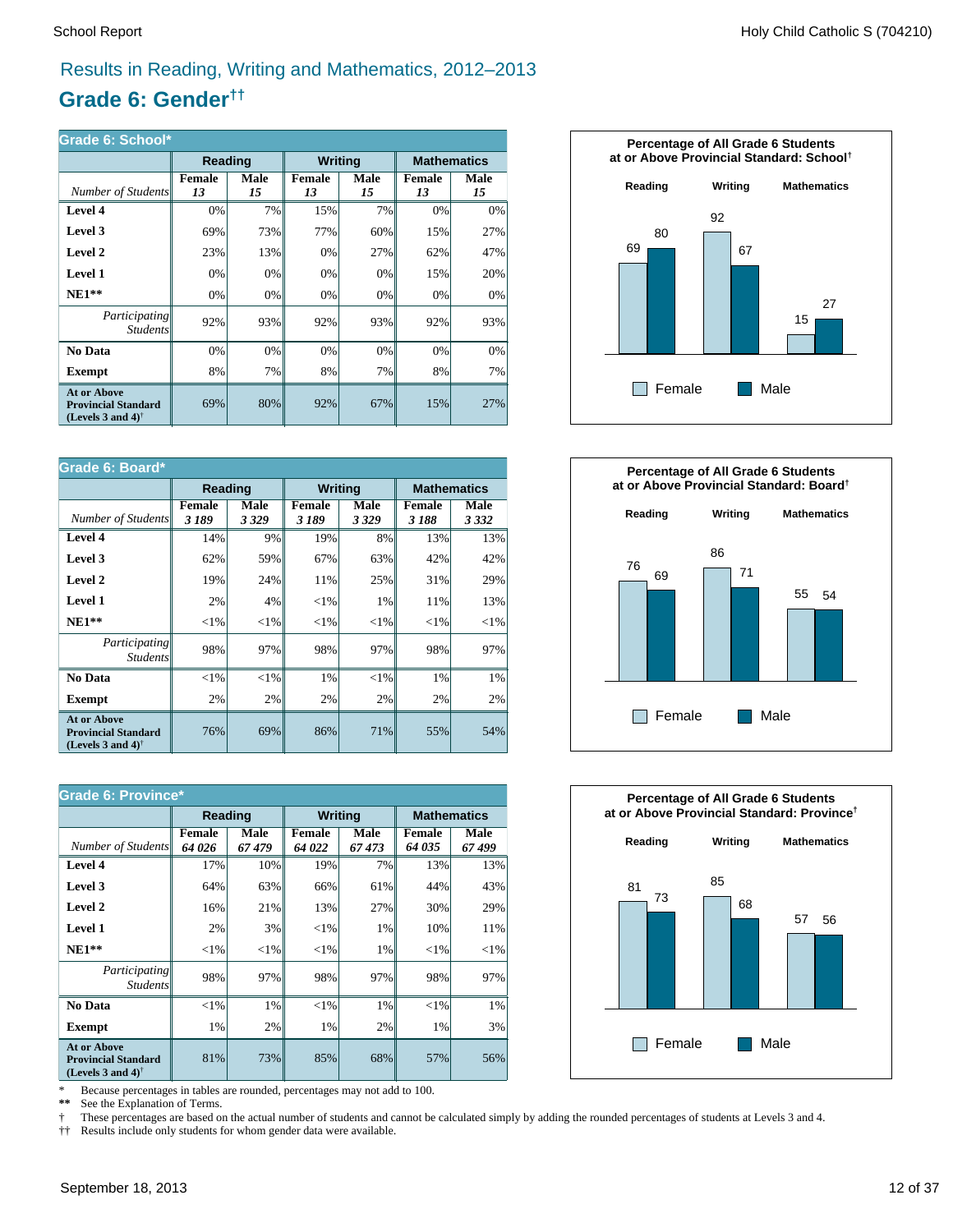# **Contextual Information over Time: Grade 3\***

This information provides a context for interpreting the school's results of the current and previous administrations.

| <b>Grade 3</b>                                                | 2008-2009 | 2009-2010 | 2010-2011 | 2011-2012 | 2012-2013 |
|---------------------------------------------------------------|-----------|-----------|-----------|-----------|-----------|
| <b>Enrolment</b>                                              |           |           |           |           |           |
| Number of students                                            | 28        | 33        | 27        | 33        | 38        |
| <b>Participation in the Assessment</b>                        |           |           |           |           |           |
| Reading <sup>†</sup>                                          | 100%      | 97%       | 93%       | 97%       | 97%       |
| Writing <sup>†</sup>                                          | 100%      | 97%       | 93%       | 94%       | 97%       |
| Mathematics <sup>†</sup>                                      | 100%      | 97%       | 93%       | 94%       | 97%       |
| <b>Gender</b>                                                 |           |           |           |           |           |
| Female                                                        | 68%       | 45%       | 41%       | 36%       | 53%       |
| Male                                                          | 32%       | 55%       | 59%       | 64%       | 47%       |
| <b>Student Status</b>                                         |           |           |           |           |           |
| English language learners**                                   | 11%       | 12%       | 22%       | 21%       | 5%        |
| Students with special education needs (excluding<br>gifted)** | 0%        | 9%        | 15%       | 12%       | 13%       |
| <b>Place of Birth</b>                                         |           |           |           |           |           |
| Born in Canada                                                | 79%       | 79%       | 63%       | 67%       | 84%       |
| Born outside Canada                                           | 21%       | 21%       | 37%       | 33%       | 16%       |
| In Canada less than one year                                  | 0%        | 0%        | 4%        | 0%        | 0%        |
| In Canada one year or more but less than three years          | 7%        | 9%        | 4%        | 3%        | 3%        |
| In Canada three years or more                                 | 14%       | 12%       | 30%       | 30%       | 13%       |
| Language                                                      |           |           |           |           |           |
| First language learned at home was other than English         | 18%       | 24%       | 11%       | 18%       | 11%       |
| <b>Year Student Entered Current School</b>                    |           |           |           |           |           |
| Year of the assessment                                        | 11%       | 15%       | 15%       | 6%        | 8%        |
| Year prior to the assessment                                  | 29%       | 3%        | 0%        | 15%       | 3%        |
| 2 years prior to the assessment                               | 7%        | 21%       | 22%       | 27%       | 3%        |
| 3 or more years prior to the assessment                       | 54%       | 61%       | 63%       | 52%       | 87%       |
| Data not available                                            | 0%        | 0%        | 0%        | 0%        | 0%        |

Contextual data pertaining to gender, student status, place of birth, language learned at home and year entered school are provided by schools and/or boards through the Student Data Collection process. Some data may be missing because they were not provided by the school or the board.

† Some French Immersion students do not write all components of the assessment in Grade 3; the numbers shown reflect those students who were expected to write each component as determined by the French Immersion participation option selected by boards.

\*\* See the Explanation of Terms.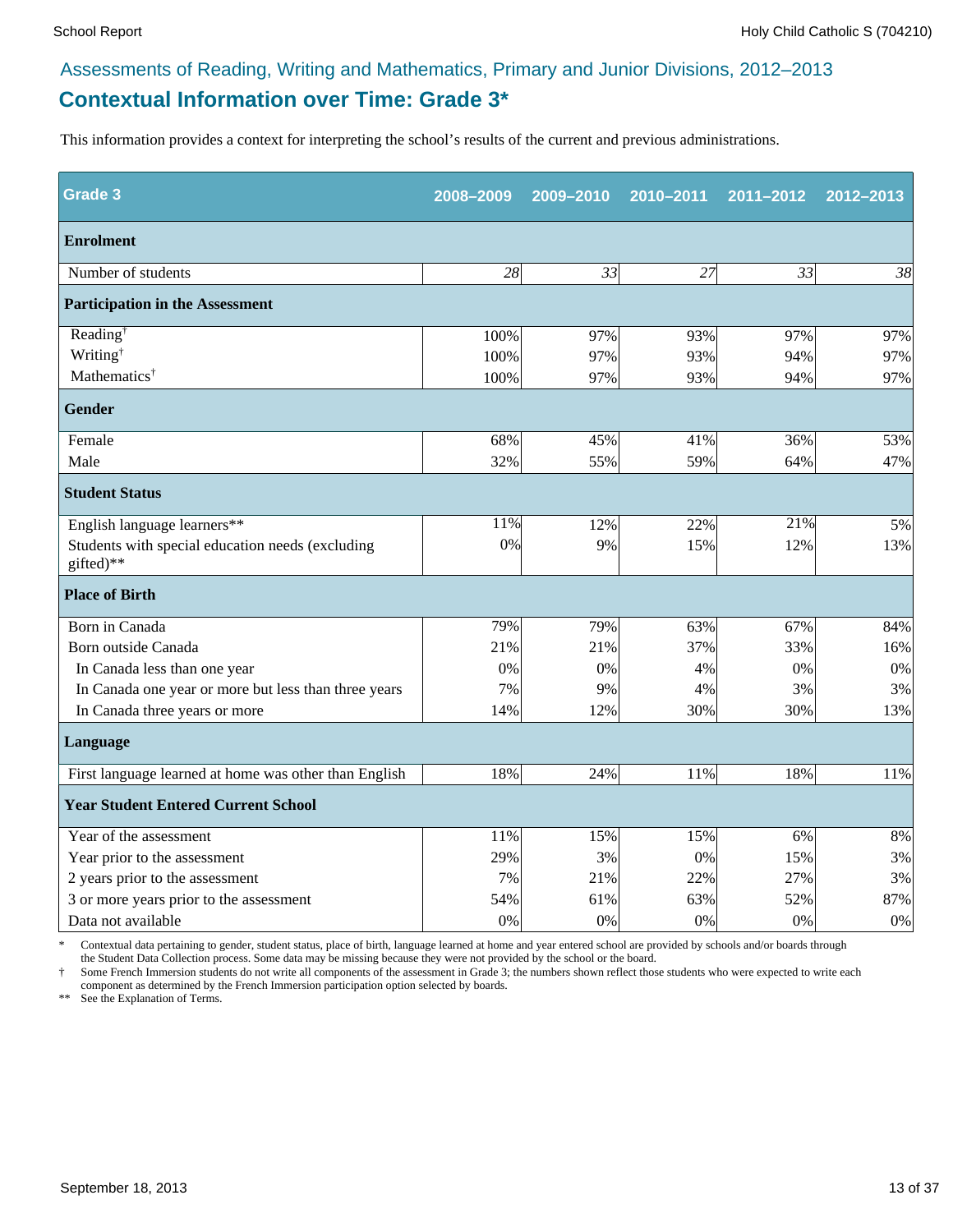# **Grade 3: Reading** Results over Time, 2009–2010 to 2012–2013®

| <b>Grade 3 Reading: School*</b>                                  |             |             |           |           |  |  |  |  |
|------------------------------------------------------------------|-------------|-------------|-----------|-----------|--|--|--|--|
| Year                                                             | $'09 - '10$ | $'10 - '11$ | $11 - 12$ | $12 - 13$ |  |  |  |  |
| Number of<br><b>Students</b>                                     | 33          | 27          | 33        | 38        |  |  |  |  |
| Level 4                                                          | 3%          | 15%         | 6%        | 11%       |  |  |  |  |
| Level 3                                                          | 64%         | 41%         | 48%       | 68%       |  |  |  |  |
| Level 2                                                          | 21%         | 22%         | 33%       | 16%       |  |  |  |  |
| <b>Level 1</b>                                                   | 9%          | 15%         | 6%        | 3%        |  |  |  |  |
| <b>NE1**</b>                                                     | 0%          | 0%          | 3%        | 0%        |  |  |  |  |
| Participating<br><b>Students</b>                                 | 97%         | 93%         | 97%       | 97%       |  |  |  |  |
| No Data                                                          | 0%          | 0%          | 0%        | 0%        |  |  |  |  |
| <b>Exempt</b>                                                    | 3%          | 7%          | 3%        | 3%        |  |  |  |  |
| At or Above<br><b>Provincial</b><br><b>Standard</b> <sup>†</sup> | 67%         | 56%         | 55%       | 79%       |  |  |  |  |

#### **Grade 3 Reading: Board\***

| Year                                                                    | $'09 - '10$ | $'10 - '11$ | $11 - 12$ | $12 - 13$ |
|-------------------------------------------------------------------------|-------------|-------------|-----------|-----------|
| Number of<br><b>Students</b>                                            | 6 100       | 5693        | 5863      | 5692      |
| Level 4                                                                 | 9%          | 8%          | 11%       | 12%       |
| Level 3                                                                 | 51%         | 56%         | 54%       | 55%       |
| Level 2                                                                 | 27%         | 25%         | 24%       | 24%       |
| Level 1                                                                 | 8%          | 6%          | 6%        | 5%        |
| $NE1**$                                                                 | 2%          | 1%          | 1%        | $1\%$     |
| Participating<br><b>Students</b>                                        | 96%         | 96%         | 97%       | 96%       |
| No Data                                                                 | 1%          | 1%          | 1%        | $< 1\%$   |
| <b>Exempt</b>                                                           | 3%          | 3%          | 3%        | 3%        |
| <b>At or Above</b><br><b>Provincial</b><br><b>Standard</b> <sup>†</sup> | 60%         | 64%         | 66%       | 67%       |

#### **Grade 3 Reading: Province\***

| Year                                                         | $'09 - '10$ | $'10 - '11$ | $11 - 12$ | $12 - 13$ |
|--------------------------------------------------------------|-------------|-------------|-----------|-----------|
| Number of<br><b>Students</b>                                 | 123 813     | 119914      | 121727    | 122 450   |
| Level 4                                                      | 8%          | 8%          | 10%       | 12%       |
| Level 3                                                      | 54%         | 57%         | 56%       | 55%       |
| Level 2                                                      | 25%         | 24%         | 23%       | 23%       |
| Level 1                                                      | 7%          | 6%          | 6%        | 5%        |
| <b>NE1**</b>                                                 | 2%          | 1%          | 1%        | 1%        |
| Participating<br><b>Students</b>                             | 96%         | 97%         | 97%       | 97%       |
| No Data                                                      | 1%          | 1%          | $<$ 1%    | 1%        |
| <b>Exempt</b>                                                | 3%          | 3%          | 3%        | 3%        |
| <b>At or Above</b><br><b>Provincial</b><br><b>Standard</b> † | 62%         | 65%         | 66%       | 68%       |











Refer to the EQAO Web site (www.eqao.com) for data from previous years.

\* Because percentages in tables and graphs are rounded, and because graphs do not show all reporting categories, percentages may not add to 100.

\*\* See the Explanation of Terms.<br><sup>†</sup> These percentages are based of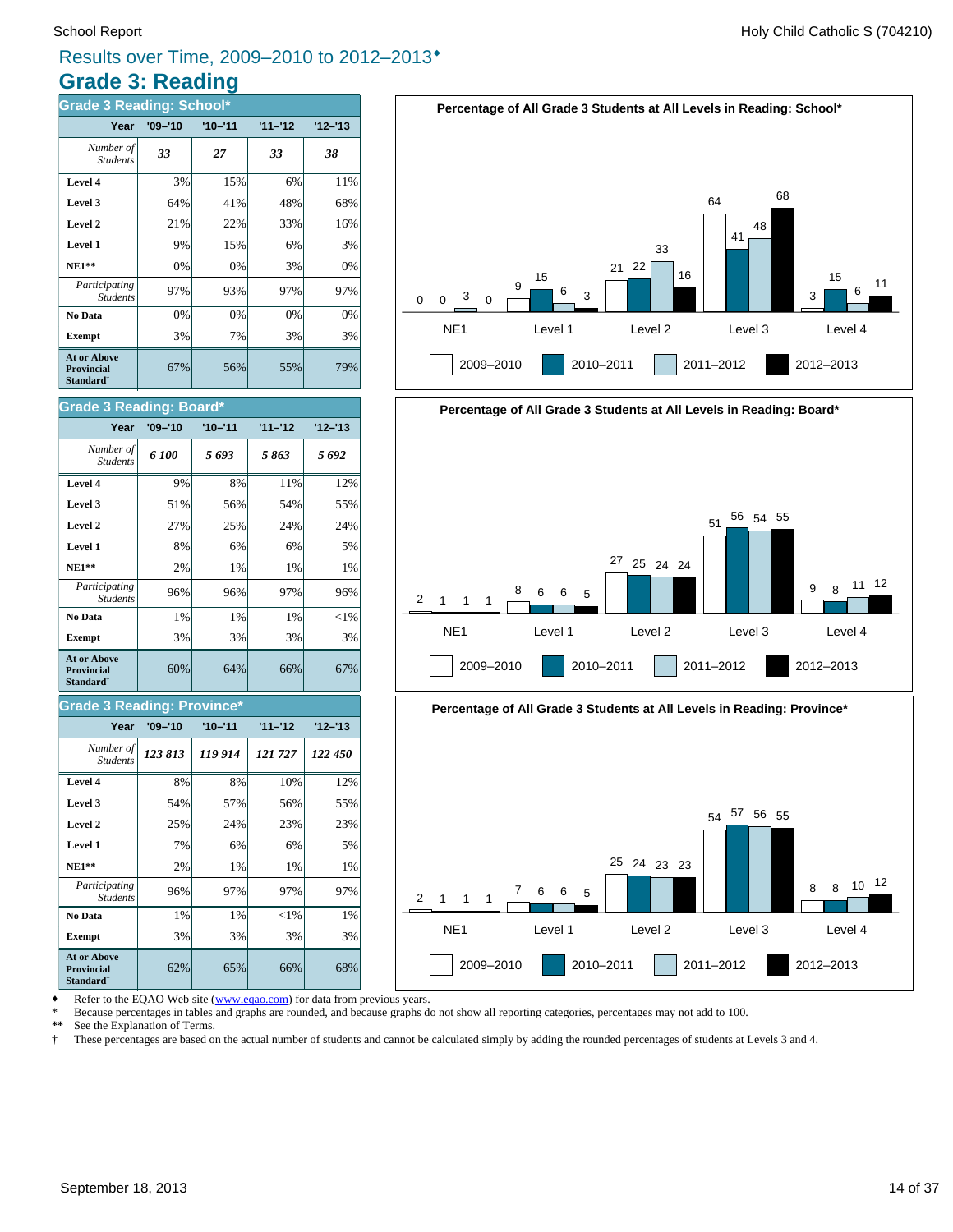# **Grade 3: Writing** Results over Time, 2009–2010 to 2012–2013®

| <b>Grade 3 Writing: School*</b>                                         |             |             |           |           |  |  |  |  |
|-------------------------------------------------------------------------|-------------|-------------|-----------|-----------|--|--|--|--|
| Year                                                                    | $'09 - '10$ | $'10 - '11$ | $11 - 12$ | $12 - 13$ |  |  |  |  |
| Number of<br><b>Students</b>                                            | 33          | 27          | 33        | 38        |  |  |  |  |
| Level 4                                                                 | 3%          | 0%          | 0%        | 5%        |  |  |  |  |
| Level 3                                                                 | 79%         | 70%         | 58%       | 82%       |  |  |  |  |
| Level 2                                                                 | 15%         | 22%         | 36%       | 8%        |  |  |  |  |
| Level 1                                                                 | 0%          | 0%          | 0%        | 3%        |  |  |  |  |
| <b>NE1**</b>                                                            | 0%          | 0%          | 0%        | 0%        |  |  |  |  |
| Participating<br><b>Students</b>                                        | 97%         | 93%         | 94%       | 97%       |  |  |  |  |
| No Data                                                                 | 0%          | 0%          | 3%        | 0%        |  |  |  |  |
| <b>Exempt</b>                                                           | 3%          | 7%          | 3%        | 3%        |  |  |  |  |
| <b>At or Above</b><br><b>Provincial</b><br><b>Standard</b> <sup>†</sup> | 82%         | 70%         | 58%       | 87%       |  |  |  |  |

#### **Grade 3 Writing: Board\***

| Year                                                             | $'09 - '10$ | $'10 - '11$ | $11 - 12$ | $12 - 13$ |
|------------------------------------------------------------------|-------------|-------------|-----------|-----------|
| Number of<br><b>Students</b>                                     | 6 100       | 5693        | 5863      | 5693      |
| Level 4                                                          | 5%          | 5%          | 8%        | 8%        |
| Level 3                                                          | 67%         | 70%         | 71%       | 72%       |
| Level 2                                                          | 24%         | 21%         | 18%       | 16%       |
| Level 1                                                          | $<$ 1%      | ${<}1\%$    | $<$ 1%    | 1%        |
| $NE1**$                                                          | ${<}1\%$    | ${<}1\%$    | ${<}1\%$  | ${<}1\%$  |
| Participating<br><b>Students</b>                                 | 97%         | 96%         | 97%       | 97%       |
| No Data                                                          | 1%          | 1%          | 1%        | 1%        |
| <b>Exempt</b>                                                    | 3%          | 3%          | 3%        | 3%        |
| <b>At or Above</b><br><b>Provincial</b><br>Standard <sup>†</sup> | 72%         | 75%         | 79%       | 79%       |

#### **Grade 3 Writing: Province\***

| Year                                                                    | $'09 - '10$ | $'10 - '11$ | $11 - 12$ | $12 - 13$ |
|-------------------------------------------------------------------------|-------------|-------------|-----------|-----------|
| Number of<br><b>Students</b>                                            | 123 800     | 119873      | 121727    | 122 447   |
| Level 4                                                                 | 4%          | 5%          | 6%        | 7%        |
| Level 3                                                                 | 66%         | 68%         | 69%       | 70%       |
| Level 2                                                                 | 26%         | 24%         | 21%       | 19%       |
| Level 1                                                                 | ${<}1\%$    | ${<}1\%$    | $<$ 1%    | 1%        |
| <b>NE1**</b>                                                            | $<$ 1%      | ${<}1\%$    | $<$ 1%    | ${<}1\%$  |
| <i>Participating</i><br><b>Students</b>                                 | 97%         | 97%         | 97%       | 97%       |
| No Data                                                                 | 1%          | 1%          | 1%        | 1%        |
| <b>Exempt</b>                                                           | 3%          | 2%          | 2%        | 2%        |
| <b>At or Above</b><br><b>Provincial</b><br><b>Standard</b> <sup>†</sup> | 70%         | 73%         | 76%       | 77%       |











Refer to the EQAO Web site (www.eqao.com) for data from previous years.

\* Because percentages in tables and graphs are rounded, and because graphs do not show all reporting categories, percentages may not add to 100.

\*\* See the Explanation of Terms.<br><sup>†</sup> These percentages are based of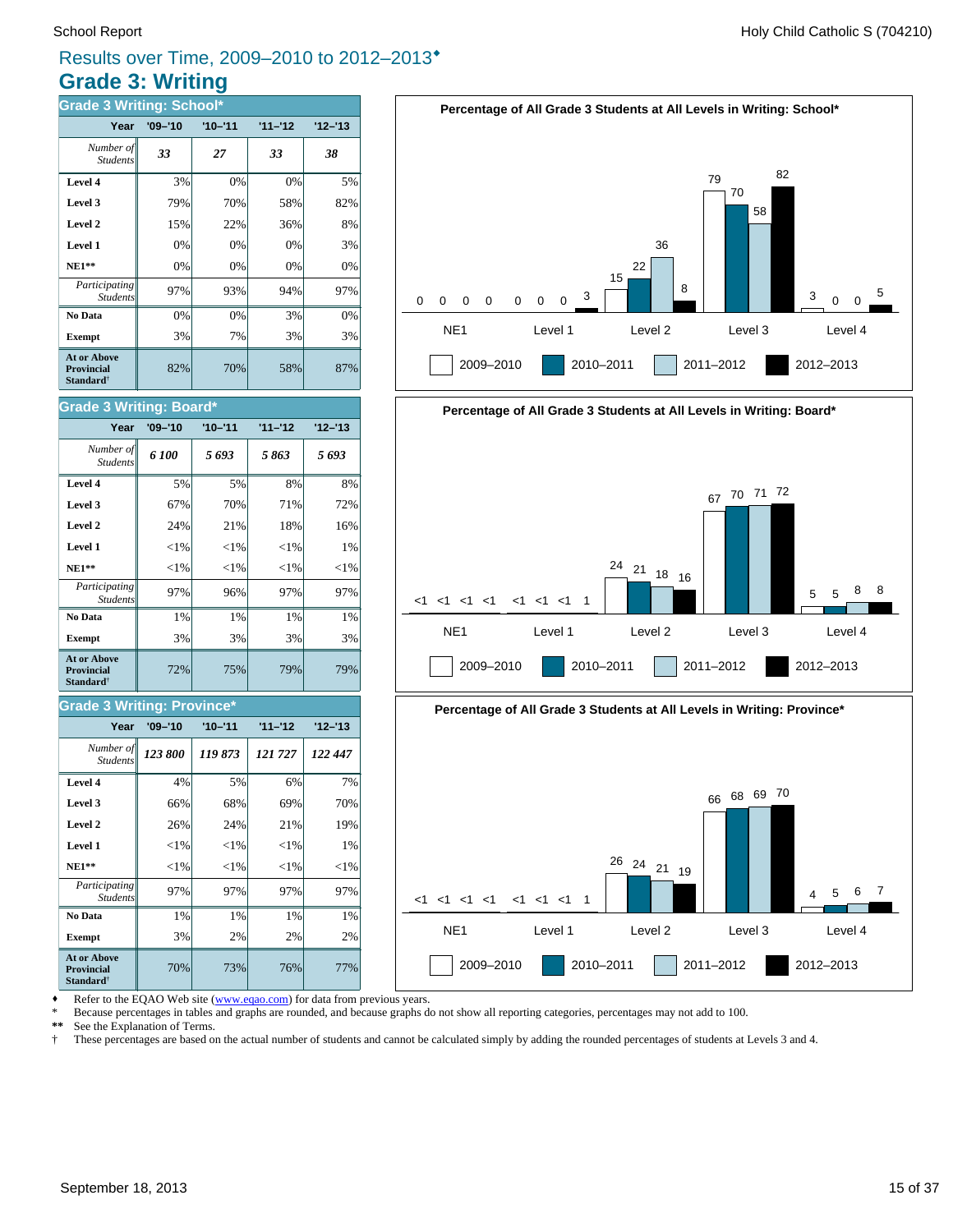# **Grade 3: Mathematics** Results over Time, 2009–2010 to 2012–2013®

| <b>Grade 3 Mathematics: School*</b>                              |             |             |           |            |
|------------------------------------------------------------------|-------------|-------------|-----------|------------|
| Year                                                             | $'09 - '10$ | $'10 - '11$ | $11 - 12$ | $'12 - 13$ |
| Number of<br><b>Students</b>                                     | 33          | 27          | 33        | 38         |
| Level 4                                                          | 3%          | 7%          | 6%        | 5%         |
| Level 3                                                          | 58%         | 44%         | 48%       | 58%        |
| Level 2                                                          | 30%         | 37%         | 27%       | 34%        |
| Level 1                                                          | 6%          | 4%          | 12%       | 0%         |
| $NE1**$                                                          | $0\%$       | 0%          | 0%        | $0\%$      |
| Participating<br><b>Students</b>                                 | 97%         | 93%         | 94%       | 97%        |
| No Data                                                          | 0%          | 0%          | 3%        | 0%         |
| <b>Exempt</b>                                                    | 3%          | 7%          | 3%        | 3%         |
| <b>At or Above</b><br><b>Provincial</b><br>Standard <sup>†</sup> | 61%         | 52%         | 55%       | 63%        |

68% 67% 68% 67% **Exempt**  $\begin{vmatrix} 3\% & 3\% \end{vmatrix}$  3% 3% 3% **No Data**  $\begin{array}{|c|c|c|c|} \hline \textbf{No Data} & 1\% & 1\% & 1\% \hline \end{array}$ *Participating* 97% 96% 97% 97% *StudentsX* **NE1\*\***  $\| \le 1\% \| \le 1\% \| \le 1\% \| \le 1\%$ **Level 1** 3% 3% 4% 2% **Level 2**  $\begin{array}{|c|c|c|c|} \hline \end{array}$  25% 25% 28% **Level 3**  $\begin{vmatrix} 56\% & 54\% \end{vmatrix}$  54% 54% 54% **Level 4** 13% 13% 14% 14% 13% *6 292 5 857 6 059 5 903 Number of* Student. **Year '09–'10 '10–'11 '11–'12 '12–'13 Grade 3 Mathematics: Board\* At or Above Provincial Standard**†

#### **Grade 3 Mathematics: Province\***

| Year                                                        | $'09 - '10$ | $'10 - '11$ | $11 - 12$ | $12 - 13$ |
|-------------------------------------------------------------|-------------|-------------|-----------|-----------|
| Number of<br><b>Students</b>                                | 127 726     | 124 104     | 126 439   | 127 633   |
| Level 4                                                     | 12%         | 12%         | 12%       | 12%       |
| Level 3                                                     | 58%         | 57%         | 56%       | 55%       |
| Level 2                                                     | 23%         | 25%         | 25%       | 27%       |
| Level 1                                                     | 3%          | 3%          | 3%        | 3%        |
| $NE1**$                                                     | $<$ 1%      | ${<}1\%$    | 1%        | ${<}1\%$  |
| Participating<br><b>Students</b>                            | 97%         | 97%         | 97%       | 97%       |
| No Data                                                     | 1%          | 1%          | 1%        | 1%        |
| <b>Exempt</b>                                               | 3%          | 2%          | 2%        | 2%        |
| <b>At or Above</b><br><b>Provincial</b><br><b>Standard†</b> | 71%         | 69%         | 68%       | 67%       |











Refer to the EQAO Web site (www.eqao.com) for data from previous years.

\* Because percentages in tables and graphs are rounded, and because graphs do not show all reporting categories, percentages may not add to 100.<br>\*\* See the Explanation of Terms

\*\* See the Explanation of Terms.<br>
<sup>†</sup> These percentages are based on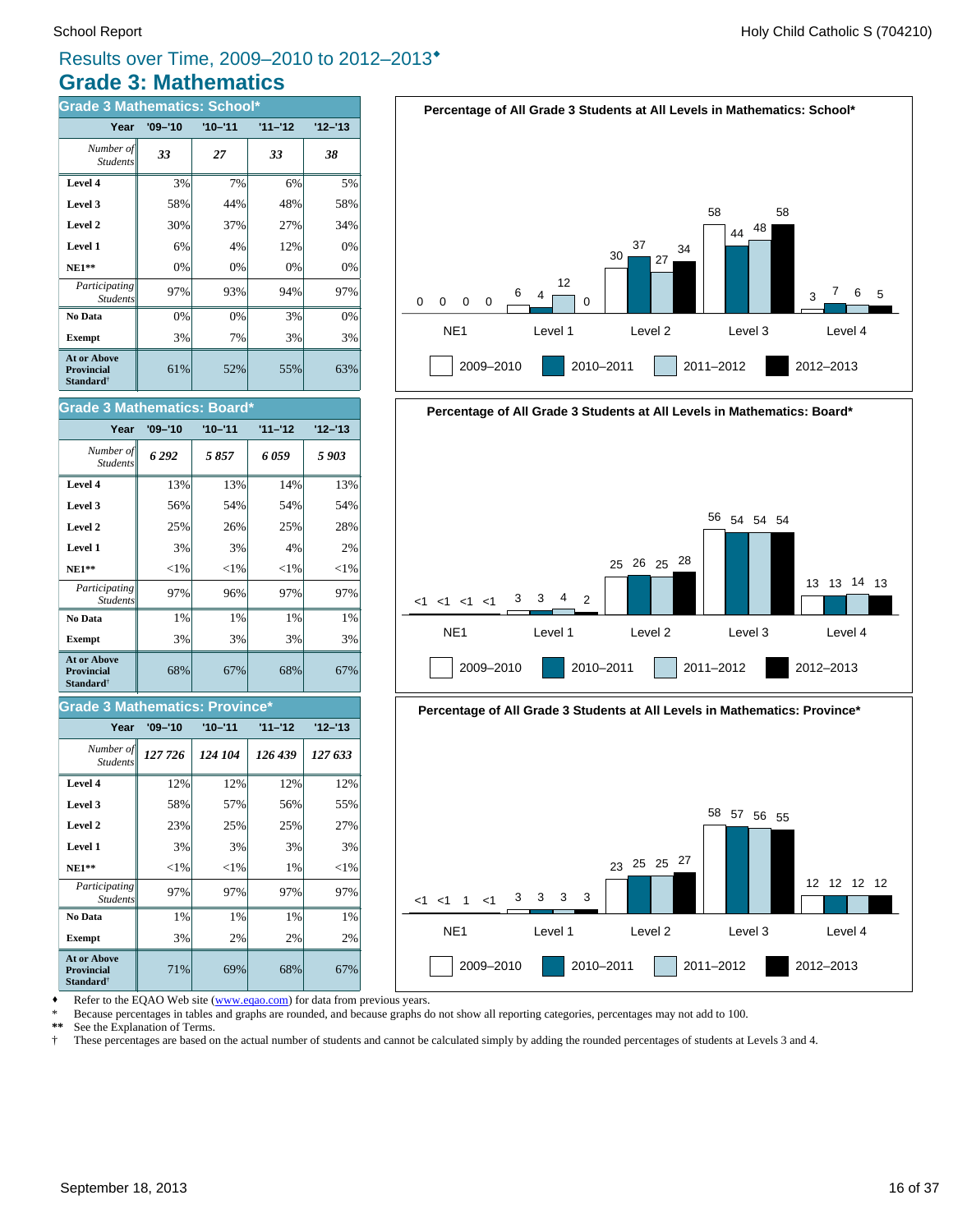# **Contextual Information over Time: Grade 6\***

This information provides a context for interpreting the school's results of the current and previous administrations.

| <b>Grade 6</b>                                                | 2008-2009 | 2009-2010 | 2010-2011 | 2011-2012 | 2012-2013 |
|---------------------------------------------------------------|-----------|-----------|-----------|-----------|-----------|
| <b>Enrolment</b>                                              |           |           |           |           |           |
| Number of students                                            | 28        | 34        | 46        | 31        | 28        |
| <b>Participation in the Assessment</b>                        |           |           |           |           |           |
| Reading                                                       | 93%       | 97%       | 96%       | 97%       | 93%       |
| Writing                                                       | 93%       | 97%       | 96%       | 97%       | 93%       |
| Mathematics                                                   | 93%       | 97%       | 96%       | 97%       | 93%       |
| <b>Gender</b>                                                 |           |           |           |           |           |
| Female                                                        | 61%       | 50%       | 57%       | 61%       | 46%       |
| Male                                                          | 39%       | 50%       | 43%       | 39%       | 54%       |
| <b>Student Status</b>                                         |           |           |           |           |           |
| English language learners**                                   | 11%       | 3%        | 15%       | 3%        | 4%        |
| Students with special education needs (excluding<br>gifted)** | 11%       | 15%       | 26%       | 19%       | 18%       |
| <b>Place of Birth</b>                                         |           |           |           |           |           |
| Born in Canada                                                | 68%       | 85%       | 74%       | 87%       | 82%       |
| Born outside Canada                                           | 32%       | 15%       | 26%       | 13%       | 18%       |
| In Canada less than one year                                  | 0%        | 0%        | 2%        | 0%        | 0%        |
| In Canada one year or more but less than three years          | 11%       | 0%        | 7%        | 0%        | 4%        |
| In Canada three years or more                                 | 21%       | 15%       | 17%       | 13%       | 14%       |
| Language                                                      |           |           |           |           |           |
| First language learned at home was other than English         | 14%       | 9%        | 20%       | 16%       | 21%       |
| <b>Year Student Entered Current School</b>                    |           |           |           |           |           |
| Year of the assessment                                        | 11%       | 12%       | 22%       | 10%       | 0%        |
| Year prior to the assessment                                  | 7%        | 0%        | 13%       | 6%        | 4%        |
| 2 years prior to the assessment                               | 0%        | 6%        | 4%        | 13%       | 7%        |
| 3 or more years prior to the assessment                       | 82%       | 82%       | 61%       | 71%       | 89%       |
| Data not available                                            | 0%        | 0%        | 0%        | 0%        | 0%        |

\* Contextual data pertaining to gender, student status, place of birth, language learned at home and year entered school are provided by schools and/or boards through the Student Data Collection process. Some data may be missing because they were not provided by the school or the board.

\*\* See the Explanation of Terms.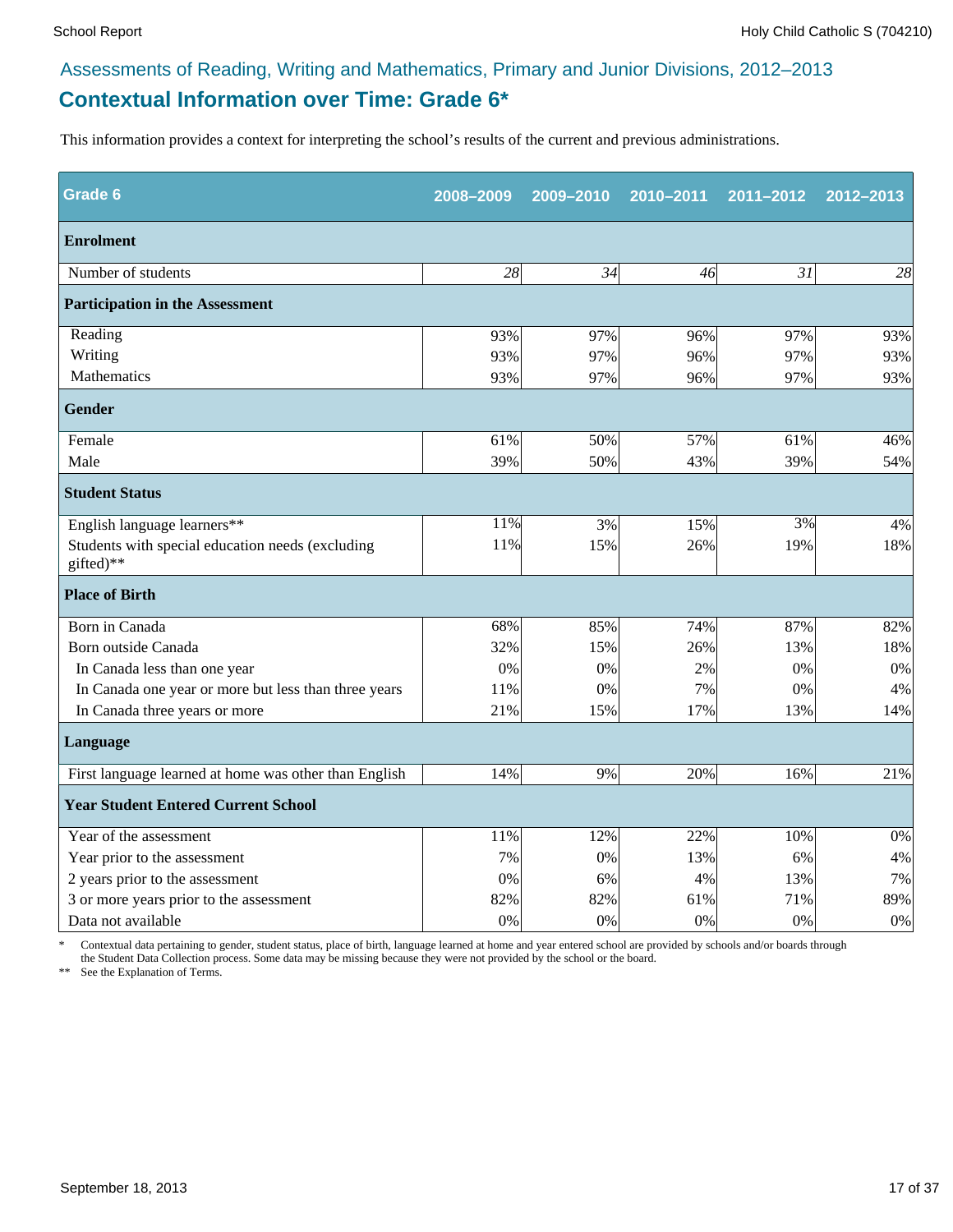# **Grade 6: Reading** Results over Time, 2009–2010 to 2012–2013®

| <b>Grade 6 Reading: School*</b>                                  |             |             |           |           |  |
|------------------------------------------------------------------|-------------|-------------|-----------|-----------|--|
| Year                                                             | $'09 - '10$ | $'10 - '11$ | $11 - 12$ | $12 - 13$ |  |
| Number of<br><b>Students</b>                                     | 34          | 46          | 31        | 28        |  |
| Level 4                                                          | 3%          | 13%         | 13%       | 4%        |  |
| Level 3                                                          | 65%         | 48%         | 71%       | 71%       |  |
| Level 2                                                          | 24%         | 17%         | 10%       | 18%       |  |
| Level 1                                                          | 6%          | 17%         | 3%        | 0%        |  |
| $NE1**$                                                          | 0%          | 0%          | 0%        | 0%        |  |
| Participating<br><b>Students</b>                                 | 97%         | 96%         | 97%       | 93%       |  |
| No Data                                                          | 0%          | 0%          | 3%        | 0%        |  |
| <b>Exempt</b>                                                    | 3%          | 4%          | 0%        | 7%        |  |
| At or Above<br><b>Provincial</b><br><b>Standard</b> <sup>†</sup> | 68%         | 61%         | 84%       | 75%       |  |

| Grade 6 Reading: Board*                                          |             |             |           |           |  |
|------------------------------------------------------------------|-------------|-------------|-----------|-----------|--|
| Year                                                             | $'09 - '10$ | $'10 - '11$ | $11 - 12$ | $12 - 13$ |  |
| Number of<br><b>Students</b>                                     | 6507        | 6 652       | 6 384     | 6 5 19    |  |
| Level 4                                                          | 10%         | 10%         | 12%       | 12%       |  |
| Level 3                                                          | 57%         | 60%         | 58%       | 61%       |  |
| Level 2                                                          | 23%         | 22%         | 22%       | 22%       |  |
| Level 1                                                          | 7%          | 5%          | 4%        | 3%        |  |
| $NE1**$                                                          | 1%          | ${<}1\%$    | ${<}1\%$  | ${<}1\%$  |  |
| Participating<br><b>Students</b>                                 | 97%         | 98%         | 97%       | 97%       |  |
| No Data                                                          | 1%          | 1%          | ${<}1\%$  | ${<}1\%$  |  |
| <b>Exempt</b>                                                    | 2%          | 2%          | 3%        | 2%        |  |
| <b>At or Above</b><br><b>Provincial</b><br>Standard <sup>†</sup> | 67%         | 70%         | 71%       | 72%       |  |

#### **Grade 6 Reading: Province\***

| Year                                                                    | $'09 - '10$ | $'10 - '11$ | $11 - 12$ | $12 - 13$ |
|-------------------------------------------------------------------------|-------------|-------------|-----------|-----------|
| Number of<br><b>Students</b>                                            | 134 201     | 132 283     | 129 420   | 131 514   |
| Level 4                                                                 | 11%         | 11%         | 13%       | 13%       |
| Level 3                                                                 | 61%         | 63%         | 62%       | 64%       |
| Level 2                                                                 | 20%         | 19%         | 19%       | 18%       |
| Level 1                                                                 | 5%          | 4%          | 3%        | 2%        |
| <b>NE1**</b>                                                            | ${<}1\%$    | $<$ 1%      | ${<}1\%$  | ${<}1\%$  |
| Participating<br><b>Students</b>                                        | 97%         | 97%         | 97%       | 98%       |
| No Data                                                                 | 1%          | 1%          | 1%        | $<$ 1%    |
| <b>Exempt</b>                                                           | 2%          | 2%          | 2%        | 2%        |
| <b>At or Above</b><br><b>Provincial</b><br><b>Standard</b> <sup>†</sup> | 72%         | 74%         | 75%       | 77%       |







• Refer to the EQAO Web site (www.eqao.com) for data from previous years.

\* Because percentages in tables and graphs are rounded, and because graphs do not show all reporting categories, percentages may not add to 100.

\*\* See the Explanation of Terms.<br><sup>†</sup> These percentages are based on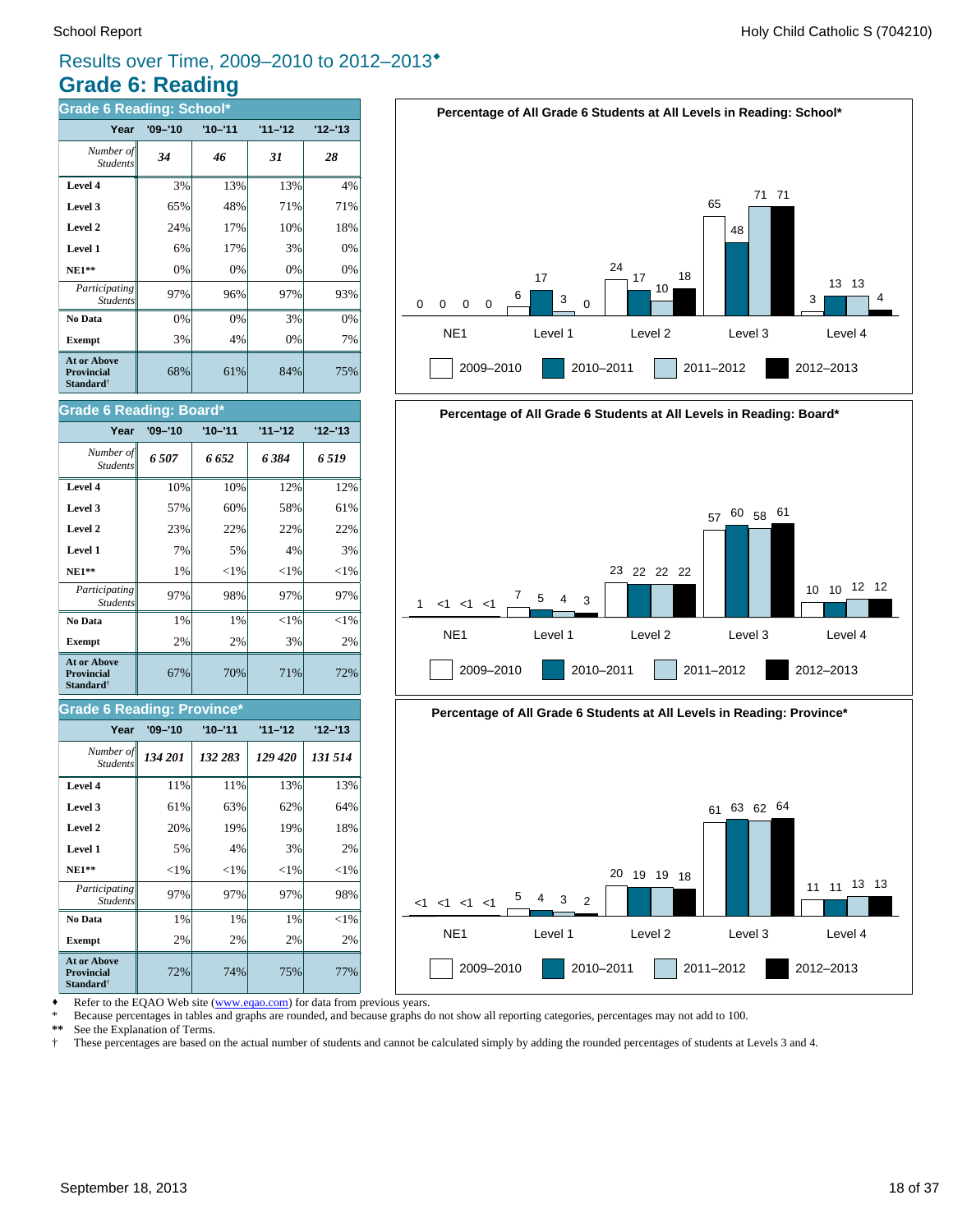# **Grade 6: Writing** Results over Time, 2009–2010 to 2012–2013<sup>\*</sup>

| <b>Grade 6 Writing: School*</b>                                         |             |             |           |           |  |
|-------------------------------------------------------------------------|-------------|-------------|-----------|-----------|--|
| Year                                                                    | $'09 - '10$ | $'10 - '11$ | $11 - 12$ | $12 - 13$ |  |
| Number of<br><b>Students</b>                                            | 34          | 46          | 31        | 28        |  |
| Level 4                                                                 | 6%          | 4%          | 13%       | 11%       |  |
| Level 3                                                                 | 62%         | 52%         | 61%       | 68%       |  |
| Level 2                                                                 | 29%         | 39%         | 19%       | 14%       |  |
| Level 1                                                                 | 0%          | 0%          | 3%        | 0%        |  |
| $NE1**$                                                                 | 0%          | 0%          | 0%        | 0%        |  |
| Participating<br><b>Students</b>                                        | 97%         | 96%         | 97%       | 93%       |  |
| No Data                                                                 | 0%          | 0%          | 3%        | 0%        |  |
| <b>Exempt</b>                                                           | 3%          | 4%          | 0%        | 7%        |  |
| <b>At or Above</b><br><b>Provincial</b><br><b>Standard</b> <sup>†</sup> | 68%         | 57%         | 74%       | 79%       |  |

#### **Grade 6 Writing: Board\***

| Year                                                             | $'09 - '10$ | $'10 - '11$ | $11 - 12$ | $12 - 13$ |
|------------------------------------------------------------------|-------------|-------------|-----------|-----------|
| Number of<br><b>Students</b>                                     | 6.507       | 6 652       | 6384      | 6.519     |
| Level 4                                                          | 10%         | 11%         | 13%       | 14%       |
| Level 3                                                          | 62%         | 64%         | 63%       | 65%       |
| Level 2                                                          | 25%         | 22%         | 21%       | 18%       |
| Level 1                                                          | 1%          | ${<}1\%$    | ${<}1\%$  | 1%        |
| $NE1**$                                                          | ${<}1\%$    | ${<}1\%$    | ${<}1\%$  | ${<}1\%$  |
| Participating<br><b>Students</b>                                 | 97%         | 98%         | 97%       | 97%       |
| No Data                                                          | 1%          | 1%          | ${<}1\%$  | ${<}1\%$  |
| <b>Exempt</b>                                                    | 2%          | 2%          | 2%        | 2%        |
| At or Above<br><b>Provincial</b><br><b>Standard</b> <sup>†</sup> | 71%         | 75%         | 76%       | 78%       |

#### **Grade 6 Writing: Province\***

| Year                                                             | $'09 - '10$ | $'10 - '11$ | $11 - 12$ | $12 - 13$ |
|------------------------------------------------------------------|-------------|-------------|-----------|-----------|
| Number of<br><b>Students</b>                                     | 134 288     | 132 266     | 129 420   | 131 504   |
| Level 4                                                          | 9%          | 10%         | 12%       | 13%       |
| Level 3                                                          | 61%         | 63%         | 63%       | 64%       |
| Level 2                                                          | 26%         | 24%         | 23%       | 20%       |
| Level 1                                                          | ${<}1\%$    | $<$ l $%$   | ${<}1\%$  | $1\%$     |
| $NE1**$                                                          | $<$ 1%      | $<$ 1%      | ${<}1\%$  | ${<}1\%$  |
| <i>Participating</i><br><b>Students</b>                          | 97%         | 97%         | 97%       | 98%       |
| No Data                                                          | 1%          | 1%          | 1%        | $<$ 1%    |
| <b>Exempt</b>                                                    | 2%          | 2%          | 2%        | 2%        |
| <b>At or Above</b><br>Provincial<br><b>Standard</b> <sup>†</sup> | 70%         | 73%         | 74%       | 76%       |











• Refer to the EQAO Web site (www.eqao.com) for data from previous years.

\* Because percentages in tables and graphs are rounded, and because graphs do not show all reporting categories, percentages may not add to 100.

\*\* See the Explanation of Terms.<br><sup>†</sup> These percentages are based on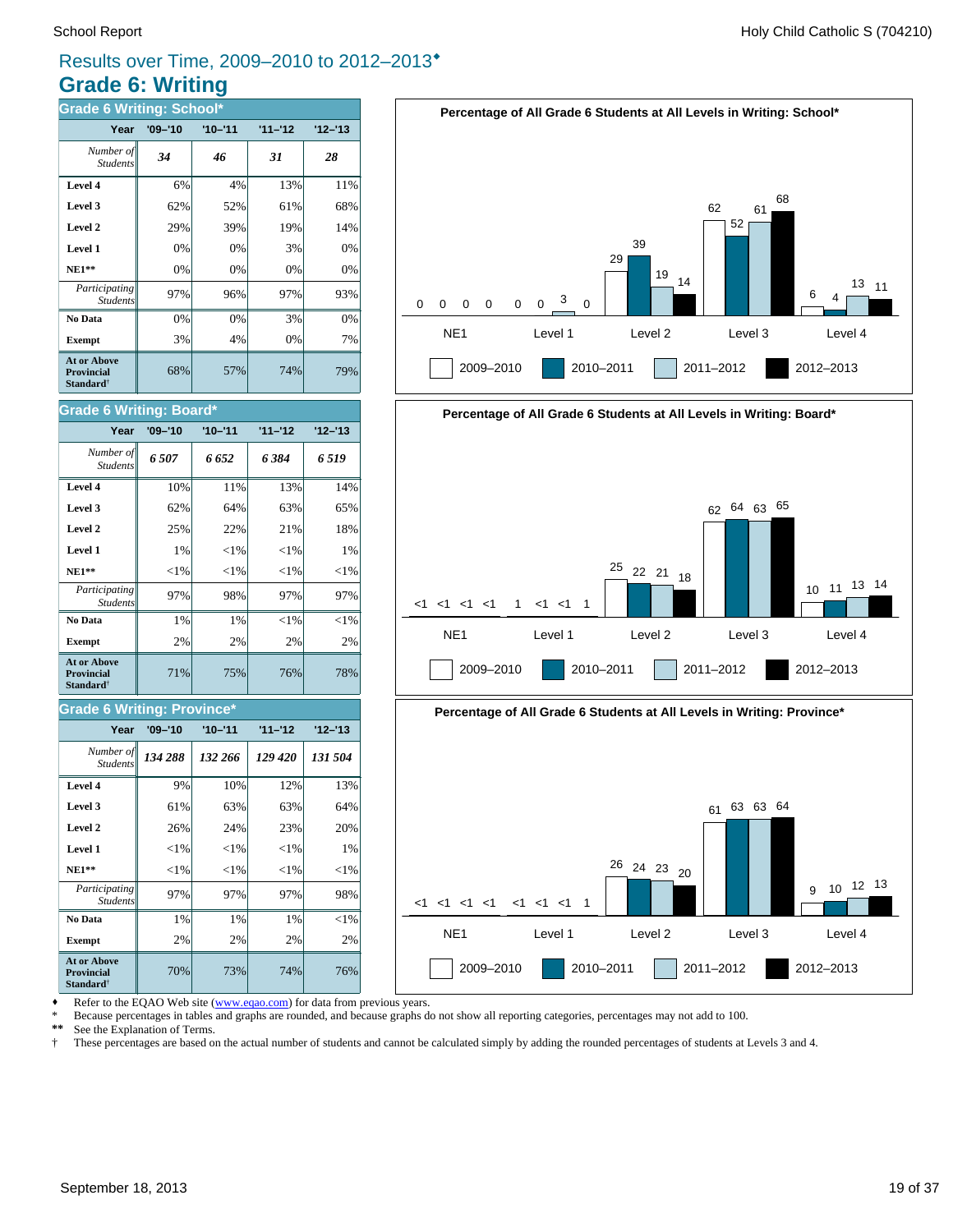# **Grade 6: Mathematics** Results over Time, 2009–2010 to 2012–2013<sup>\*</sup>

| <b>Grade 6 Mathematics: School*</b>                                     |             |             |           |           |
|-------------------------------------------------------------------------|-------------|-------------|-----------|-----------|
| Year                                                                    | $'09 - '10$ | $'10 - '11$ | $11 - 12$ | $12 - 13$ |
| Number of<br><b>Students</b>                                            | 34          | 46          | 31        | 28        |
| Level 4                                                                 | 12%         | 22%         | 10%       | 0%        |
| Level 3                                                                 | 50%         | 28%         | 39%       | 21%       |
| Level 2                                                                 | 32%         | 22%         | 23%       | 54%       |
| Level 1                                                                 | 3%          | 24%         | 26%       | 18%       |
| $NE1**$                                                                 | 0%          | 0%          | 0%        | 0%        |
| Participating<br><b>Students</b>                                        | 97%         | 96%         | 97%       | 93%       |
| No Data                                                                 | 0%          | 0%          | 3%        | 0%        |
| <b>Exempt</b>                                                           | 3%          | 4%          | 0%        | 7%        |
| <b>At or Above</b><br><b>Provincial</b><br><b>Standard</b> <sup>†</sup> | 62%         | 50%         | 48%       | 21%       |

58% 57% 58% 55% **Exempt** 2% 2% 3% 2% **No Data**  $\begin{vmatrix} 1\% & 1\% \end{vmatrix}$  1% 1% 1% 1%  $\begin{array}{c|c|c|c|c} \text{Participating} & 97\% & 98\% & 97\% \end{array}$ Student **NE1\*\***  $|\hspace{-.06cm}1\%| \hspace{-.06cm} <1\%| \hspace{-.06cm} <1\%$   $|\hspace{-.06cm}1\%| \hspace{-.06cm} <1\%$ **Level 1** 8% 11% 10% 12% **Level 2**  $\begin{array}{|c|c|c|c|c|} \hline \end{array}$  31% 29% 29% 30% **Level 3 45% 44% 44% 44% 42% Level 4** 13% 14% 14% 13% *6 502 6 648 6 371 6 521 Number of* Student. **Year '09–'10 '10–'11 '11–'12 '12–'13 Grade 6 Mathematics: Board\* At or Above Provincial Standard**†

#### **Grade 6 Mathematics: Province\***

| Year                                                                    | $'09 - '10$ | $'10 - '11$ | $11 - 12$ | $12 - 13$ |
|-------------------------------------------------------------------------|-------------|-------------|-----------|-----------|
| Number of<br><b>Students</b>                                            | 134 241     | 132 223     | 129 368   | 131 543   |
| Level 4                                                                 | 14%         | 12%         | 13%       | 13%       |
| Level 3                                                                 | 47%         | 46%         | 45%       | 43%       |
| Level 2                                                                 | 30%         | 29%         | 29%       | 30%       |
| Level 1                                                                 | 6%          | 9%          | 10%       | 11%       |
| $NE1**$                                                                 | ${<}1\%$    | ${<}1\%$    | ${<}1\%$  | ${<}1\%$  |
| Participating<br><b>Students</b>                                        | 97%         | 97%         | 97%       | 97%       |
| No Data                                                                 | 1%          | 1%          | 1%        | 1%        |
| <b>Exempt</b>                                                           | 3%          | 2%          | 2%        | 2%        |
| <b>At or Above</b><br><b>Provincial</b><br><b>Standard</b> <sup>†</sup> | 61%         | 58%         | 58%       | 57%       |









Refer to the EQAO Web site (www.eqao.com) for data from previous years.

\* Because percentages in tables and graphs are rounded, and because graphs do not show all reporting categories, percentages may not add to 100.

See the Explanation of Terms.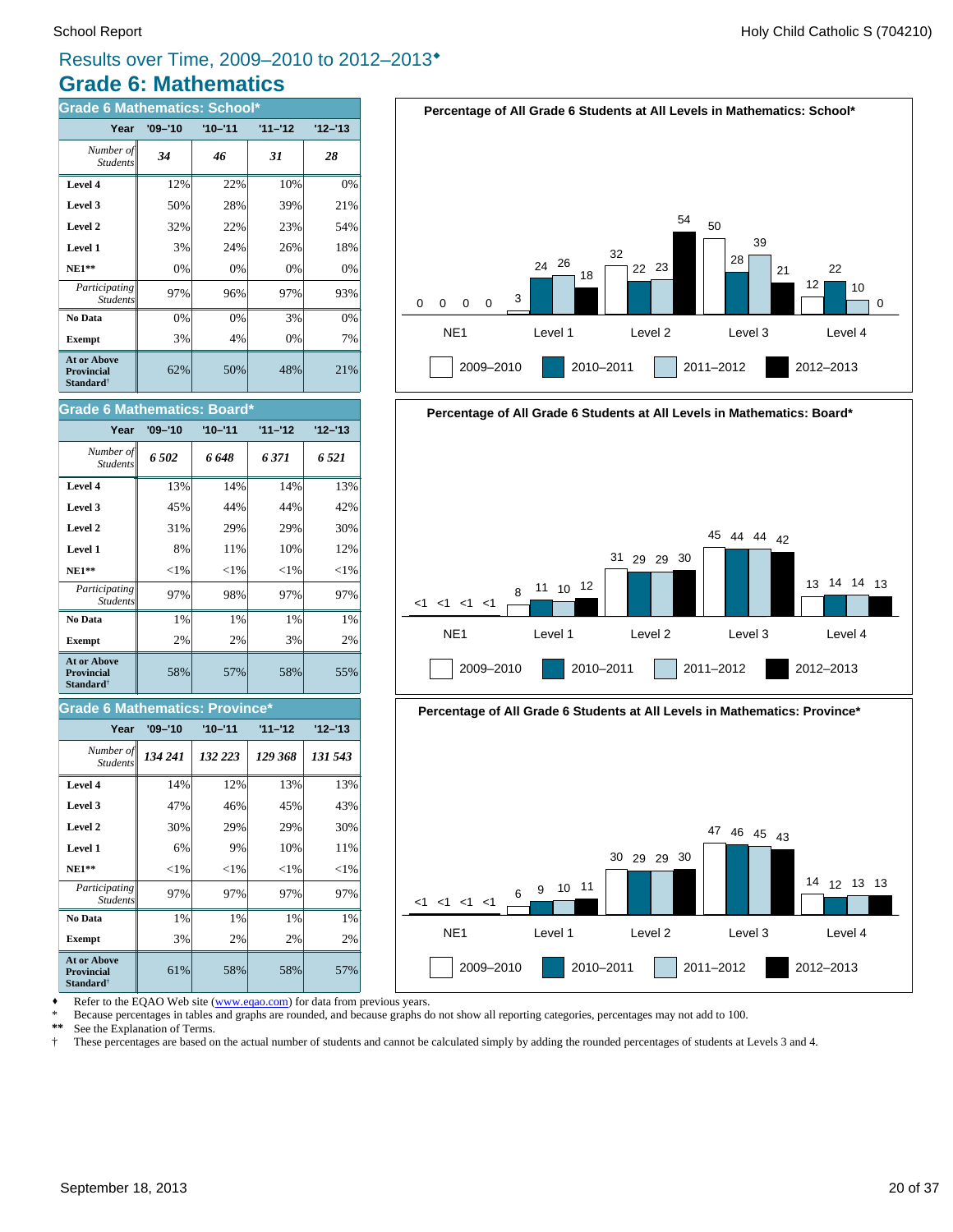

|        | Total Number of Grade 3 Students |                        |               |             |               |                        |               |             |               |             |  |
|--------|----------------------------------|------------------------|---------------|-------------|---------------|------------------------|---------------|-------------|---------------|-------------|--|
|        |                                  | 2008-2009<br>2009-2010 |               |             |               | 2011-2012<br>2010-2011 |               |             | 2012-2013     |             |  |
|        | <b>Female</b>                    | <b>Male</b>            | <b>Female</b> | <b>Male</b> | <b>Female</b> | <b>Male</b>            | <b>Female</b> | <b>Male</b> | <b>Female</b> | <b>Male</b> |  |
| School | 19                               | 9                      | 15            | 18          | 11            | 16                     | 12            | 21          | 20            | 18          |  |

\* Includes only students for whom gender data were available.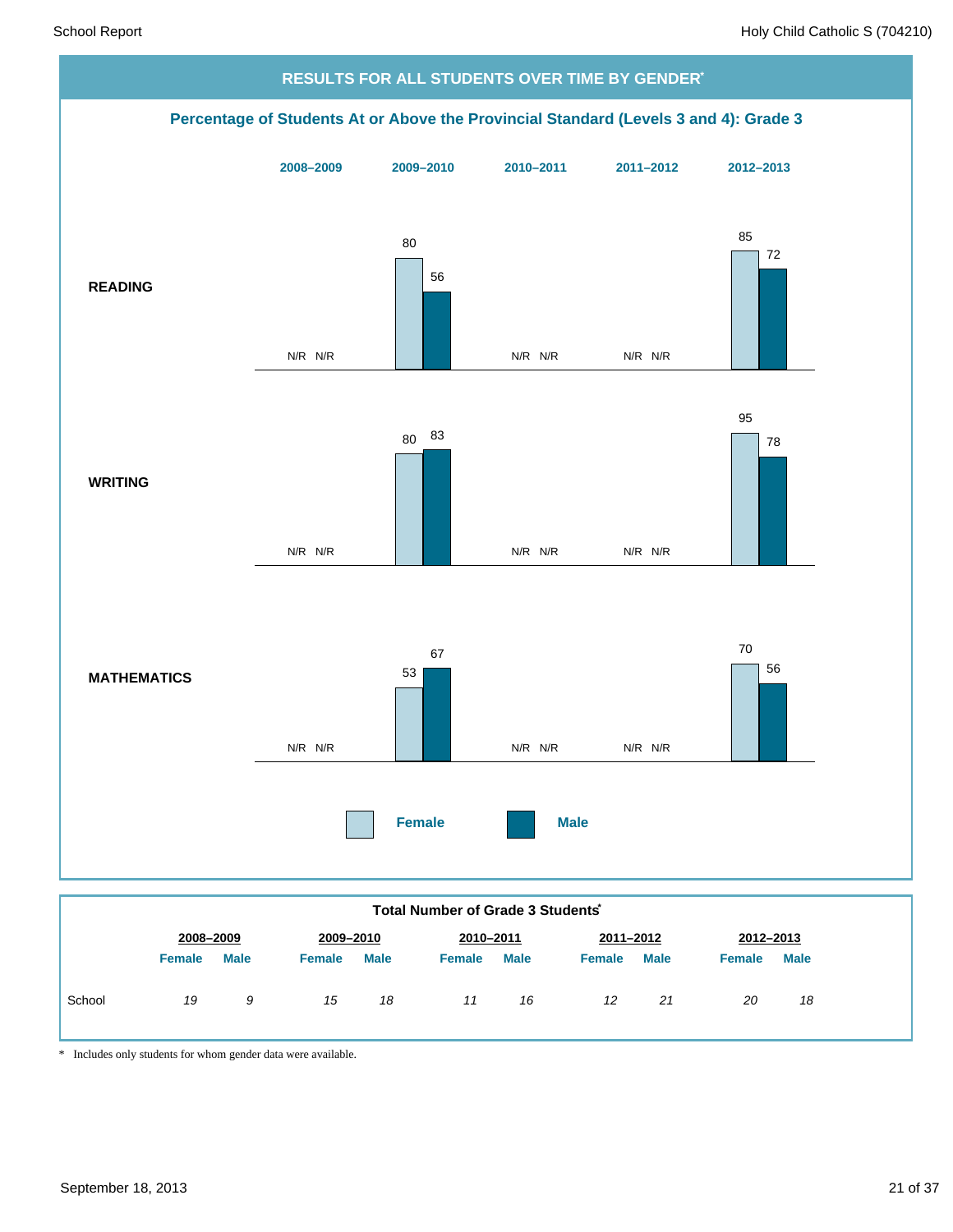

\* Includes only students for whom gender data were available.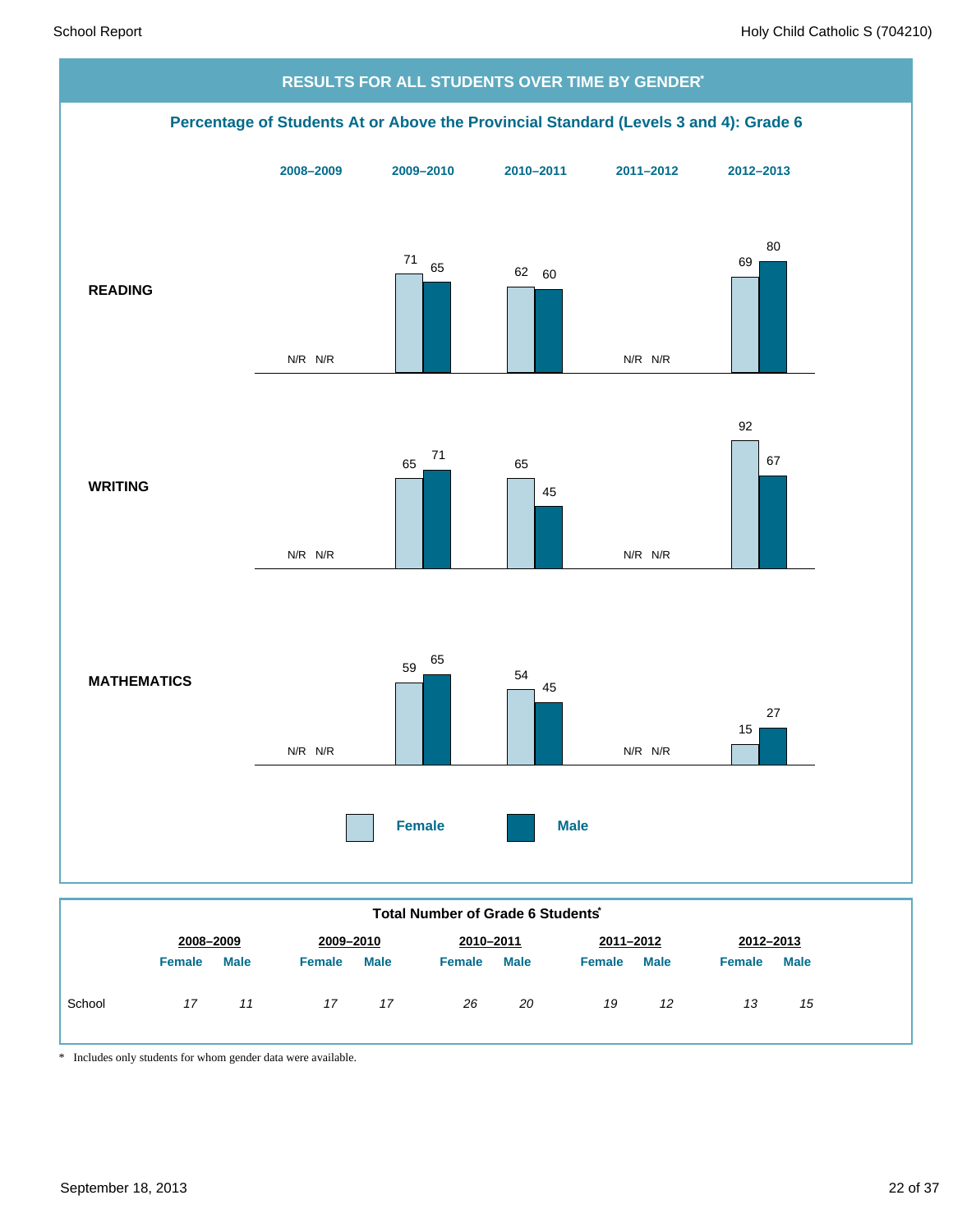| STUDENT QUESTIONNAIRE RESULTS FOR SCHOOL: GRADE 3 (# = 37) |                                      |                                                          |  |  |  |  |  |  |  |
|------------------------------------------------------------|--------------------------------------|----------------------------------------------------------|--|--|--|--|--|--|--|
| <b>College</b><br>Never                                    | <b>Sometimes</b><br>Most of the time |                                                          |  |  |  |  |  |  |  |
| <b>STUDENT ENGAGEMENT</b><br>About reading:                | Percentage of Students*              | Number of students<br>who answered<br>"most of the time" |  |  |  |  |  |  |  |
| I like to read.                                            | $\vert 5 \vert$<br>32<br>57          | 21                                                       |  |  |  |  |  |  |  |
| I am a good reader.                                        | 22<br>70                             | 26                                                       |  |  |  |  |  |  |  |
| I can understand difficult reading passages.               | 57<br>24<br>14                       | 9                                                        |  |  |  |  |  |  |  |
| I do my best on reading activities<br>in class.            | 35<br>$\vert 5 \vert$<br>51          | 19                                                       |  |  |  |  |  |  |  |
| <b>STUDENT ENGAGEMENT</b><br>About writing:                |                                      |                                                          |  |  |  |  |  |  |  |
| I like to write.                                           | 41<br>51                             | 19                                                       |  |  |  |  |  |  |  |
| I am a good writer.                                        | 30<br>54<br>11                       | 20                                                       |  |  |  |  |  |  |  |
| I can communicate my ideas in writing.                     | 46<br>35<br>11                       | 13                                                       |  |  |  |  |  |  |  |
| I do my best when I do writing activities in class.        | 41<br>$\vert 5 \vert$<br>43          | 16                                                       |  |  |  |  |  |  |  |
| COGNITIVE STRATEGIES USED IN LANGUAGE                      |                                      |                                                          |  |  |  |  |  |  |  |
| I make sure I understand what I am reading.                | 5 <sub>l</sub><br>46<br>38           | 14                                                       |  |  |  |  |  |  |  |
| I organize my ideas before I start to write.               | 54<br>24<br>14                       | 9                                                        |  |  |  |  |  |  |  |
| I edit my writing to make it better.                       | 46<br>22<br>19                       | 7                                                        |  |  |  |  |  |  |  |
| I check my writing for spelling and grammar.               | 57<br>14<br>22                       | 8                                                        |  |  |  |  |  |  |  |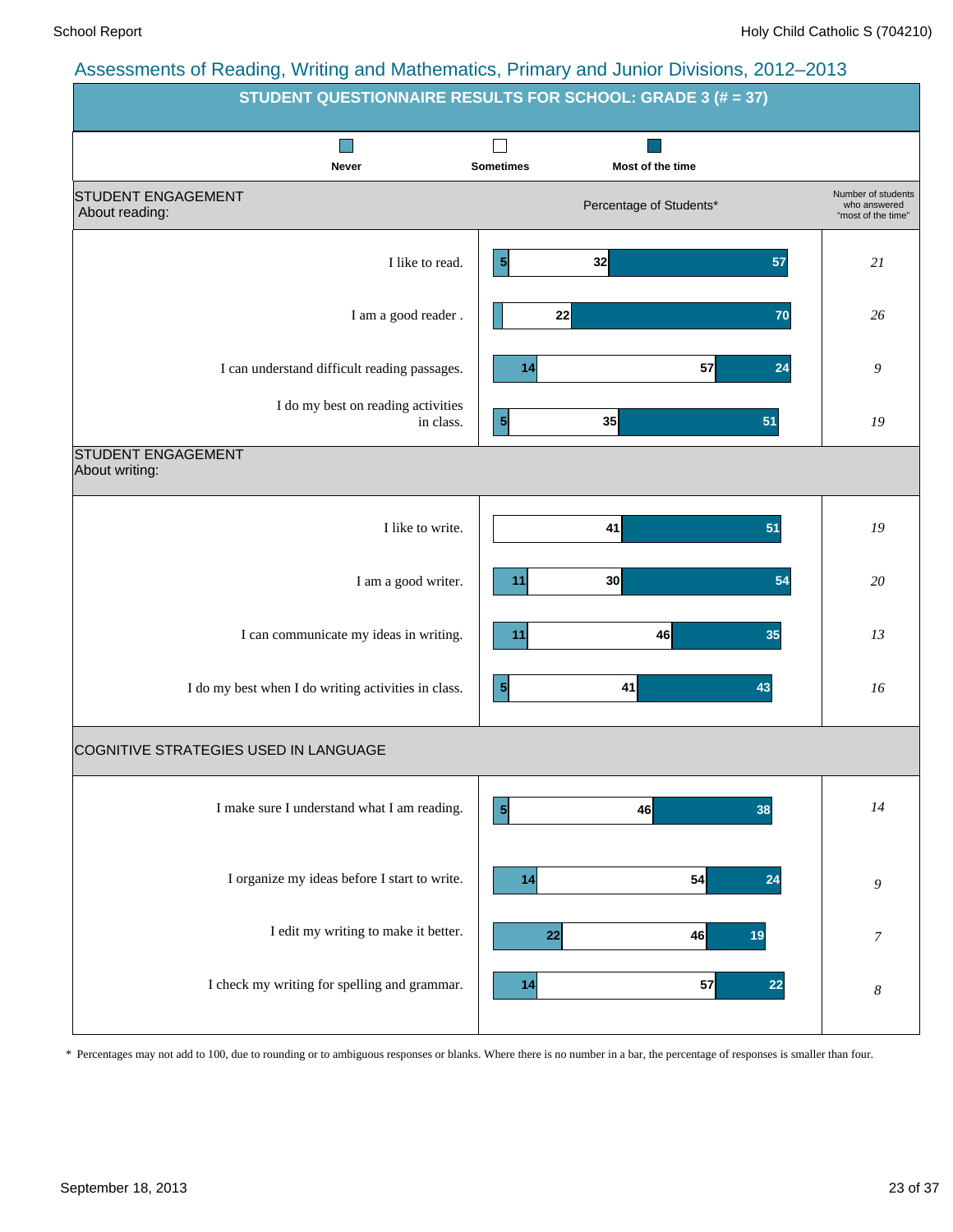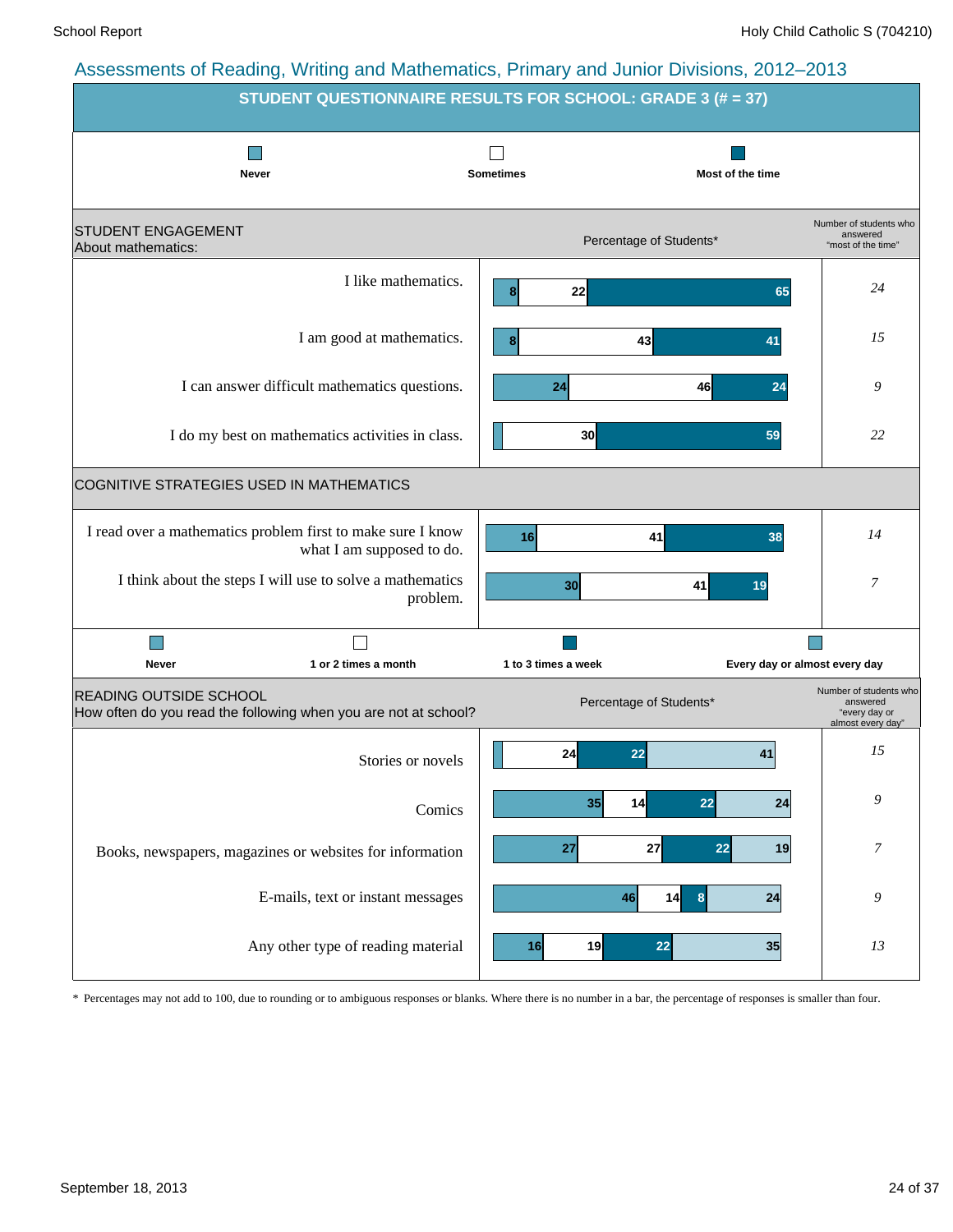|                                                                                                                                  | STUDENT QUESTIONNAIRE RESULTS FOR SCHOOL: GRADE 3 (# = 37)                                          |  |  |  |  |  |  |  |  |  |  |
|----------------------------------------------------------------------------------------------------------------------------------|-----------------------------------------------------------------------------------------------------|--|--|--|--|--|--|--|--|--|--|
| 1 or 2 times a month<br>Never                                                                                                    | 1 to 3 times a week<br>Every day or almost every<br>day                                             |  |  |  |  |  |  |  |  |  |  |
| <b>WRITING OUTSIDE SCHOOL</b><br>How often do you write the following (using paper or a computer)<br>when you are not at school? | Number of students<br>Percentage of Students*<br>who answered<br>"every day or almost<br>every day" |  |  |  |  |  |  |  |  |  |  |
|                                                                                                                                  | 5<br><b>Stories</b><br>27<br>30 <sub>0</sub><br>24<br>14                                            |  |  |  |  |  |  |  |  |  |  |
| Journal entries                                                                                                                  | 4<br>46<br>24<br>11<br>11                                                                           |  |  |  |  |  |  |  |  |  |  |
| E-mail, text or instant messages                                                                                                 | 9<br>43<br>14<br>11<br>24                                                                           |  |  |  |  |  |  |  |  |  |  |
|                                                                                                                                  | Letters<br>5<br>30<br>32<br>16<br>14                                                                |  |  |  |  |  |  |  |  |  |  |
| OUT-OF-SCHOOL ACTIVITIES<br>How often do you do the following when you are not at school?                                        |                                                                                                     |  |  |  |  |  |  |  |  |  |  |
| I take part in art, music or drama activities.                                                                                   | 43<br>19<br>11<br>19<br>7                                                                           |  |  |  |  |  |  |  |  |  |  |
| I take part in after-school clubs.                                                                                               | 62<br>2<br>14<br>$\overline{\mathbf{5}}$                                                            |  |  |  |  |  |  |  |  |  |  |
| I take part in sports or other physical activities.                                                                              | 14<br>27<br>32<br>24<br>12                                                                          |  |  |  |  |  |  |  |  |  |  |
| PARENTAL ENGAGEMENT<br>How often do you and a parent, a guardian or another adult who<br>lives with you do the following?        |                                                                                                     |  |  |  |  |  |  |  |  |  |  |
| We talk about the activities I do in school.                                                                                     | 26<br>$8 \overline{\phantom{0}} 5$<br>70<br>14                                                      |  |  |  |  |  |  |  |  |  |  |
| We talk about the reading and writing work I do in school.                                                                       | ${\it 10}$<br>22<br>14<br>30<br>27                                                                  |  |  |  |  |  |  |  |  |  |  |
| We talk about the mathematics I do in school.                                                                                    | 18<br>11<br>22<br>11<br>49                                                                          |  |  |  |  |  |  |  |  |  |  |
| We read together.                                                                                                                | 11<br>27<br>19<br>14<br>30                                                                          |  |  |  |  |  |  |  |  |  |  |
| We look at my school agenda.                                                                                                     | 16<br>14<br>43<br>16<br>11                                                                          |  |  |  |  |  |  |  |  |  |  |
| We use a computer together.                                                                                                      | $\boldsymbol{8}$<br>32<br>16<br>19<br>22                                                            |  |  |  |  |  |  |  |  |  |  |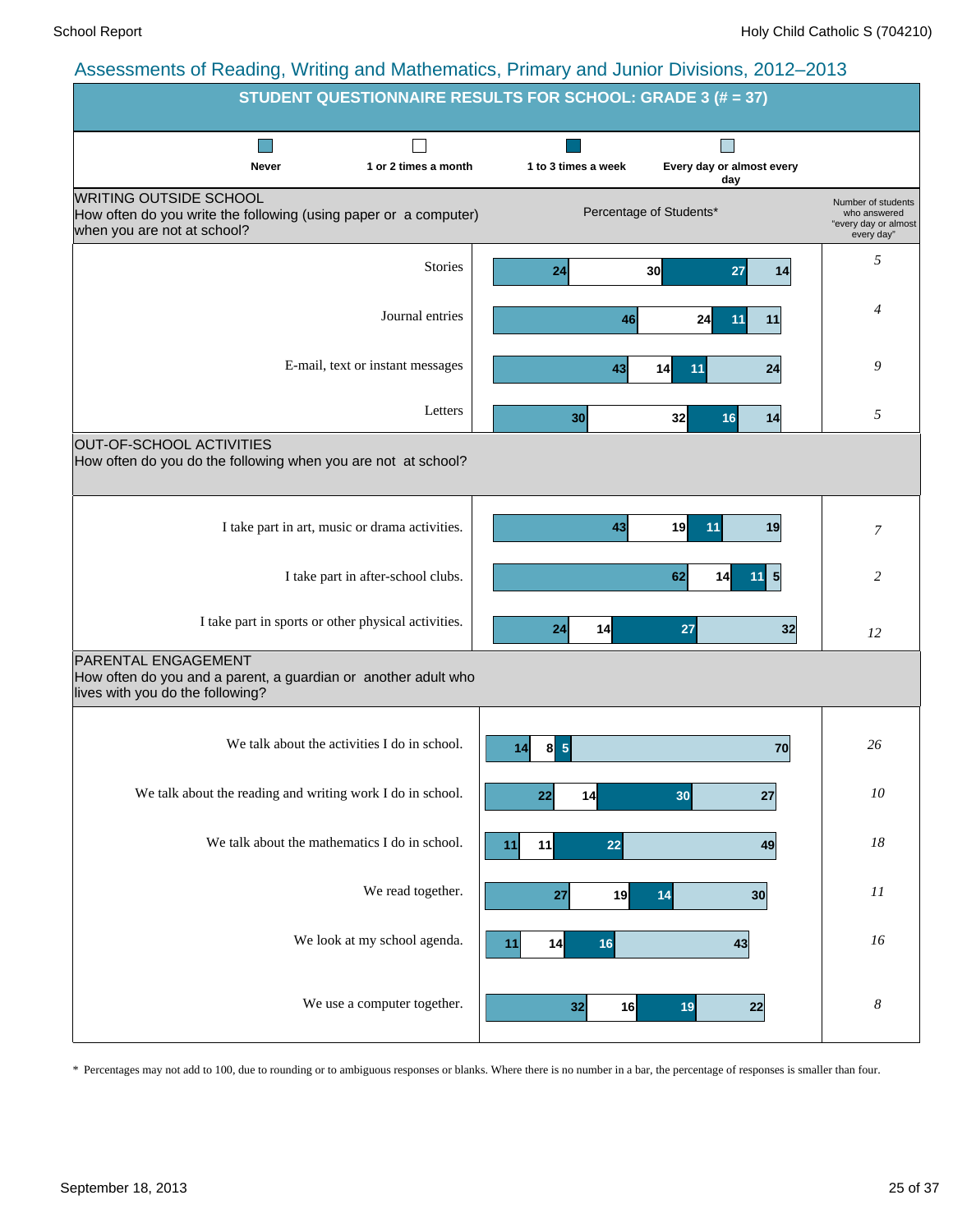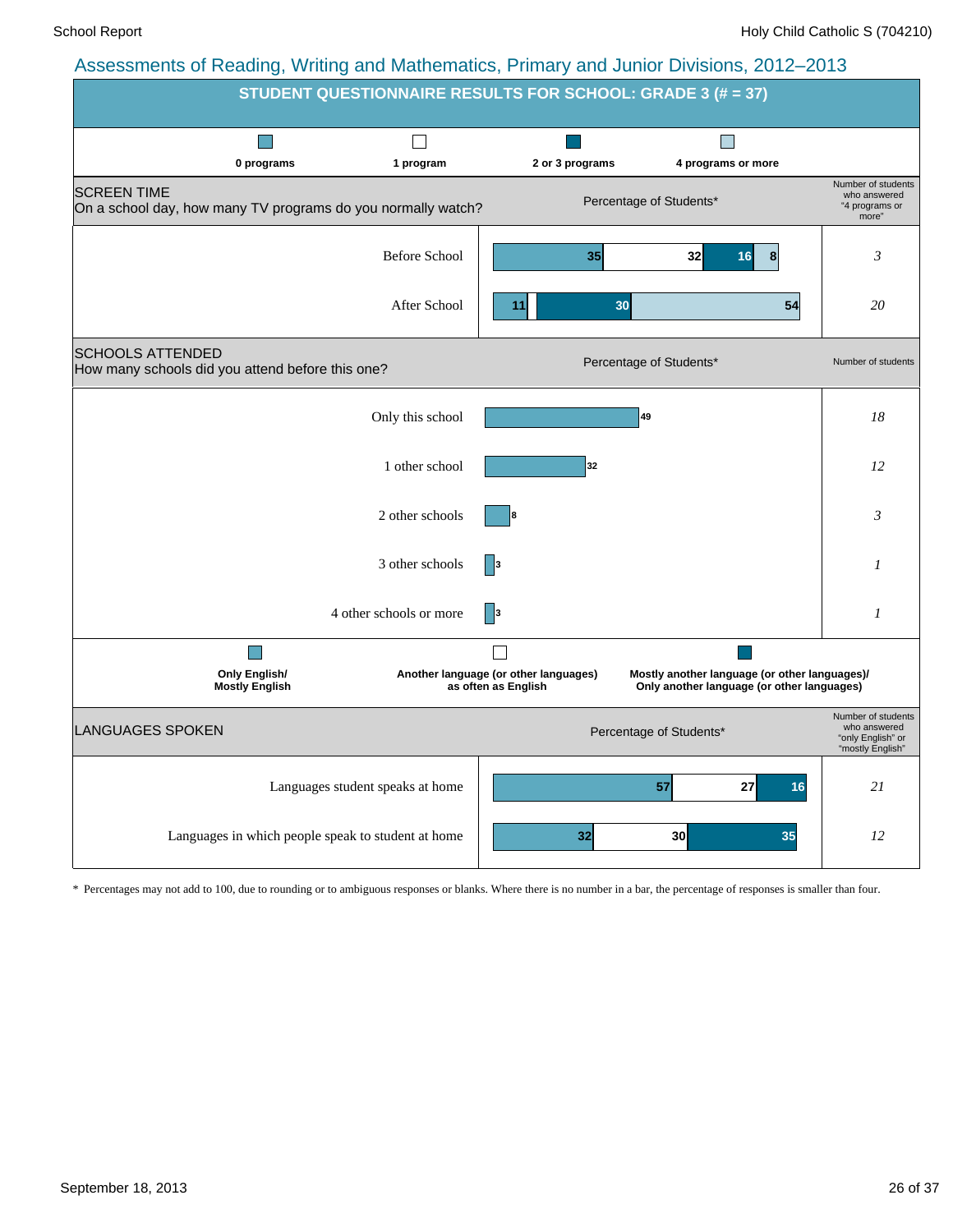| <b>GRADE 3: STUDENT QUESTIONNAIRE RESULTS</b>                                            |                                                                     | <b>School</b>                            |                                       | <b>Board</b>                                                  |                                       |                                                           | <b>Province</b>                                                     |                                                             |                                            |
|------------------------------------------------------------------------------------------|---------------------------------------------------------------------|------------------------------------------|---------------------------------------|---------------------------------------------------------------|---------------------------------------|-----------------------------------------------------------|---------------------------------------------------------------------|-------------------------------------------------------------|--------------------------------------------|
| FOR SCHOOL, BOARD AND PROVINCE (all students,<br>female, male)                           | <b>Students</b><br>37)<br>$\mathbf H$<br>$\overline{a}$<br>进        | emale<br>$\overline{20}$<br>$\,$ II<br>美 | g<br><b>Male*</b><br>$\mathbf u$<br>巷 | <b>Students</b><br><b>679</b><br>ဖြ<br>$\rm H$<br>।<br>द<br>违 | 2756)<br>Female*<br>$\mathbf{u}$<br>进 | 923)<br>$\overline{\mathbf{N}}$<br>Male*<br>$\rm H$<br>y. | <b>Students</b><br>$= 123251$<br>$\overline{a}$<br>进                | 268<br>Female*<br>$\overline{6}$<br>$\bar{\mathbf{u}}$<br>违 | 983)<br>$= 62$<br>$\bullet$<br>_<br>Σ<br>逃 |
| <b>STUDENT ENGAGEMENT</b><br>About reading:                                              |                                                                     |                                          |                                       |                                                               |                                       |                                                           | Percentage of students who answered "most of the time" <sup>†</sup> |                                                             |                                            |
| I like to read.                                                                          | 57%                                                                 | 70%                                      | 41%                                   | 45%                                                           | 52%                                   | 40%                                                       | 49%                                                                 | 56%                                                         | 42%                                        |
| I am a good reader.                                                                      | 70%                                                                 | 75%                                      | 65%                                   | 62%                                                           | 65%                                   | 59%                                                       | 64%                                                                 | 66%                                                         | 62%                                        |
| I can understand difficult reading passages.                                             | 24%                                                                 | 20%                                      | 29%                                   | 27%                                                           | 24%                                   | 29%                                                       | 28%                                                                 | 27%                                                         | 30%                                        |
| I do my best on reading activities in class.                                             | 51%                                                                 | 60%                                      | 41%                                   | 69%                                                           | 73%                                   | 65%                                                       | 73%                                                                 | 78%                                                         | 69%                                        |
| <b>STUDENT ENGAGEMENT</b><br>About writing:                                              |                                                                     |                                          |                                       |                                                               |                                       |                                                           | Percentage of students who answered "most of the time" <sup>†</sup> |                                                             |                                            |
| I like to write.                                                                         | 51%                                                                 | 45%                                      | 59%                                   | 47%                                                           | 53%                                   | 42%                                                       | 48%                                                                 | 55%                                                         | 40%                                        |
| I am a good writer.                                                                      | 54%                                                                 | 60%                                      | 47%                                   | 45%                                                           | 51%                                   | 39%                                                       | 49%                                                                 | 55%                                                         | 42%                                        |
| I can communicate my ideas in writing.                                                   | 35%                                                                 | 55%                                      | 12%                                   | 38%                                                           | 40%                                   | 36%                                                       | 41%                                                                 | 42%                                                         | 39%                                        |
| I do my best on writing activities in class.                                             | 43%                                                                 | 50%                                      | 35%                                   | 65%                                                           | 70%                                   | 60%                                                       | 69%                                                                 | 73%                                                         | 64%                                        |
| COGNITIVE STRATEGIES USED IN LANGUAGE                                                    | Percentage of students who answered "most of the time" <sup>†</sup> |                                          |                                       |                                                               |                                       |                                                           |                                                                     |                                                             |                                            |
| I make sure I understand what I am reading.                                              | 38%                                                                 | 40%                                      | 35%                                   | 63%                                                           | 66%                                   | 60%                                                       | 65%                                                                 | 68%                                                         | 62%                                        |
| I organize my ideas before I start to write.                                             | 24%                                                                 | 30%                                      | 18%                                   | 43%                                                           | 48%                                   | 39%                                                       | 41%                                                                 | 45%                                                         | 38%                                        |
| I edit my writing to make it better.                                                     | 19%                                                                 | 15%                                      | 24%                                   | 40%                                                           | 45%                                   | 36%                                                       | 43%                                                                 | 47%                                                         | 38%                                        |
| I check my writing for spelling and grammar.                                             | 22%                                                                 | 25%                                      | 18%                                   | 44%                                                           | 48%                                   | 40%                                                       | 45%                                                                 | 49%                                                         | 41%                                        |
| STUDENT ENGAGEMENT<br>About mathematics:                                                 |                                                                     |                                          |                                       |                                                               |                                       |                                                           | Percentage of students who answered "most of the time" <sup>†</sup> |                                                             |                                            |
| I like mathematics.                                                                      | 65%                                                                 | 60%                                      | 71%                                   | 55%                                                           | 50%                                   | 60%                                                       | 56%                                                                 | 51%                                                         | 60%                                        |
| I am good at mathematics.                                                                | 41%                                                                 | 40%                                      | 41%                                   | 50%                                                           | 44%                                   | 55%                                                       | 54%                                                                 | 47%                                                         | 60%                                        |
| I can answer difficult mathematics questions.                                            | 24%                                                                 | 15%                                      | 35%                                   | 31%                                                           | 26%                                   | 36%                                                       | 35%                                                                 | 28%                                                         | 42%                                        |
| I do my best on mathematics activities in class.                                         | 59%                                                                 | 60%                                      | 59%                                   | 70%                                                           | 71%                                   | 70%                                                       | 75%                                                                 | 76%                                                         | 74%                                        |
| COGNITIVE STRATEGIES USED IN<br><b>MATHEMATICS</b>                                       |                                                                     |                                          |                                       |                                                               |                                       |                                                           | Percentage of students who answered "most of the time" <sup>†</sup> |                                                             |                                            |
| I read over a mathematics problem first to make sure I<br>know what I am supposed to do. | 38%                                                                 | 50%                                      | 24%                                   | 61%                                                           | 65%                                   | 56%                                                       | 65%                                                                 | 69%                                                         | 61%                                        |
| I think about the steps I will use to solve a mathematics<br>problem.                    | 19%                                                                 | 20%                                      | 18%                                   | 44%                                                           | 44%                                   | 44%                                                       | 47%                                                                 | 48%                                                         | 47%                                        |

\* Only includes students for whom gender data were available.

† Other response options were "never" and "sometimes."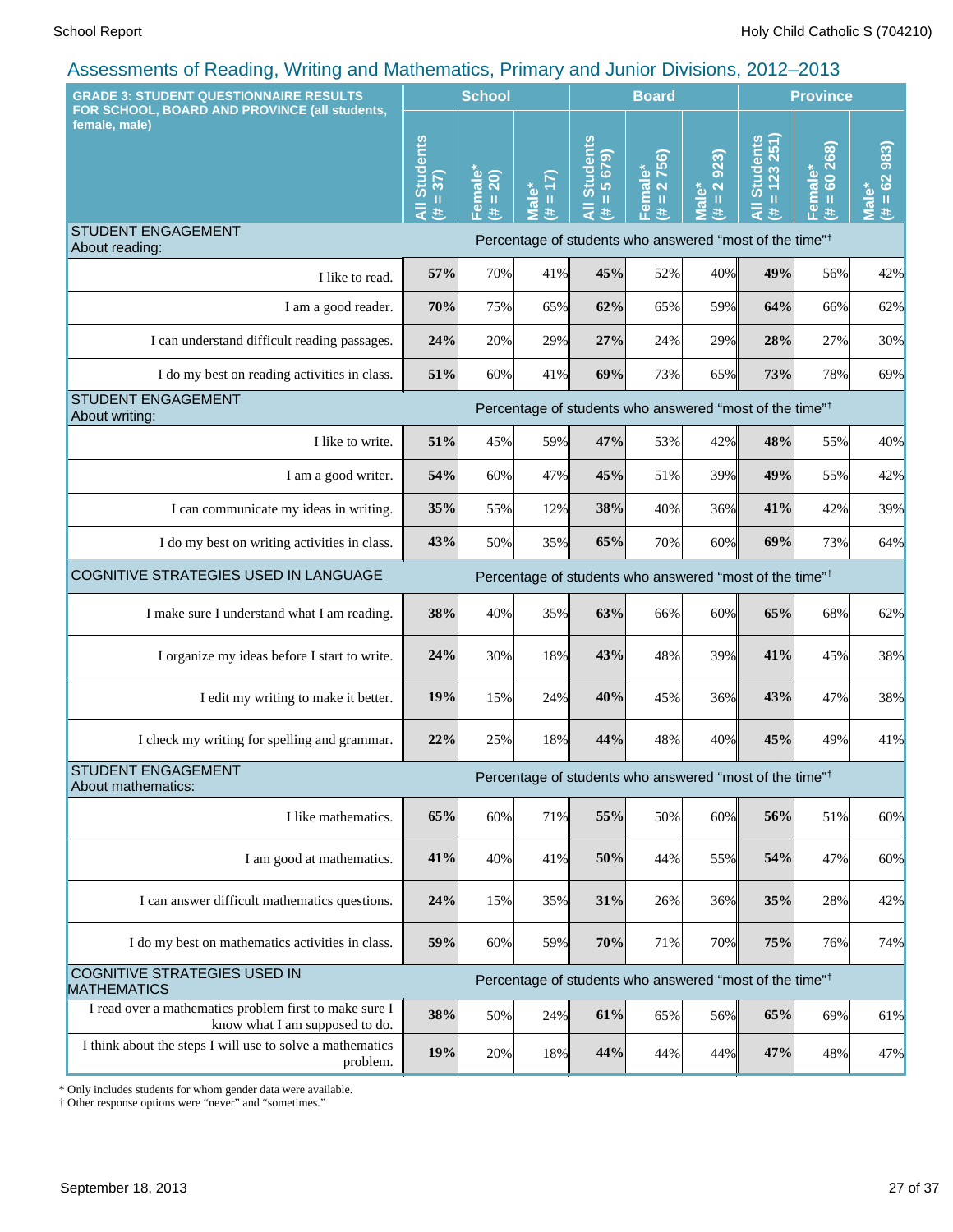| <b>GRADE 3: STUDENT QUESTIONNAIRE RESULTS</b><br>FOR SCHOOL, BOARD AND PROVINCE (all students,                                   |                                  | <b>School</b>                 |                                              |                                                                                  | <b>Board</b>                        |                                                                      |                                                             | <b>Province</b>                         |                                                          |
|----------------------------------------------------------------------------------------------------------------------------------|----------------------------------|-------------------------------|----------------------------------------------|----------------------------------------------------------------------------------|-------------------------------------|----------------------------------------------------------------------|-------------------------------------------------------------|-----------------------------------------|----------------------------------------------------------|
| female, male)                                                                                                                    | <b>Students</b><br>37)<br>Ш<br>₹ | 'emale<br>20)<br>Ш<br>进<br>Œ. | ۫ؖ۫ۛڡ<br>Ш<br>$\overline{\mathfrak{a}}$<br>共 | <b>Students</b><br>(673)<br>lo.<br>Ш<br>Ę<br>共                                   | 2756<br>emale*<br>$\,$ H<br>违<br>Œ. | 923)<br>$\overline{\mathbf{N}}$<br><b>Male*</b><br>$\mathbf{H}$<br>违 | 123251<br><b>Students</b><br>$\mathbf{u}$<br>$\bar{a}$<br>进 | 60 268)<br>Female*<br>$\mathbf{u}$<br>进 | 983<br>62<br>$\mathbf u$<br>$\overline{\mathbf{c}}$<br>共 |
| <b>READING OUTSIDE SCHOOL</b><br>How often do you read the following when you are<br>not at school?                              |                                  |                               |                                              | Percentage of students who answered "every day or almost every day" <sup>†</sup> |                                     |                                                                      |                                                             |                                         |                                                          |
| Stories or novels                                                                                                                | 41%                              | 45%                           | 35%                                          | 37%                                                                              | 42%                                 | 33%                                                                  | 40%                                                         | 46%                                     | 35%                                                      |
| Comics                                                                                                                           | 24%                              | 5%                            | 47%                                          | 22%                                                                              | 16%                                 | 27%                                                                  | 19%                                                         | 13%                                     | 26%                                                      |
| Books, newspapers, magazines or websites for<br>information                                                                      | 19%                              | 10%                           | 29%                                          | 27%                                                                              | 30%                                 | 24%                                                                  | 25%                                                         | 27%                                     | 23%                                                      |
| E-mails, text or instant messages                                                                                                | 24%                              | 15%                           | 35%                                          | 22%                                                                              | 24%                                 | 20%                                                                  | 23%                                                         | 25%                                     | 22%                                                      |
| Any other type of reading material                                                                                               | 35%                              | 25%                           | 47%                                          | 34%                                                                              | 38%                                 | 31%                                                                  | 34%                                                         | 38%                                     | 31%                                                      |
| <b>WRITING OUTSIDE SCHOOL</b><br>How often do you write the following (using paper or<br>a computer) when you are not at school? |                                  |                               |                                              | Percentage of students who answered "every day or almost every day" <sup>†</sup> |                                     |                                                                      |                                                             |                                         |                                                          |
| Stories                                                                                                                          | 14%                              | 10%                           | 18%                                          | 17%                                                                              | 18%                                 | 15%                                                                  | 16%                                                         | 18%                                     | 13%                                                      |
| Journal entries                                                                                                                  | 11%                              | 10%                           | 12%                                          | 16%                                                                              | 20%                                 | 11%                                                                  | 14%                                                         | 18%                                     | 9%                                                       |
| E-mails, text or instant messages                                                                                                | 24%                              | 15%                           | 35%                                          | 21%                                                                              | 23%                                 | 20%                                                                  | 22%                                                         | 24%                                     | 21%                                                      |
| Letters                                                                                                                          | 14%                              | 5%                            | 24%                                          | 14%                                                                              | 15%                                 | 12%                                                                  | 12%                                                         | 14%                                     | 10%                                                      |
| PARENTAL ENGAGEMENT<br>How often do you and a parent, a guardian or<br>another adult who lives with you do the following?        |                                  |                               |                                              | Percentage of students who answered "every day or almost every day" <sup>†</sup> |                                     |                                                                      |                                                             |                                         |                                                          |
| We talk about the activities I do in school.                                                                                     | 70%                              | 75%                           | 65%                                          | 53%                                                                              | 58%                                 | 48%                                                                  | 53%                                                         | 58%                                     | 48%                                                      |
| We talk about the reading and writing work I do in<br>school.                                                                    | 27%                              | 30%                           | 24%                                          | 34%                                                                              | 37%                                 | 31%                                                                  | 32%                                                         | 36%                                     | 29%                                                      |
| We talk about the mathematics I do in school.                                                                                    | 49%                              | 55%                           | 41%                                          | 39%                                                                              | 42%                                 | 37%                                                                  | 36%                                                         | 38%                                     | 34%                                                      |
| We read together.                                                                                                                | 30%                              | 20%                           | 41%                                          | 27%                                                                              | 30%                                 | 24%                                                                  | 28%                                                         | 30%                                     | 25%                                                      |
| We look at my school agenda.                                                                                                     | 43%                              | 25%                           | 65%                                          | 50%                                                                              | 51%                                 | 49%                                                                  | 53%                                                         | 54%                                     | 52%                                                      |
| We use a computer together.                                                                                                      | 22%                              | 10%                           | 35%                                          | 20%                                                                              | 21%                                 | 19%                                                                  | 17%                                                         | 17%                                     | 18%                                                      |
| OUT-OF-SCHOOL ACTIVITIES<br>How often do you do the following when you are not<br>at school?                                     |                                  |                               |                                              | Percentage of students who answered "every day or almost every day" <sup>†</sup> |                                     |                                                                      |                                                             |                                         |                                                          |
| I take part in art, music or drama activities.                                                                                   | 19%                              | 20%                           | 18%                                          | 18%                                                                              | 22%                                 | 13%                                                                  | 18%                                                         | 23%                                     | 13%                                                      |
| I take part in after-school clubs.                                                                                               | $5\%$                            | 5%                            | 6%                                           | 13%                                                                              | 13%                                 | 13%                                                                  | 11%                                                         | 11%                                     | 10%                                                      |
| I take part in sports or other physical activities.                                                                              | 32%                              | 20%                           | 47%                                          | 36%                                                                              | 31%                                 | 40%                                                                  | 38%                                                         | 33%                                     | 43%                                                      |

\* Only includes students for whom gender data were available.

† Other response options were "never," "1 or 2 times a month" and "1 to 3 times a week."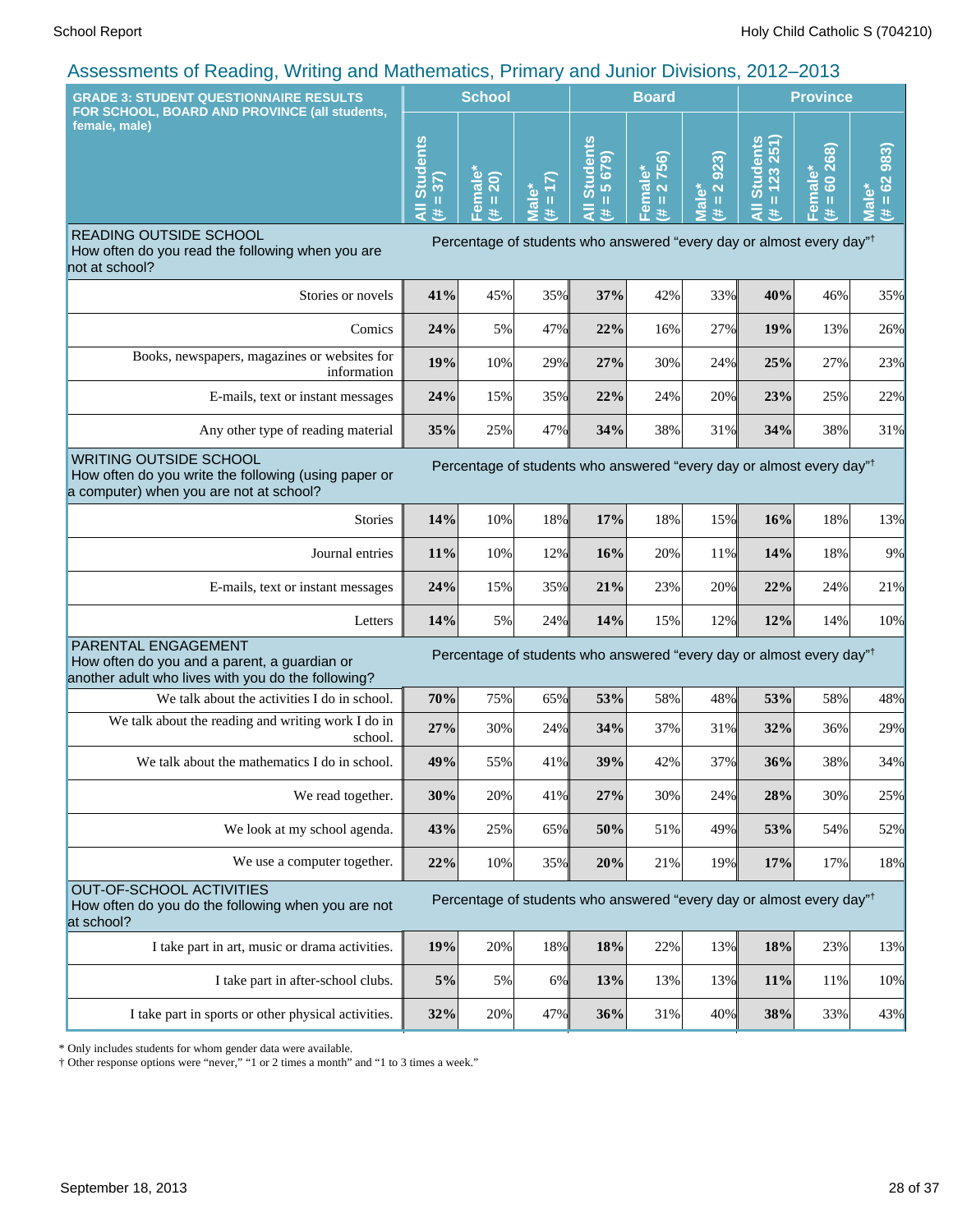| <b>GRADE 3: STUDENT QUESTIONNAIRE RESULTS</b>                                               |                                                                       | <b>School</b>                       |               | <b>Board</b>                         |                                     |                             | <b>Province</b>                 |                                    |                      |
|---------------------------------------------------------------------------------------------|-----------------------------------------------------------------------|-------------------------------------|---------------|--------------------------------------|-------------------------------------|-----------------------------|---------------------------------|------------------------------------|----------------------|
| FOR SCHOOL, BOARD AND PROVINCE (all students,<br>female, male)                              | <b>All Students</b><br>$= 37$<br>#                                    | Female*<br>$(\# = 20)$              | (17)<br>Male* | <b>All Students</b><br>$= 5679$<br>主 | 2756)<br>Female*<br>$\,$ H<br>#     | 923)<br>$= 2$<br>Male*<br># | All Students<br>$= 123251$<br>共 | $= 60268$<br>Female*<br>(# = 60 26 | $# = 62983$<br>Male* |
| SCREEN TIME (TELEVISION) On a school<br>day, how many TV programs do you normally watch?    | Percentage of students who answered "4 programs or more" <sup>†</sup> |                                     |               |                                      |                                     |                             |                                 |                                    |                      |
| Before school                                                                               | 8%                                                                    | 0%                                  | 18%           | 9%                                   | 6%                                  | 12%                         | 9%                              | 6%                                 | 13%                  |
| After school                                                                                | 54%                                                                   | 40%                                 | 71%           | 51%                                  | 47%                                 | 54%                         | 46%                             | 42%                                | 50%                  |
| <b>SCHOOLS ATTENDED</b><br>How many schools did you attend before this one?                 |                                                                       | Percentage of students <sup>#</sup> |               |                                      |                                     |                             |                                 |                                    |                      |
| Only this school/1 other school                                                             | 81%                                                                   | 90%                                 | 71%           | 81%                                  | 83%                                 | 80%                         | 78%                             | 78%                                | 77%                  |
| 2 other schools/3 other schools                                                             | 11%                                                                   | 5%                                  | 18%           | 13%                                  | 12%                                 | 14%                         | 15%                             | 15%                                | 16%                  |
| 4 other schools or more                                                                     | 3%                                                                    | 0%                                  | 6%            | 3%                                   | 3%                                  | 3%                          | 4%                              | 4%                                 | 4%                   |
| LANGUAGES STUDENTS SPEAK AT HOME                                                            |                                                                       |                                     |               |                                      | Percentage of students <sup>‡</sup> |                             |                                 |                                    |                      |
| Only English/Mostly English                                                                 | 57%                                                                   | 55%                                 | 59%           | 60%                                  | 58%                                 | 61%                         | 71%                             | 71%                                | 72%                  |
| Another language (or other languages) as often<br>as English                                | 27%                                                                   | 30%                                 | 24%           | 22%                                  | 24%                                 | 21%                         | 16%                             | 17%                                | 15%                  |
| Mostly another language (or other languages)/<br>Only another language (or other languages) | 16%                                                                   | 15%                                 | 18%           | 16%                                  | 16%                                 | 16%                         | 11%                             | 11%                                | 11%                  |
| LANGUAGES SPOKEN TO STUDENTS AT HOME                                                        |                                                                       |                                     |               |                                      | Percentage of students <sup>‡</sup> |                             |                                 |                                    |                      |
| Only English/Mostly English                                                                 | 32%                                                                   | 35%                                 | 29%           | 48%                                  | 47%                                 | 50%                         | 66%                             | 66%                                | 67%                  |
| Another language (or other languages) as often<br>as English                                | 30%                                                                   | 40%                                 | 18%           | 22%                                  | 23%                                 | 21%                         | 14%                             | 14%                                | 13%                  |
| Mostly another language (or other languages)/<br>Only another language (or other languages) | 35%                                                                   | 20%                                 | 53%           | 27%                                  | 27%                                 | 27%                         | 17%                             | 17%                                | 17%                  |

\* Only includes students for whom gender data were available.

† Other response options were "0 programs," "1 program" and "2 or 3 programs."

‡ Percentages may not add to 100, due to lack of or ambiguous responses.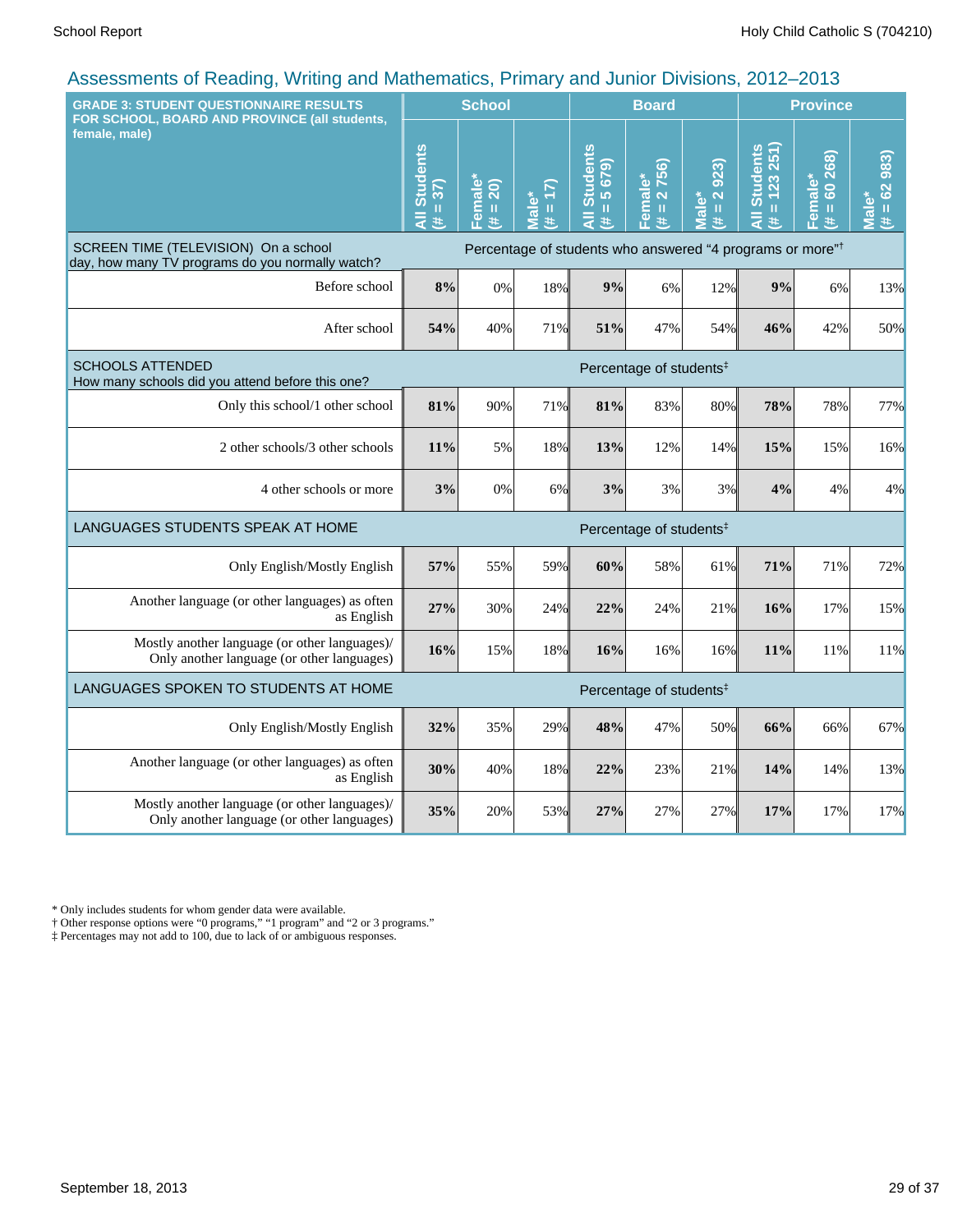| recocomonto or reading; rriting and mathematics; rimality and cannot bimolone; Long Long | <b>STUDENT QUESTIONNAIRE RESULTS FOR SCHOOL: GRADE 6 (# = 26)</b> |                                                          |
|------------------------------------------------------------------------------------------|-------------------------------------------------------------------|----------------------------------------------------------|
| <b>Never</b>                                                                             | <b>Sometimes</b><br>Most of the time                              |                                                          |
| <b>STUDENT ENGAGEMENT</b><br>About reading:                                              | Percentage of Students*                                           | Number of students<br>who answered<br>"most of the time" |
| I like to read.                                                                          | 62<br>38                                                          | 10                                                       |
| I am a good reader.                                                                      | 31<br>69                                                          | 18                                                       |
| I can understand difficult reading passages.                                             | 54<br>46                                                          | 12                                                       |
| I do my best on reading activities<br>in class.                                          | 46<br>54                                                          | 14                                                       |
| <b>STUDENT ENGAGEMENT</b><br>About writing:                                              |                                                                   |                                                          |
| I like to write.                                                                         | 50<br>46<br>$\vert$ 4                                             | 12                                                       |
| I am a good writer.                                                                      | 62<br>35<br>$\vert 4 \vert$                                       | 9                                                        |
| I can communicate my ideas in writing.                                                   | 65<br>35                                                          | 9                                                        |
| I do my best when I do writing activities in class.                                      | 58<br>42                                                          | II                                                       |
| COGNITIVE STRATEGIES USED IN LANGUAGE                                                    |                                                                   |                                                          |
| I make sure I understand what I am reading.                                              | 35<br>65                                                          | 17                                                       |
| I organize my ideas before I start to write.                                             | 58<br>42                                                          | 11                                                       |
| I edit my writing to make it better.                                                     | 77<br>23                                                          | 6                                                        |
| I check my writing for spelling and grammar.                                             | 54<br>38<br> 8                                                    | ${\it 10}$                                               |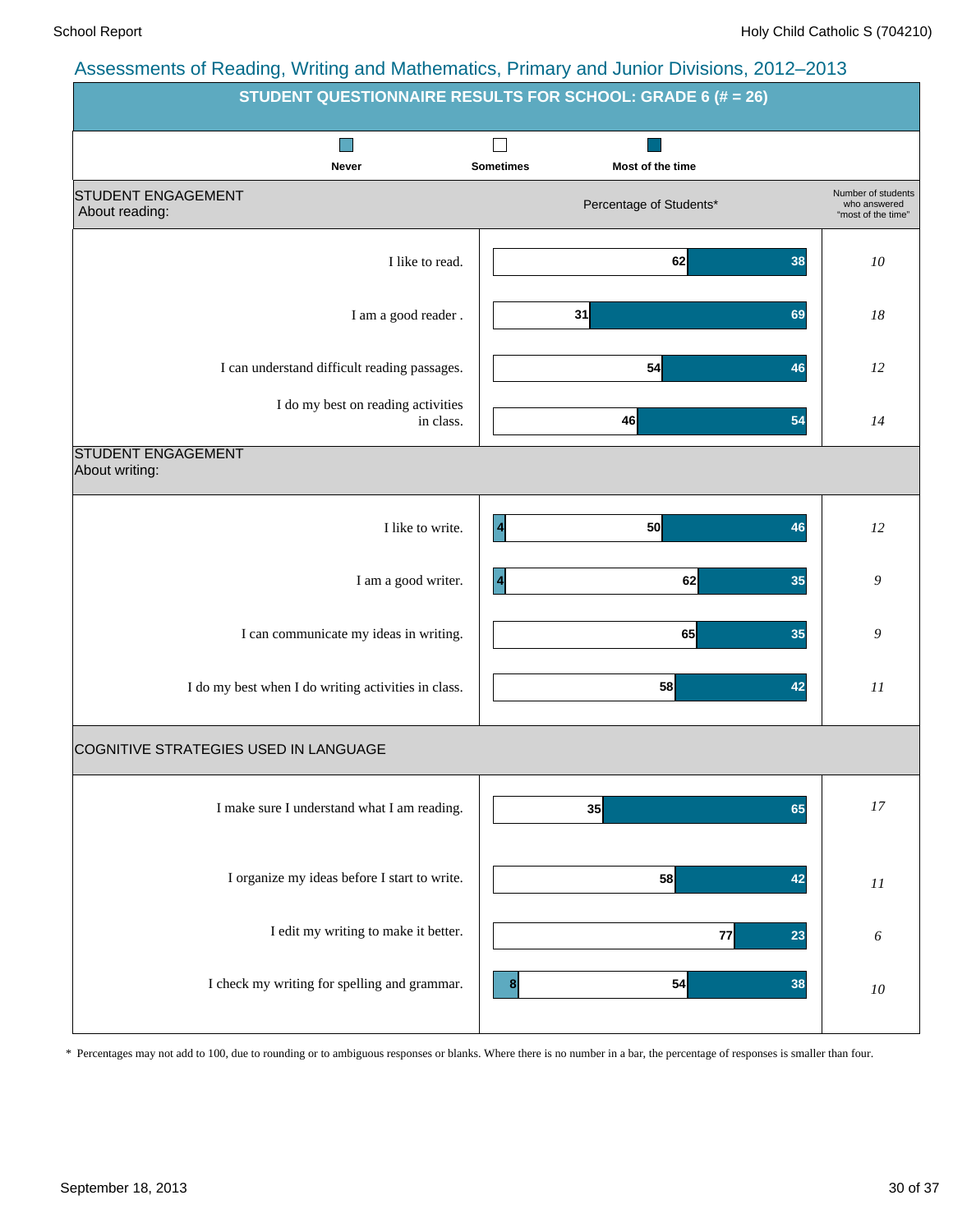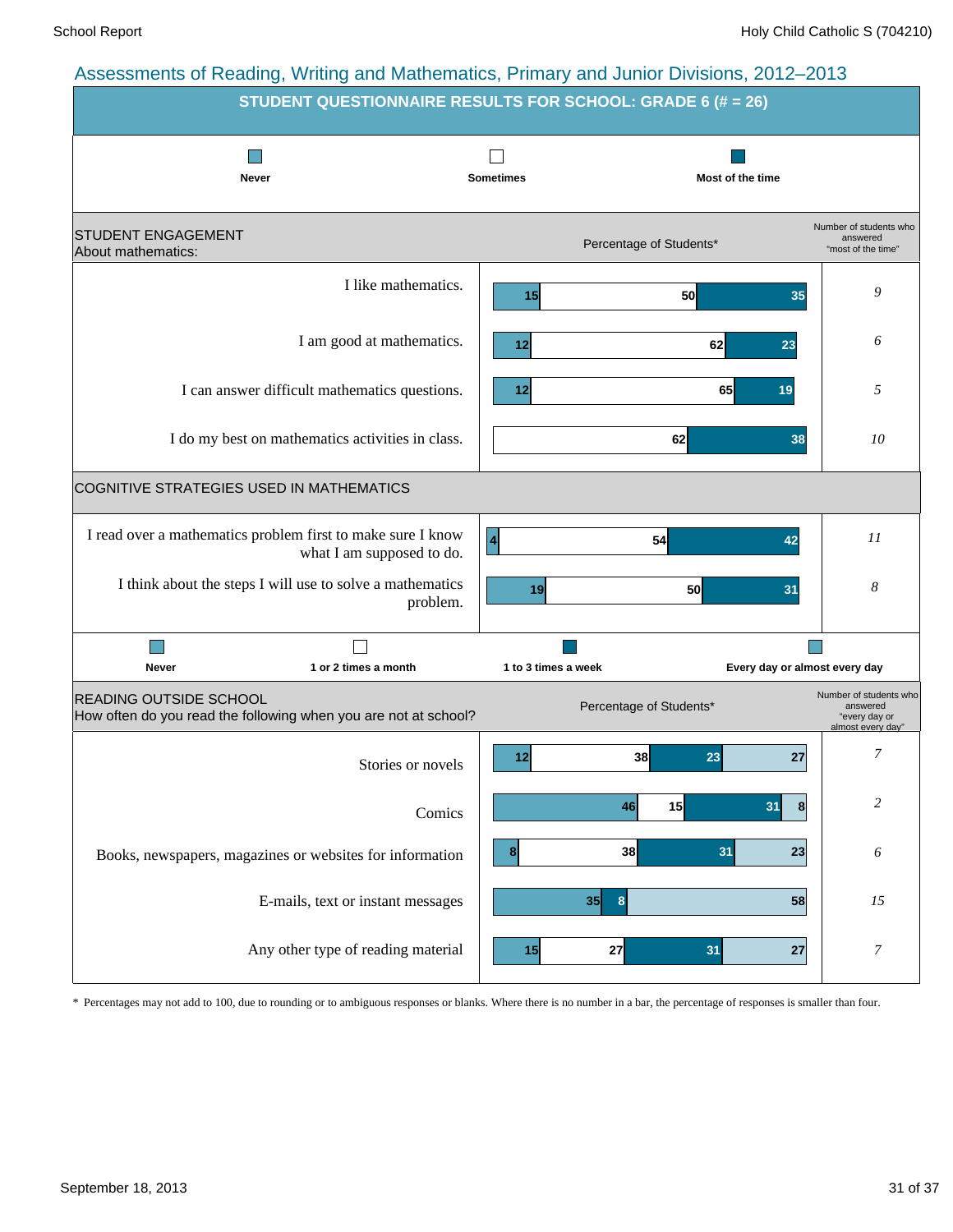| <b>STUDENT QUESTIONNAIRE RESULTS FOR SCHOOL: GRADE 6 (# = 26)</b>                                                                |                 |                        |                                  |                                                                          |
|----------------------------------------------------------------------------------------------------------------------------------|-----------------|------------------------|----------------------------------|--------------------------------------------------------------------------|
| 1 or 2 times a month<br>Never                                                                                                    |                 | 1 to 3 times a week    | Every day or almost every<br>day |                                                                          |
| <b>WRITING OUTSIDE SCHOOL</b><br>How often do you write the following (using paper or a computer)<br>when you are not at school? |                 |                        | Percentage of Students*          | Number of students<br>who answered<br>"every day or almost<br>every day" |
|                                                                                                                                  | <b>Stories</b>  | 8                      | 65<br>$19$ 4                     | 1                                                                        |
|                                                                                                                                  | Journal entries | 38                     | 38<br>12                         | 2                                                                        |
| E-mail, text or instant messages                                                                                                 |                 | 27<br>12<br>12         | 46                               | 12                                                                       |
|                                                                                                                                  | Letters         | 42                     | 38<br>8 4                        | 1                                                                        |
| OUT-OF-SCHOOL ACTIVITIES<br>How often do you do the following when you are not at school?                                        |                 |                        |                                  |                                                                          |
| I take part in art, music or drama activities.                                                                                   |                 | 38                     | 23<br>8<br>27                    | 7                                                                        |
| I take part in after-school clubs.                                                                                               |                 | 38<br>12               | 23<br>23                         | 6                                                                        |
| I take part in sports or other physical activities.                                                                              |                 | 15<br>15<br>19         | 46                               | 12                                                                       |
| <b>PARENTAL ENGAGEMENT</b><br>How often do you and a parent, a guardian or another adult who<br>lives with you do the following? |                 |                        |                                  |                                                                          |
| We talk about the activities I do in school.                                                                                     | 4               | 15<br>31               | 46                               | 12                                                                       |
| We talk about the reading and writing work I do in school.                                                                       |                 | 15<br>31               | 23<br>27                         | 7                                                                        |
| We talk about the mathematics I do in school.                                                                                    |                 | 31<br>$\boldsymbol{8}$ | 19<br>38                         | ${\it 10}$                                                               |
| We read together.                                                                                                                |                 | 38                     | $\boldsymbol{8}$<br>27<br>23     | 2                                                                        |
| We look at my school agenda.                                                                                                     |                 | 38<br>12               | 12<br>35                         | 9                                                                        |
| We use a computer together.                                                                                                      |                 | 12<br>38               | 27<br>19                         | 5                                                                        |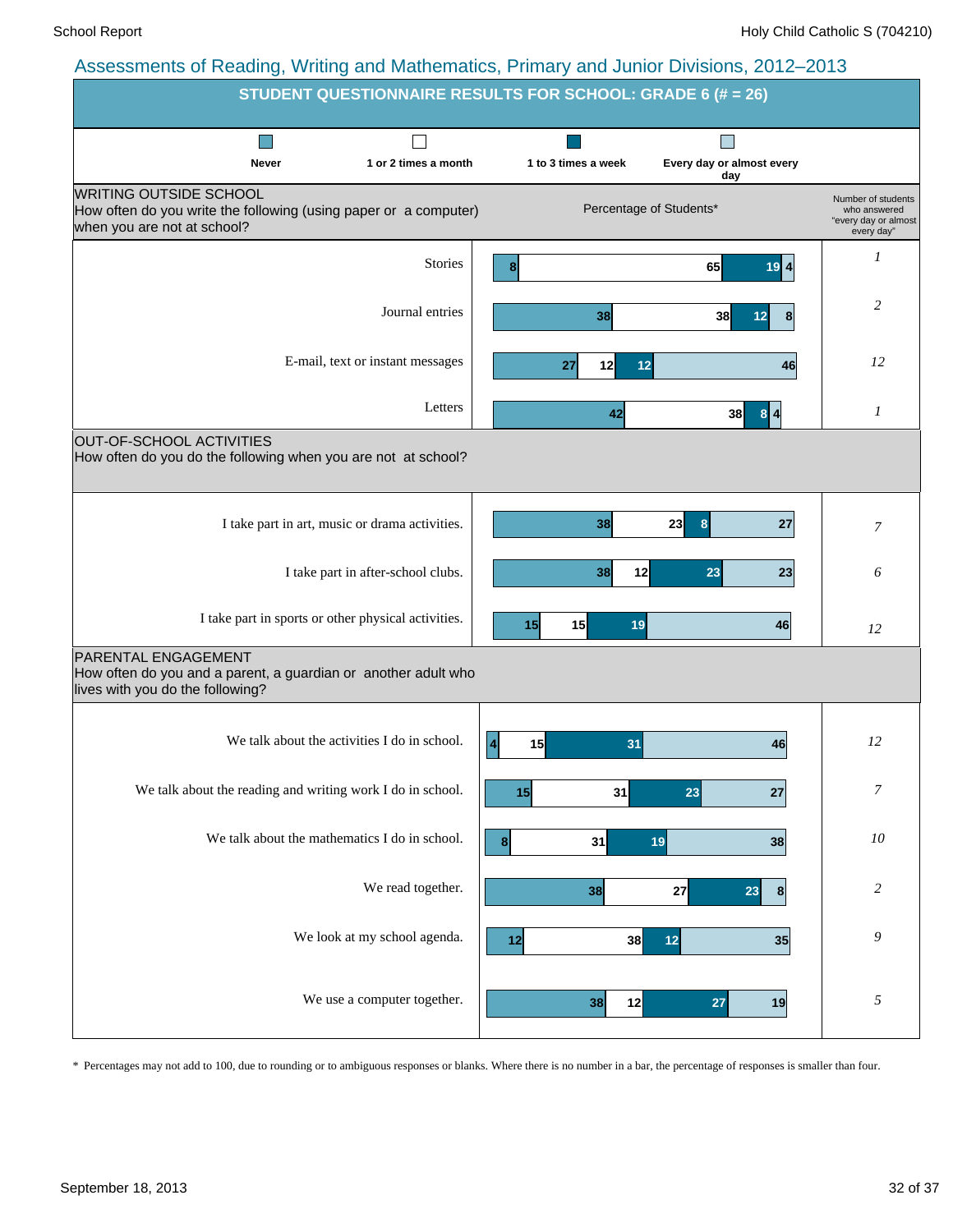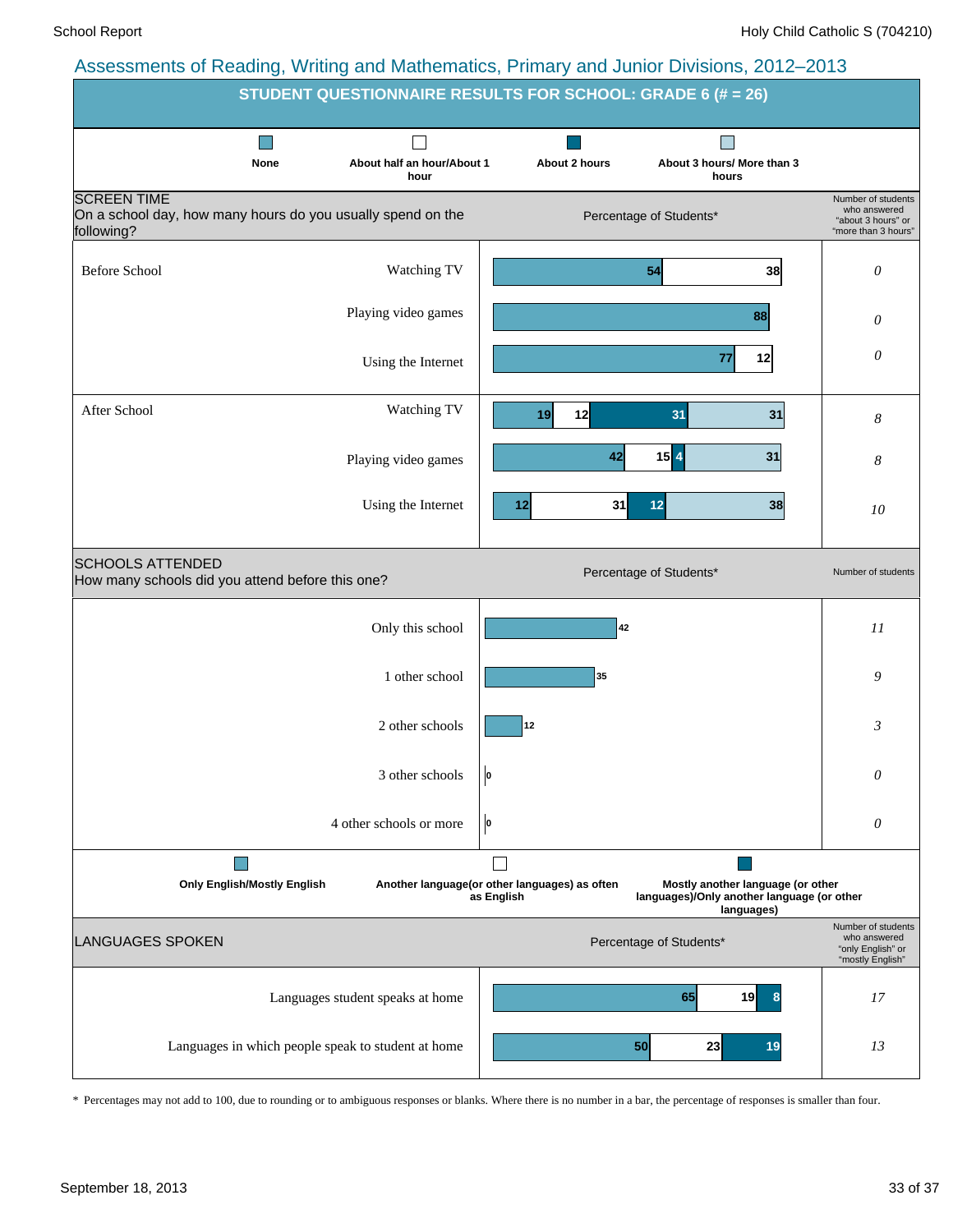| <b>GRADE 6: STUDENT QUESTIONNAIRE RESULTS</b>                                            |                                | <b>School</b>                            |                      | <b>Board</b>                                                  |                                                 |                                     | <b>Province</b>                                                     |                                                 |                             |
|------------------------------------------------------------------------------------------|--------------------------------|------------------------------------------|----------------------|---------------------------------------------------------------|-------------------------------------------------|-------------------------------------|---------------------------------------------------------------------|-------------------------------------------------|-----------------------------|
| FOR SCHOOL, BOARD AND PROVINCE (all students,<br>female, male)                           | <b>Students</b><br>$= 26$<br># | <b>emale</b><br>(2)<br>$\mathbf{u}$<br>共 | $= 14$<br>Male*<br>Ħ | <b>Students</b><br>$= 6306$<br>$\bar{\bar{\mathbf{z}}}$<br>y. | 103<br>Female*<br>$\infty$<br>$\mathbf{u}$<br>医 | 202)<br>$\frac{3}{2}$<br>Male*<br>Ħ | <b>Students</b><br>$= 127419$<br>#.                                 | 541<br>Female*<br>62<br>$\mathbf{\bar{u}}$<br>巷 | 869)<br>$= 64$<br>Male<br>进 |
| <b>STUDENT ENGAGEMENT</b><br>About reading:                                              |                                |                                          |                      |                                                               |                                                 |                                     | Percentage of students who answered "most of the time" <sup>†</sup> |                                                 |                             |
| I like to read.                                                                          | 38%                            | 50%                                      | 29%                  | 42%                                                           | 50%                                             | 34%                                 | 48%                                                                 | 56%                                             | 40%                         |
| I am a good reader.                                                                      | 69%                            | 75%                                      | 64%                  | 60%                                                           | 62%                                             | 58%                                 | 66%                                                                 | 70%                                             | 63%                         |
| I can understand difficult reading passages.                                             | 46%                            | 50%                                      | 43%                  | 35%                                                           | 33%                                             | 37%                                 | 38%                                                                 | 36%                                             | 40%                         |
| I do my best on reading activities in class.                                             | 54%                            | 67%                                      | 43%                  | 67%                                                           | 70%                                             | 64%                                 | 70%                                                                 | 75%                                             | 65%                         |
| <b>STUDENT ENGAGEMENT</b><br>About writing:                                              |                                |                                          |                      |                                                               |                                                 |                                     | Percentage of students who answered "most of the time" <sup>†</sup> |                                                 |                             |
| I like to write.                                                                         | 46%                            | 42%                                      | 50%                  | 39%                                                           | 49%                                             | 30%                                 | 39%                                                                 | 51%                                             | 28%                         |
| I am a good writer.                                                                      | 35%                            | 25%                                      | 43%                  | 39%                                                           | 44%                                             | 34%                                 | 42%                                                                 | 50%                                             | 35%                         |
| I can communicate my ideas in writing.                                                   | 35%                            | 42%                                      | 29%                  | 43%                                                           | 45%                                             | 40%                                 | 44%                                                                 | 48%                                             | 40%                         |
| I do my best on writing activities in class.                                             | 42%                            | 50%                                      | 36%                  | 64%                                                           | 68%                                             | 59%                                 | 67%                                                                 | 73%                                             | 61%                         |
| COGNITIVE STRATEGIES USED IN LANGUAGE                                                    |                                |                                          |                      |                                                               |                                                 |                                     | Percentage of students who answered "most of the time" <sup>†</sup> |                                                 |                             |
| I make sure I understand what I am reading.                                              | 65%                            | 75%                                      | 57%                  | 70%                                                           | 72%                                             | 67%                                 | 72%                                                                 | 75%                                             | 68%                         |
| I organize my ideas before I start to write.                                             | 42%                            | 58%                                      | 29%                  | 35%                                                           | 39%                                             | 32%                                 | 34%                                                                 | 38%                                             | 29%                         |
| I edit my writing to make it better.                                                     | 23%                            | 33%                                      | 14%                  | 46%                                                           | 53%                                             | 40%                                 | 46%                                                                 | 53%                                             | 40%                         |
| I check my writing for spelling and grammar.                                             | 38%                            | 42%                                      | 36%                  | 50%                                                           | 54%                                             | 47%                                 | 48%                                                                 | 53%                                             | 44%                         |
| STUDENT ENGAGEMENT<br>About mathematics:                                                 |                                |                                          |                      |                                                               |                                                 |                                     | Percentage of students who answered "most of the time" <sup>†</sup> |                                                 |                             |
| I like mathematics.                                                                      | 35%                            | 33%                                      | 36%                  | 47%                                                           | 39%                                             | 55%                                 | 47%                                                                 | 39%                                             | 55%                         |
| I am good at mathematics.                                                                | 23%                            | 8%                                       | 36%                  | 48%                                                           | 41%                                             | 55%                                 | 52%                                                                 | 44%                                             | 58%                         |
| I can answer difficult mathematics questions.                                            | 19%                            | 8%                                       | 29%                  | 32%                                                           | 25%                                             | 39%                                 | 36%                                                                 | 28%                                             | 44%                         |
| I do my best on mathematics activities in class.                                         | 38%                            | 33%                                      | 43%                  | 70%                                                           | 70%                                             | 71%                                 | 74%                                                                 | 74%                                             | 74%                         |
| COGNITIVE STRATEGIES USED IN<br><b>MATHEMATICS</b>                                       |                                |                                          |                      |                                                               |                                                 |                                     | Percentage of students who answered "most of the time" <sup>†</sup> |                                                 |                             |
| I read over a mathematics problem first to make sure I<br>know what I am supposed to do. | 42%                            | 42%                                      | 43%                  | 70%                                                           | 73%                                             | 67%                                 | 73%                                                                 | 77%                                             | 69%                         |
| I think about the steps I will use to solve a mathematics<br>problem.                    | 31%                            | 33%                                      | 29%                  | 46%                                                           | 45%                                             | 46%                                 | 49%                                                                 | 50%                                             | 49%                         |

\* Only includes students for whom gender data were available.

† Other response options were "never" and "sometimes."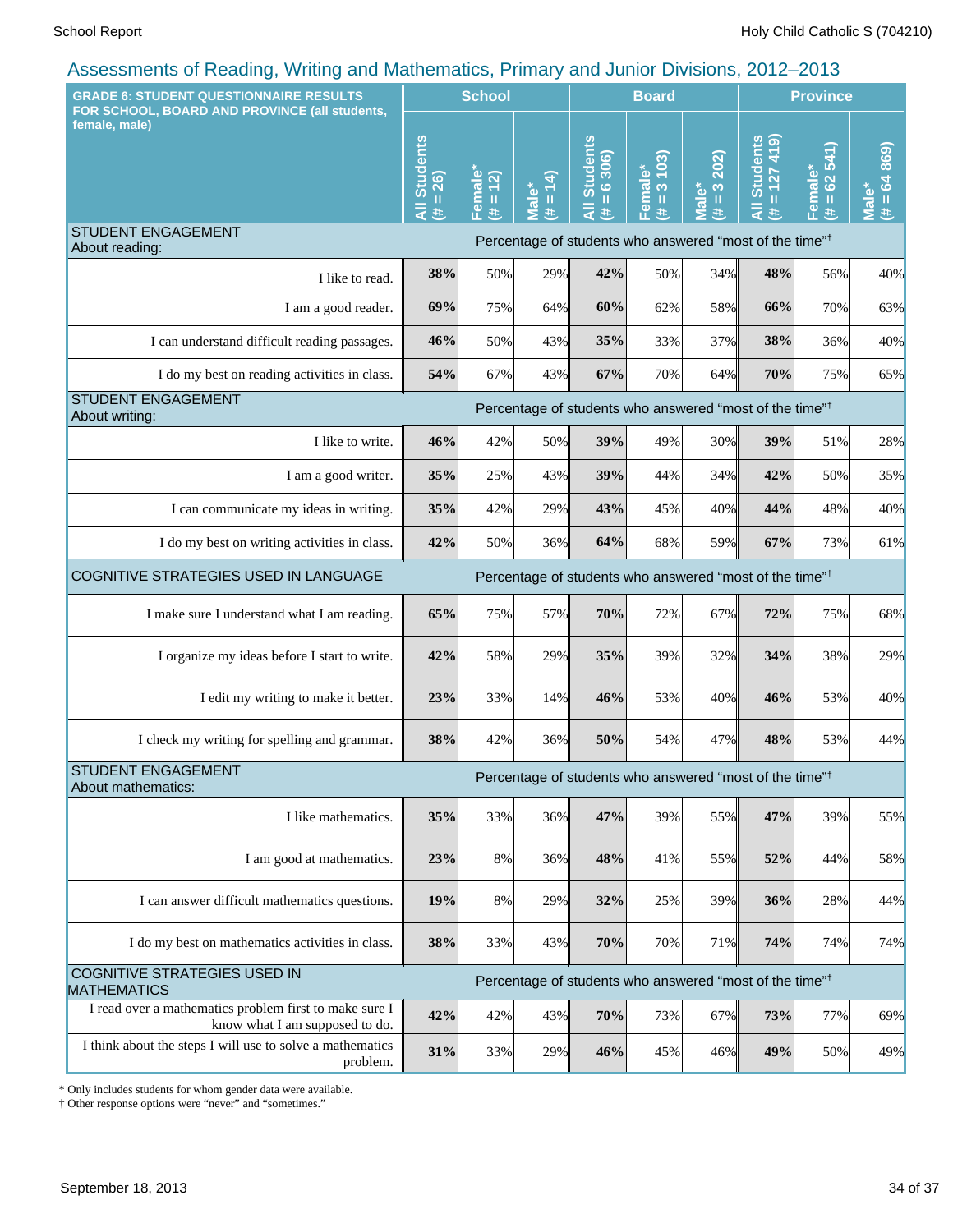| <b>GRADE 6: STUDENT QUESTIONNAIRE RESULTS</b>                                                                                                                                                                        |                           | <b>School</b>               |                                |                                                          | <b>Board</b>                                                |                                    |                                                                                  | <b>Province</b>                               |                                     |  |
|----------------------------------------------------------------------------------------------------------------------------------------------------------------------------------------------------------------------|---------------------------|-----------------------------|--------------------------------|----------------------------------------------------------|-------------------------------------------------------------|------------------------------------|----------------------------------------------------------------------------------|-----------------------------------------------|-------------------------------------|--|
| FOR SCHOOL, BOARD AND PROVINCE (all students,<br>female, male)                                                                                                                                                       | <b>Students</b><br>$= 26$ | emale<br>(2)<br>Ш<br>$\ast$ | $\overline{4}$<br>ÏΦ<br>Ш<br>ಸ | <b>Students</b><br>306)<br>$\ddot{\circ}$<br>$\mathbf H$ | $\overline{103}$<br>៰៎<br>Femal<br>$\infty$<br>$\rm H$<br>主 | 202<br>$\frac{3}{2}$<br>Male*<br>共 | $= 127419$<br><b>Students</b><br>$\overline{a}$<br>共                             | 62 541)<br>Female*<br>$\mathbf{\bar{u}}$<br>违 | $= 64869$<br>Male <sup>*</sup><br>进 |  |
| <b>READING OUTSIDE SCHOOL</b><br>How often do you read the following when you are<br>not at school?                                                                                                                  |                           |                             |                                |                                                          |                                                             |                                    | Percentage of students who answered "every day or almost every day" <sup>†</sup> |                                               |                                     |  |
| Stories or novels                                                                                                                                                                                                    | 27%                       | 42%                         | 14%                            | 25%                                                      | 32%                                                         | 18%                                | 33%                                                                              | 39%                                           | 26%                                 |  |
| Comics                                                                                                                                                                                                               | 8%                        | 8%                          | 7%                             | 14%                                                      | 10%                                                         | 19%                                | 11%                                                                              | 8%                                            | 15%                                 |  |
| Books, newspapers, magazines or websites for<br>information                                                                                                                                                          | 23%                       | 33%                         | 14%                            | 32%                                                      | 36%                                                         | 29%                                | 30%                                                                              | 32%                                           | 28%                                 |  |
| E-mails, text or instant messages                                                                                                                                                                                    | 58%                       | 58%                         | 57%                            | 55%                                                      | 66%                                                         | 45%                                | 55%                                                                              | 64%                                           | 47%                                 |  |
| Any other type of reading material                                                                                                                                                                                   | 27%                       | 25%                         | 29%                            | 27%                                                      | 29%                                                         | 25%                                | 28%                                                                              | 30%                                           | 25%                                 |  |
| <b>WRITING OUTSIDE SCHOOL</b><br>Percentage of students who answered "every day or almost every day" <sup>†</sup><br>How often do you write the following (using paper or<br>a computer) when you are not at school? |                           |                             |                                |                                                          |                                                             |                                    |                                                                                  |                                               |                                     |  |
| <b>Stories</b>                                                                                                                                                                                                       | 4%                        | 8%                          | 0%                             | 7%                                                       | 9%                                                          | 6%                                 | 7%                                                                               | 9%                                            | 5%                                  |  |
| Journal entries                                                                                                                                                                                                      | 8%                        | 17%                         | 0%                             | 8%                                                       | 11%                                                         | 5%                                 | 7%                                                                               | 11%                                           | 3%                                  |  |
| E-mails, text or instant messages                                                                                                                                                                                    | 46%                       | 50%                         | 43%                            | 52%                                                      | 62%                                                         | 42%                                | 52%                                                                              | 62%                                           | 43%                                 |  |
| Letters                                                                                                                                                                                                              | 4%                        | 8%                          | 0%                             | 4%                                                       | 4%                                                          | 4%                                 | 3%                                                                               | 4%                                            | 3%                                  |  |
| PARENTAL ENGAGEMENT<br>How often do you and a parent, a guardian or<br>another adult who lives with you do the following?                                                                                            |                           |                             |                                |                                                          |                                                             |                                    | Percentage of students who answered "every day or almost every day" <sup>†</sup> |                                               |                                     |  |
| We talk about the activities I do in school.                                                                                                                                                                         | 46%                       | 50%                         | 43%                            | 50%                                                      | 54%                                                         | 47%                                | 53%                                                                              | 56%                                           | 50%                                 |  |
| We talk about the reading and writing work I do in<br>school.                                                                                                                                                        | 27%                       | 42%                         | 14%                            | 26%                                                      | 27%                                                         | 25%                                | 28%                                                                              | 30%                                           | 26%                                 |  |
| We talk about the mathematics I do in school.                                                                                                                                                                        | 38%                       | 50%                         | 29%                            | 34%                                                      | 35%                                                         | 34%                                | 36%                                                                              | 37%                                           | 34%                                 |  |
| We read together.                                                                                                                                                                                                    | 8%                        | 0%                          | 14%                            | 7%                                                       | 7%                                                          | 7%                                 | 7%                                                                               | 7%                                            | 7%                                  |  |
| We look at my school agenda.                                                                                                                                                                                         | 35%                       | 33%                         | 36%                            | 25%                                                      | 22%                                                         | 28%                                | 32%                                                                              | 31%                                           | 34%                                 |  |
| We use a computer together.                                                                                                                                                                                          | 19%                       | 17%                         | 21%                            | 13%                                                      | 13%                                                         | 13%                                | 10%                                                                              | 10%                                           | 11%                                 |  |
| OUT-OF-SCHOOL ACTIVITIES<br>How often do you do the following when you are not<br>at school?                                                                                                                         |                           |                             |                                |                                                          |                                                             |                                    | Percentage of students who answered "every day or almost every day" <sup>†</sup> |                                               |                                     |  |
| I take part in art, music or drama activities.                                                                                                                                                                       | 27%                       | 58%                         | 0%                             | 13%                                                      | 19%                                                         | 8%                                 | 13%                                                                              | 17%                                           | 8%                                  |  |
| I take part in after-school clubs.                                                                                                                                                                                   | 23%                       | 42%                         | 7%                             | 10%                                                      | 11%                                                         | 9%                                 | 9%                                                                               | 10%                                           | 8%                                  |  |
| I take part in sports or other physical activities.                                                                                                                                                                  | 46%                       | 50%                         | 43%                            | 36%                                                      | 31%                                                         | 42%                                | 41%                                                                              | 35%                                           | 46%                                 |  |

\* Only includes students for whom gender data were available.

† Other response options were "never," "1 or 2 times a month" and "1 to 3 times a week."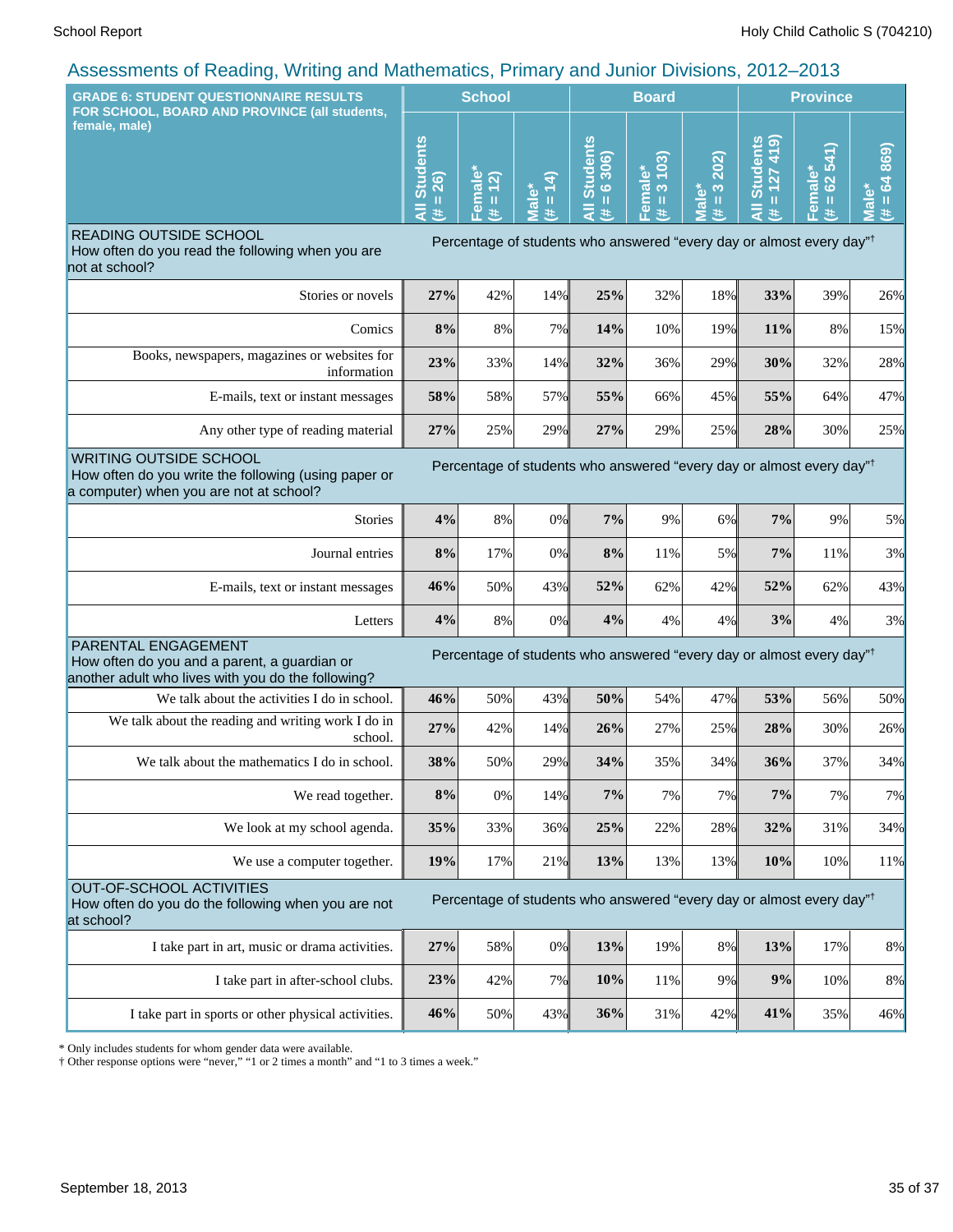| <b>GRADE 6: STUDENT QUESTIONNAIRE RESULTS</b>                                                                |                                                                                         | <b>School</b>                                                                                                                                                                                    |                                              |                                                                                                                                                                                                                 | <b>Board</b>                        |                                                  |                                         | <b>Province</b>                        |                                                  |  |
|--------------------------------------------------------------------------------------------------------------|-----------------------------------------------------------------------------------------|--------------------------------------------------------------------------------------------------------------------------------------------------------------------------------------------------|----------------------------------------------|-----------------------------------------------------------------------------------------------------------------------------------------------------------------------------------------------------------------|-------------------------------------|--------------------------------------------------|-----------------------------------------|----------------------------------------|--------------------------------------------------|--|
| FOR SCHOOL, BOARD AND PROVINCE (all students,<br>female, male)                                               | <b>Students</b><br>26)<br>Ш<br>#                                                        | Female <sup>*</sup><br>(2)<br>$\mathbf{H}% =\mathbf{H}^{T}\mathbf{v}^{T}\mathbf{v}^{T}\mathbf{v}^{T}+\mathbf{H}^{T}\mathbf{v}^{T}\mathbf{v}^{T}+\mathbf{H}^{T}\mathbf{v}^{T}\mathbf{v}^{T}$<br># | $\overline{4}$<br>lale*<br>$\mathbf{u}$<br># | <b>Students</b><br>306)<br>$\ddot{\circ}$<br>$\mathbf{H}% =\mathbf{H}^{T}\mathbf{v}^{T}\mathbf{v}^{T}\mathbf{v}^{T}+\mathbf{H}^{T}\mathbf{v}^{T}\mathbf{v}^{T}+\mathbf{H}^{T}\mathbf{v}^{T}\mathbf{v}^{T}$<br># | 3 103)<br>Female*<br>$\rm H$<br>主   | 202)<br>$\infty$<br><b>Male*</b><br>$\rm H$<br>进 | $= 127419$<br><b>Students</b><br>Ę<br>进 | 62 541<br>Female*<br>$\mathbf{H}$<br>主 | 869)<br>\$4<br>Ш<br>$\overline{\mathbf{c}}$<br>进 |  |
| <b>SCREEN TIME (TELEVISION)</b><br>On a school day, how many hours do you usually<br>spend on the following? | Percentage of students who answered "about 3 hours" or "more than 3 hours" <sup>†</sup> |                                                                                                                                                                                                  |                                              |                                                                                                                                                                                                                 |                                     |                                                  |                                         |                                        |                                                  |  |
| Watching TV<br><b>Before School</b>                                                                          | 0%                                                                                      | 0%                                                                                                                                                                                               | 0%                                           | 3%                                                                                                                                                                                                              | 2%                                  | 3%                                               | 2%                                      | 1%                                     | 2%                                               |  |
| Playing video games                                                                                          | 0%                                                                                      | 0%                                                                                                                                                                                               | 0%                                           | 2%                                                                                                                                                                                                              | 1%                                  | 4%                                               | 2%                                      | 1%                                     | 3%                                               |  |
| Using the Internet                                                                                           | 0%                                                                                      | 0%                                                                                                                                                                                               | $0\%$                                        | 4%                                                                                                                                                                                                              | 4%                                  | 3%                                               | 3%                                      | 2%                                     | 3%                                               |  |
| Watching TV<br>After School                                                                                  | 31%                                                                                     | 42%                                                                                                                                                                                              | 21%                                          | 25%                                                                                                                                                                                                             | 26%                                 | 25%                                              | 17%                                     | 17%                                    | 17%                                              |  |
| Playing video games                                                                                          | 31%                                                                                     | 25%                                                                                                                                                                                              | 36%                                          | 16%                                                                                                                                                                                                             | 6%                                  | 26%                                              | 13%                                     | 5%                                     | 22%                                              |  |
| Using the Internet                                                                                           | 38%                                                                                     | 50%                                                                                                                                                                                              | 29%                                          | 30%                                                                                                                                                                                                             | 32%                                 | 28%                                              | 23%                                     | 23%                                    | 22%                                              |  |
| <b>SCHOOLS ATTENDED</b><br>How many schools did you attend before this one?                                  |                                                                                         |                                                                                                                                                                                                  |                                              |                                                                                                                                                                                                                 | Percentage of students <sup>‡</sup> |                                                  |                                         |                                        |                                                  |  |
| Only this school/1 other school                                                                              | 77%                                                                                     | 75%                                                                                                                                                                                              | 79%                                          | 77%                                                                                                                                                                                                             | 79%                                 | 76%                                              | 69%                                     | 69%                                    | 69%                                              |  |
| 2 other schools/3 other schools                                                                              | 12%                                                                                     | 17%                                                                                                                                                                                              | 7%                                           | 17%                                                                                                                                                                                                             | 15%                                 | 18%                                              | 22%                                     | 22%                                    | 22%                                              |  |
| 4 other schools or more                                                                                      | 0%                                                                                      | 0%                                                                                                                                                                                               | 0%                                           | 4%                                                                                                                                                                                                              | 4%                                  | 4%                                               | 6%                                      | 6%                                     | 6%                                               |  |
| LANGUAGES STUDENTS SPEAK AT HOME                                                                             |                                                                                         |                                                                                                                                                                                                  |                                              |                                                                                                                                                                                                                 | Percentage of students <sup>‡</sup> |                                                  |                                         |                                        |                                                  |  |
| Only English/Mostly English                                                                                  | 65%                                                                                     | 75%                                                                                                                                                                                              | 57%                                          | 64%                                                                                                                                                                                                             | 63%                                 | 65%                                              | 76%                                     | 76%                                    | 76%                                              |  |
| Another language (or other languages) as often<br>as English                                                 | 19%                                                                                     | 17%                                                                                                                                                                                              | 21%                                          | 23%                                                                                                                                                                                                             | 24%                                 | 22%                                              | 14%                                     | 15%                                    | 14%                                              |  |
| Mostly another language (or other languages)/<br>Only another language (or other languages)                  | 8%                                                                                      | $8\%$                                                                                                                                                                                            | 7%                                           | 12%                                                                                                                                                                                                             | 12%                                 | 11%                                              | 8%                                      | 7%                                     | 8%                                               |  |
| LANGUAGES SPOKEN TO STUDENTS AT HOME                                                                         |                                                                                         |                                                                                                                                                                                                  |                                              |                                                                                                                                                                                                                 | Percentage of students <sup>#</sup> |                                                  |                                         |                                        |                                                  |  |
| Only English/Mostly English                                                                                  | 50%                                                                                     | 50%                                                                                                                                                                                              | 50%                                          | 52%                                                                                                                                                                                                             | 50%                                 | 54%                                              | 70%                                     | 70%                                    | 70%                                              |  |
| Another language (or other languages) as often<br>as English                                                 | 23%                                                                                     | 33%                                                                                                                                                                                              | 14%                                          | 23%                                                                                                                                                                                                             | 24%                                 | 22%                                              | 13%                                     | 14%                                    | 13%                                              |  |
| Mostly another language (or other languages)/<br>Only another language (or other languages)                  | 19%                                                                                     | 17%                                                                                                                                                                                              | 21%                                          | 23%                                                                                                                                                                                                             | 24%                                 | 22%                                              | 14%                                     | 14%                                    | 14%                                              |  |

\* Only includes students for whom gender data were available.

† Other response options were "about 2 hours," "about 1 hour," "about half an hour" and "none."

‡ Percentages may not add to 100, due to rounding or to ambiguous responses or blanks.